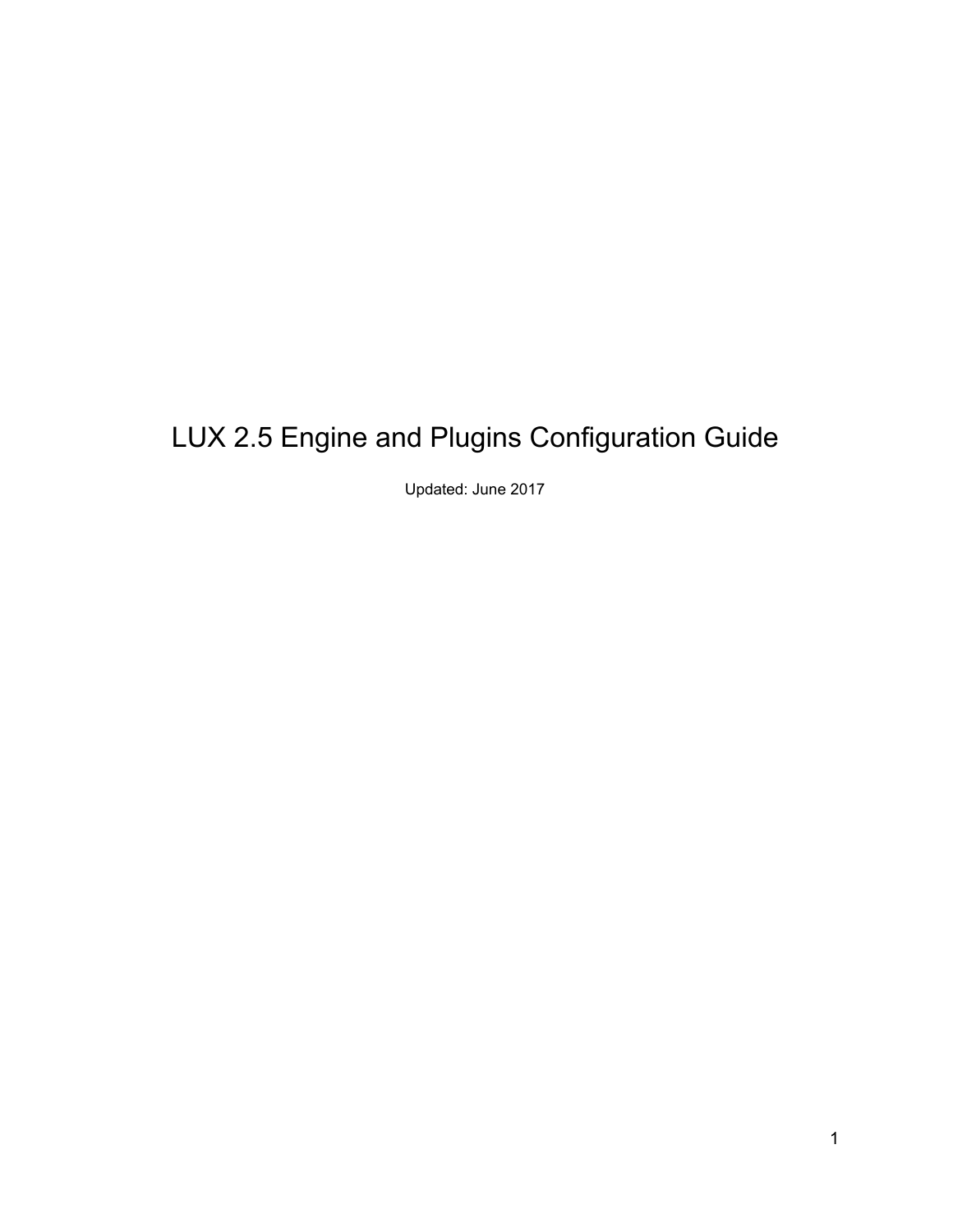| <b>1 Main Configuration Files</b>           | 5              |
|---------------------------------------------|----------------|
| 1.1 engine.properties                       | 5              |
| 1.1.1 Alerter Plugin Blocks                 | $\overline{7}$ |
| 1.1.2 Event Ingest Plugin Blocks            | $\overline{7}$ |
| 1.1.3 Rule Source Block                     | 8              |
| 1.1.4 NAI Source Block                      | 8              |
| $1.2$ ae.xml                                | 8              |
| 2 Plugin Configuration                      | 9              |
| 2.1 Analytic Plugins                        | 9              |
| 2.1.1 Abnormal Track Analytic               | 10             |
| 2.1.2 Association Analytic                  | 11             |
| 2.1.3 Co-Travel Analytic                    | 12             |
| 2.1.4 Country Heatmap Visualization         | 13             |
| 2.1.5 Dead Reckoning Analytic               | 14             |
| 2.1.6 Dupe ID Analytic                      | 14             |
| 2.1.7 Entity Geospatial Normalcy Analytic   | 15             |
| 2.1.8 Geo New Value Analytic                | 16             |
| 2.1.9 Geohash Clustering Analytic           | 16             |
| 2.1.10 Geohash Proximity Analytic           | 17             |
| 2.1.11 Graph Clusters Analytic              | 18             |
| 2.1.12 Group DAOI Analytic                  | 19             |
| 2.1.13 Heatmaps Visualization               | 20             |
| 2.1.15 Moving Analytic                      | 21             |
| 2.1.16 Multi-Attribute Normalcy Analytic    | 21             |
| 2.1.17 New Value Analytic                   | 24             |
| 2.1.19 Path Projection Analytic             | 24             |
| 2.1.20 Pattern of Life Normalcy Analytic    | 25             |
| 2.1.21 Stream Inactivity Analytic           | 26             |
| 2.1.22 Term Frequency Analytic              | 26             |
| 2.1.23 Term Trend Analytic                  | 27             |
| 2.1.23 Multi Area Association Analytic      | 27             |
| 2.1.24 Track Shape Similarity Analytic      | 28             |
| 2.1.25 Area Warning Analytic                | 29             |
| 2.1.26 Dead Reckoning Course Speed Analytic | 29             |
| 2.1.27 Area Pattern of Life Analytic        | 30             |
| 2.1.29 Paths Visualization                  | 30             |
| 2.2 Enrichment Plugins                      | 31             |
| 2.2.1 Age Prediction Enrichment             | 31             |
|                                             | 2              |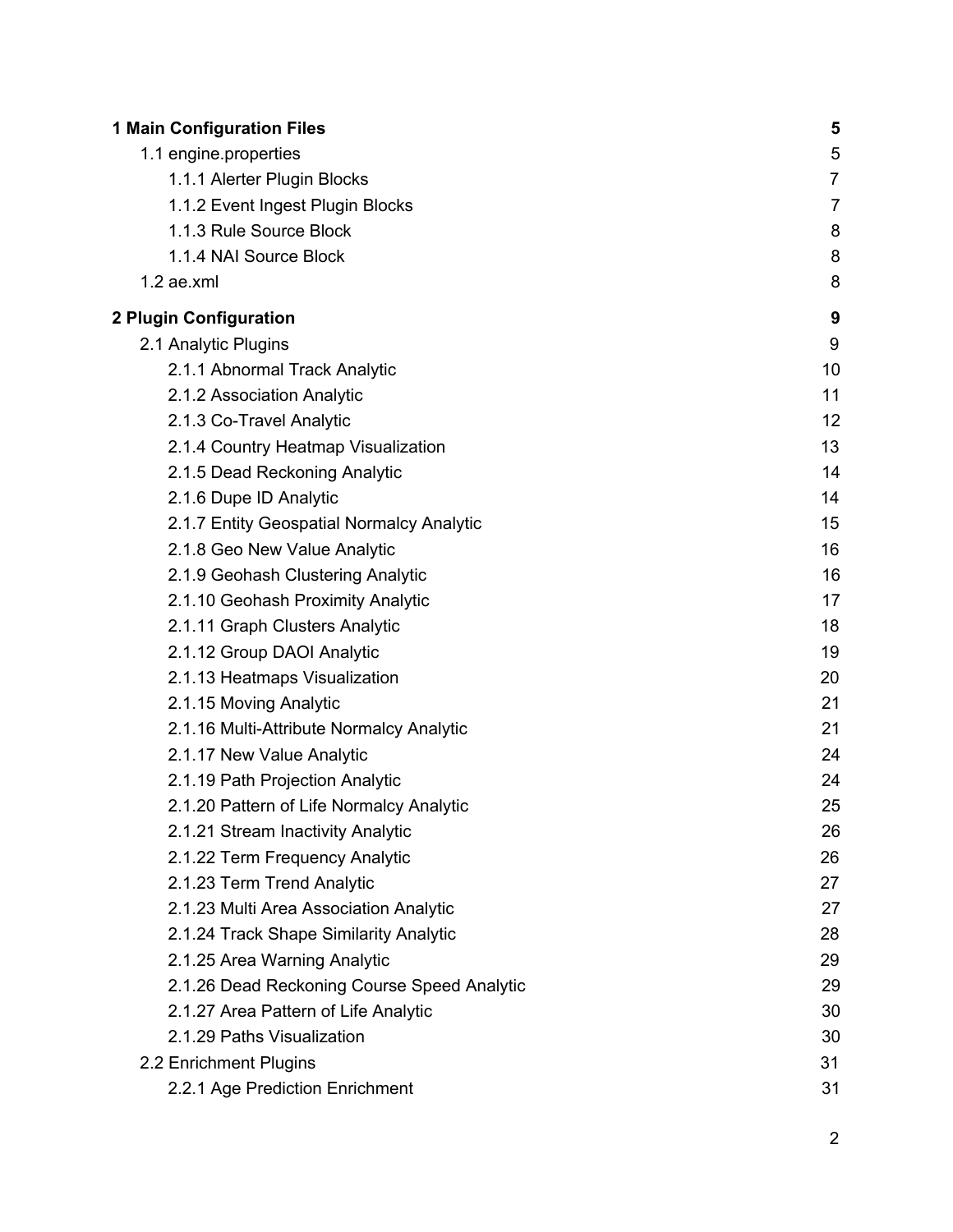$\overline{3}$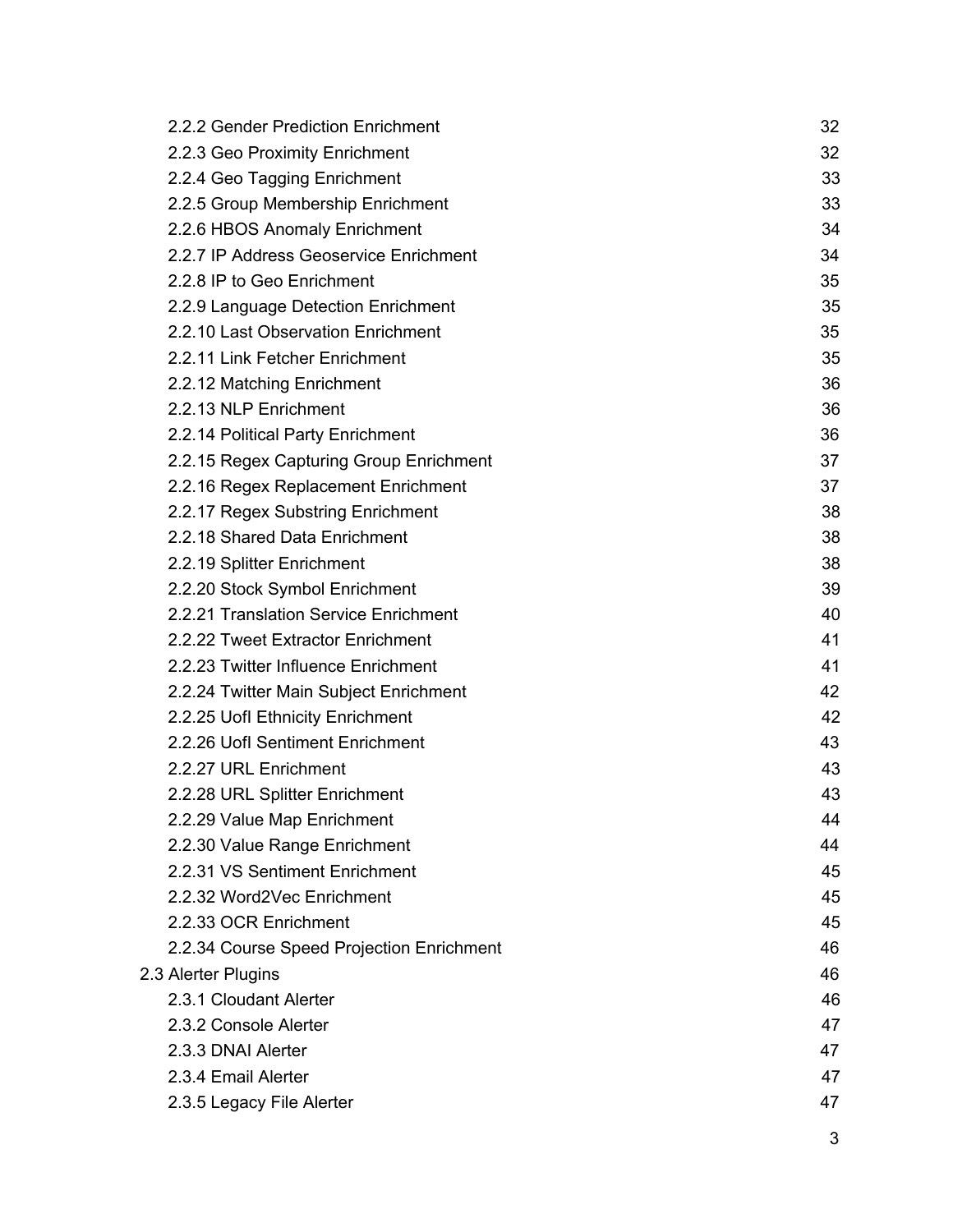| 2.3.6 IRC Alerter                    | 48 |
|--------------------------------------|----|
| 2.3.7 JMS Alerter                    | 48 |
| 2.3.9 List Alerter                   | 49 |
| 2.3.10 LUX Alerter                   | 49 |
| 2.3.11 LUX Email Alerter             | 50 |
| 2.3.12 Legacy Socket Alerter         | 50 |
| 2.3.13 SQS Alerter                   | 51 |
| 2.3.14 LUX JSON File Alerter         | 51 |
| 2.4 Event Ingest Plugins             | 52 |
| 2.4.1 Bright Planet Ingest           | 52 |
| 2.4.2 Cloudant Ingest                | 53 |
| 2.4.3 Email Ingest                   | 53 |
| 2.4.4 Facebook Ingest                | 54 |
| 2.4.5 File Ingest                    | 55 |
| 2.4.6 FTP File Ingest                | 56 |
| 2.4.7 JMS Ingest                     | 56 |
| 2.4.8 Kafka Ingest V8                | 57 |
| 2.4.9 Kafka Ingest V9                | 57 |
| 2.4.10 Pastebin Ingest               | 58 |
| 2.4.11 Postgres Ingest               | 58 |
| 2.4.12 RSS Ingest                    | 58 |
| 2.4.13 RSS Link Fetcher              | 59 |
| 2.4.14 Socket Ingest                 | 59 |
| 2.4.15 Twitter Ingest                | 60 |
| 2.4.16 Blockchain Ingest             | 61 |
| 2.4.17 YouTube Ingest                | 61 |
| 2.4.18 Reddit Ingest                 | 61 |
| 2.4.19 WMATA Ingest                  | 62 |
| 2.4.20 Postgres Custom SQL Ingest    | 62 |
| 2.5 Event Parsers                    | 62 |
| 2.5.1 Simple Byte Array Event Parser | 62 |
| 2.5.2 CSV File Parser                | 62 |
| 2.5.3 Generic JSON Parser            | 63 |
| 2.5.4 Simple Event Parser            | 65 |
| 2.5.5 Streaming HTML Parser          | 65 |
| 2.6 Event Output Plugins             | 65 |
| 2.6.1 JMS Event Output               | 65 |
| 2.6.2 Kafka Event Output Avro        | 66 |
| 2.6.3 Kafka Event Output V8          | 66 |
|                                      | 4  |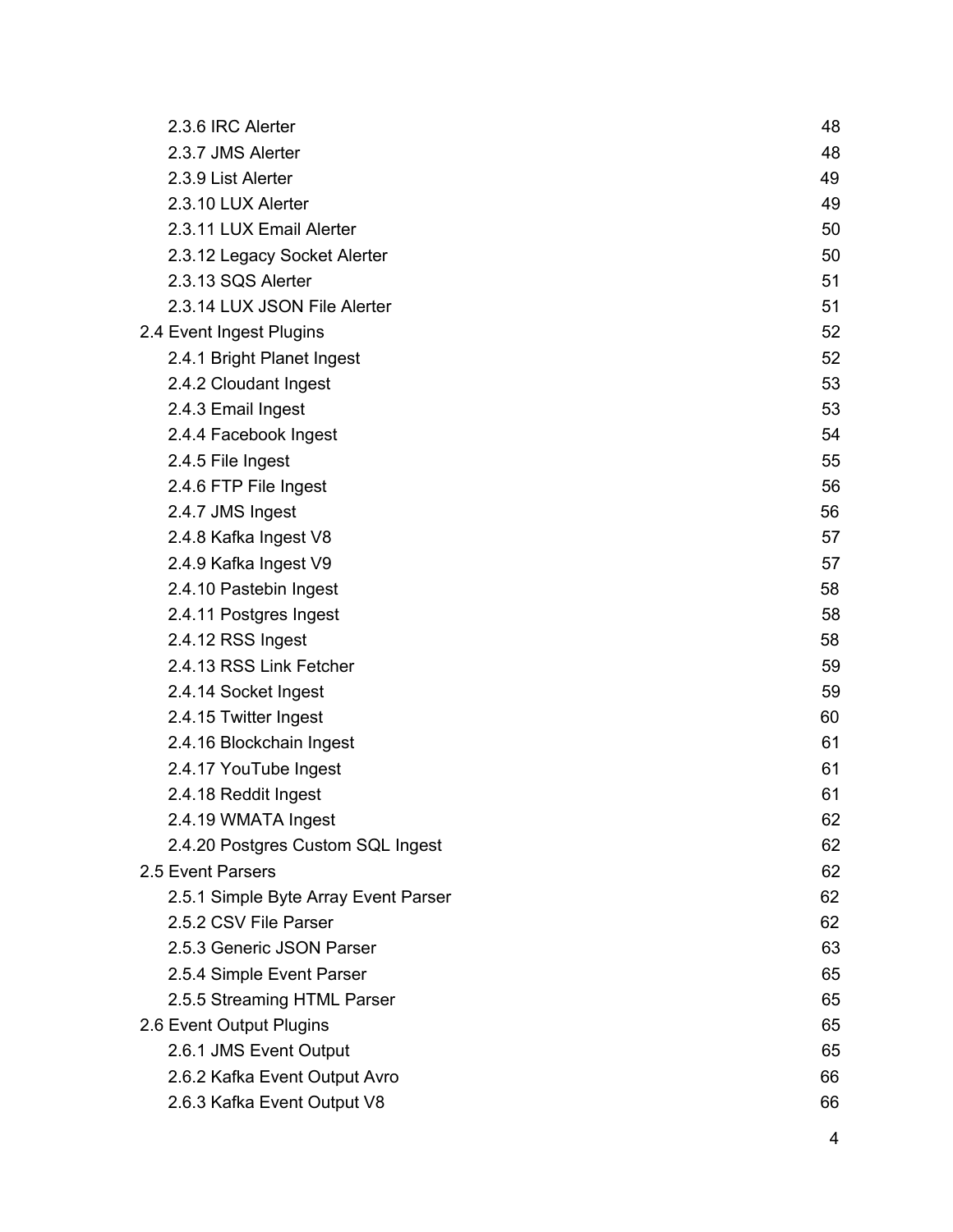# <span id="page-4-0"></span>**1 Main Configuration Files**

The configuration files for LUX Engine are found in <engine home>/EngineMain/data/conf, and are a mix of properties files and xml files. Data files for plugins are found in **<engine\_home>/EngineMain/data** and its subdirectories. Section 1 of this document provides an overview of the two main configuration files: **engine.properties** and **ae.xml**. These files load plugins, which may in turn load their own configuration files. Plugin configuration is explained in Section 2.

## <span id="page-4-1"></span>**1.1 engine.properties**

**engine.properties** controls many core Engine options, in addition to specifying which Ingest and Alerter plugins are loaded by the engine. Table 1 lists options that can be configured in **engine.properties**.

| <b>Property</b>                  | <b>Description</b>                                                                                                        | <b>Data Type or Valid Values</b>                                                                          |
|----------------------------------|---------------------------------------------------------------------------------------------------------------------------|-----------------------------------------------------------------------------------------------------------|
| engine.system.name               | Name of the system for Admin<br>Console                                                                                   | string                                                                                                    |
| engine.realtime                  | Whether to run the engine against<br>streaming (true) or historical (false)<br>data                                       | Iboolean                                                                                                  |
| engine.system.support.address    | If specified, rule disable emails will be<br>copied to this email address                                                 | Any valid email address                                                                                   |
| matching.engine.threadcount      | Number of engine threads. For values  0 - max system threads<br><= 0 supported hardware threads count<br>will be used.    |                                                                                                           |
| abled                            | matching engine accesscontrol en Whether the data to be processed has boolean<br>classification markings                  |                                                                                                           |
| accesscontrol.processor          | Name of the Java class that should be<br>used to process classification<br>markings                                       | licg.engine.security.UnclassAc<br>cessControlProcessor,<br>icg.engine.security.jblocks.JBI<br>ocksWrapper |
| tc.max.alerts.per.rule           | Maximum number of alerts a Time<br>Correlated Rule will hold in memory                                                    | positive integer, default 1000                                                                            |
| tc.max.alerts.per.bucket         | Maximum number of alerts a Time<br>Correlated Rule will hold in memory<br>per bucket, for example per unique<br>attribute | positive integer, default 50                                                                              |
| tc.max.queue.size.per.worker     | Number of events to buffer per<br>processing thread                                                                       | positive integer, default 100                                                                             |
| engine.stats.update.frequency.ms | How frequently to update the core                                                                                         | positive long                                                                                             |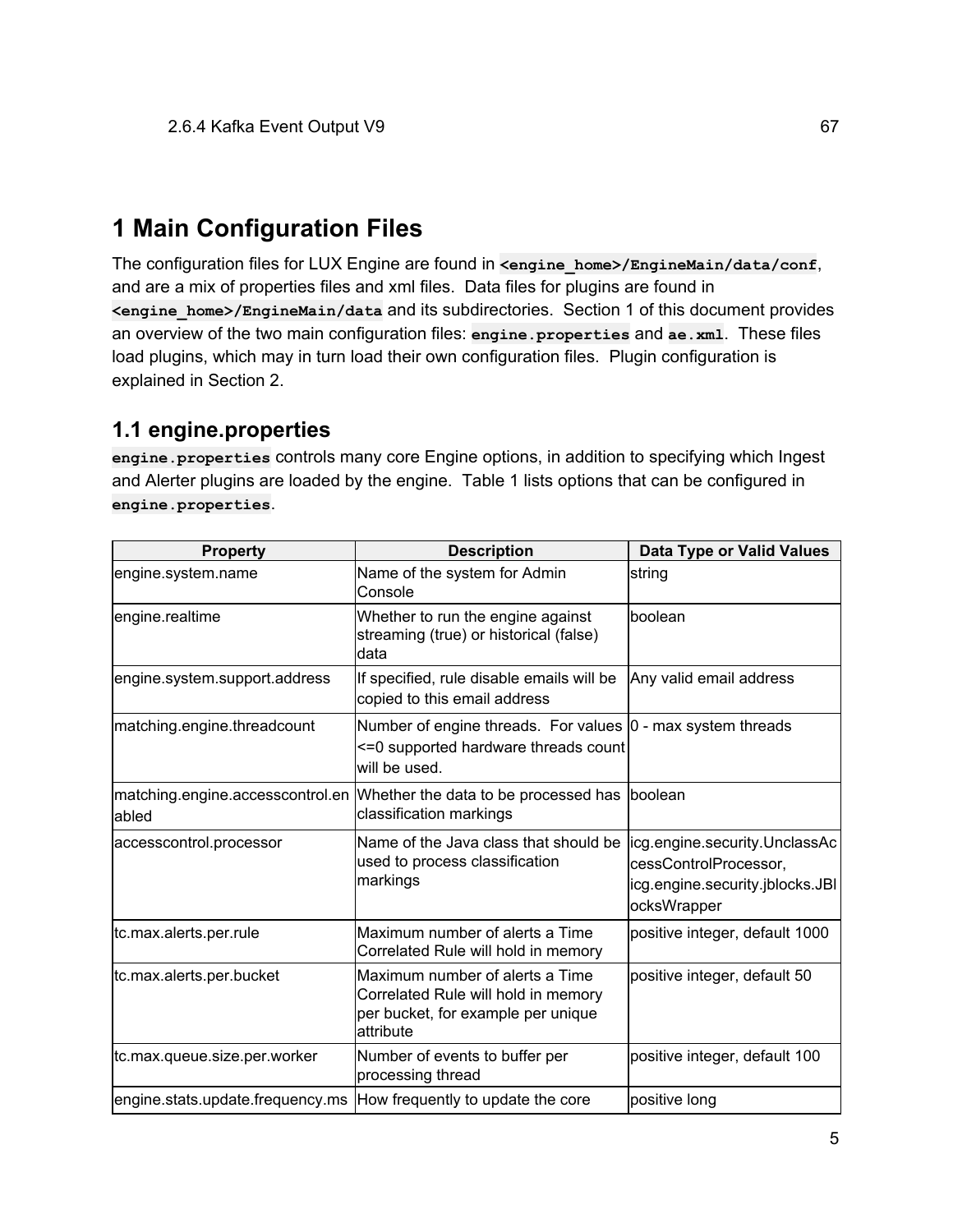|                                                                                          | engine stats in the log and Admin<br>Console, in milliseconds                                                                                                          |                                                          |
|------------------------------------------------------------------------------------------|------------------------------------------------------------------------------------------------------------------------------------------------------------------------|----------------------------------------------------------|
| alert.stats.update.frequency.ms                                                          | How frequently to update the alert<br>stats in the log and Admin Console, in<br>milliseconds                                                                           | positive long                                            |
| tc.stats.update.frequency.ms                                                             | How frequently to update the time<br>correlated rule stats in the log and<br>Admin Console, in milliseconds                                                            | positive long                                            |
| metrics.update.frequency.ms                                                              | How often to write metrics to<br>metrics.log, set to 0 to disable metrics<br>logging                                                                                   | positive long                                            |
| event.logger.enabled                                                                     | The event logger will write events in<br>their entirety to a log file                                                                                                  | boolean                                                  |
| event.logger.streams                                                                     | specify streams or leave commented<br>out for all streams                                                                                                              | Comma separated list of<br>stream names                  |
| event.logger.xslt.file                                                                   | Path to XSLT file used to transform<br>events written by the event logger                                                                                              | Path to a valid XSLT file                                |
| circuitbreaker.global.maxaps                                                             | Global maximum alerts per second,<br>per rule value. Will be used if maxaps<br>is not set for an alerter or if the the<br>alerts maxaps is greater than this<br>value. | positive integer                                         |
| circuitbreaker.checkfrequency                                                            | How often the circuit breaker checks to positive long<br>see if maximum alerts per second has<br>been exceeded, in milliseconds                                        |                                                          |
| alerter.default.discard.policy                                                           | Determines how alerts exceeding the<br>alerter queue size are handled<br>(dropped entirely, pause pipeline and<br>wait to catch up, cache to disk)                     | DROP, WAIT, CACHE                                        |
| alerter.plugin.path                                                                      | Path to alerter plugins. Relative to<br>Engine working directory<br>(EngineMain/data by default)                                                                       | Valid file path, default<br>plugins/alerter_plugins      |
| lation.ms                                                                                | matching.engine.max.rule.eval.dur How long a rule can take to process<br>an event, in ms, before getting a strike                                                      | long                                                     |
| matching engine max slow rule str How many strikes a rule can get<br>ikes.before.disable | before being disabled by the system<br>for being too slow                                                                                                              | lint                                                     |
| Alert plugin blocks (see 1.1.1)                                                          |                                                                                                                                                                        |                                                          |
| event.ingest.plugin.path                                                                 | Path to event ingest plugins. Relative<br>to Engine working directory<br>(EngineMain/data by default)                                                                  | Valid file path, default<br>plugins/event ingest plugins |
| Event Ingest plugin blocks (1.1.2)                                                       |                                                                                                                                                                        |                                                          |
| rulesource.disabledrules.email.en<br>abled                                               | Whether to send emails when a rule<br>becomes disabled                                                                                                                 | boolean                                                  |
| rulesource.rule.age.max.days                                                             | If enabled, engine will delete any rule<br>whose lastModified date is older than<br>this number of days                                                                | positive integer                                         |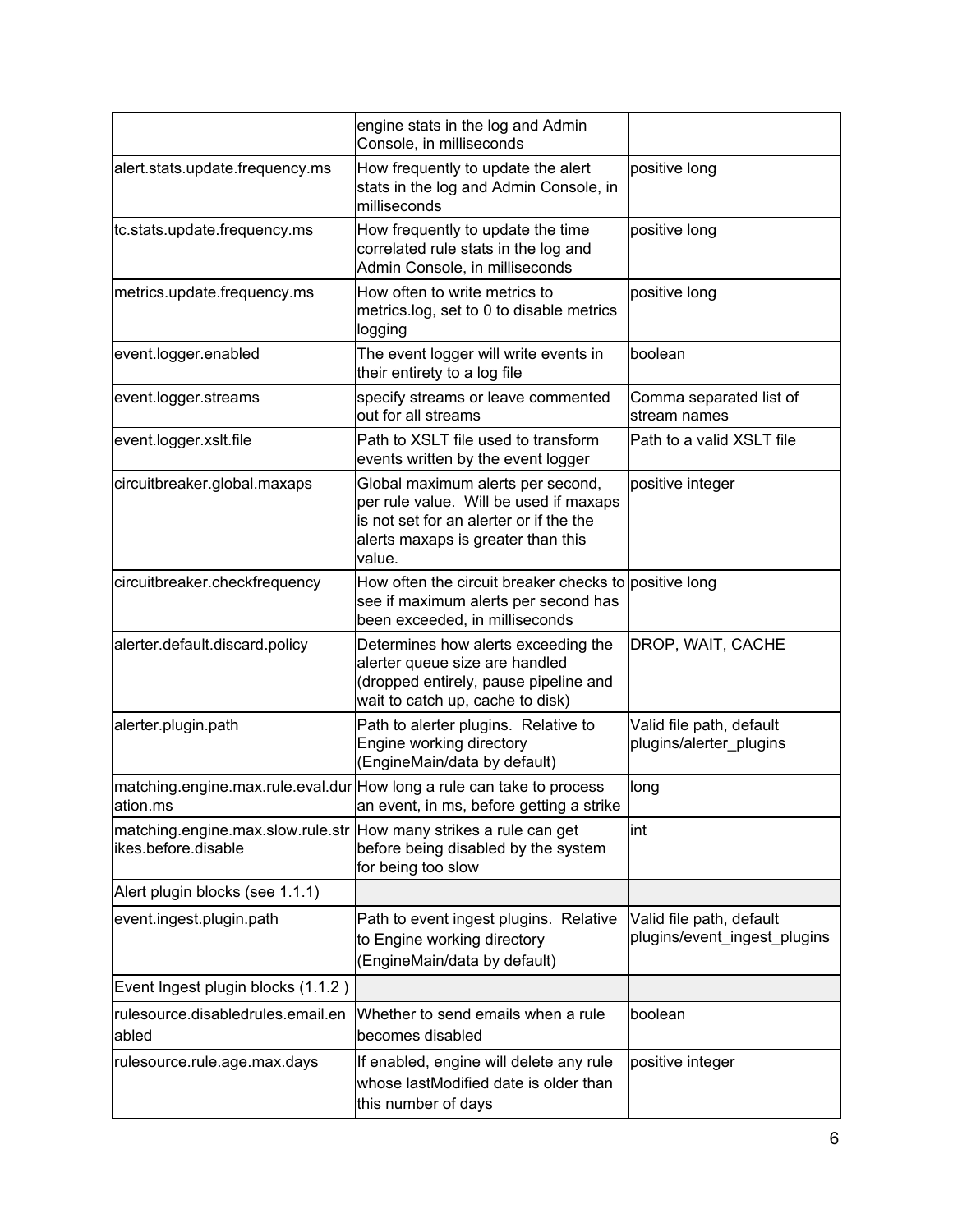| rulesource.rule.age.warn.days          | Engine will send a warning for any rule positive integer $\le$ =<br>whose lastModified date is older than<br>this number of days | rulesource.rule.age.max.days                            |
|----------------------------------------|----------------------------------------------------------------------------------------------------------------------------------|---------------------------------------------------------|
| rulesource.rule.age.enabled            | Whether to monitor rule age for<br>automatic warning and deletion                                                                | boolean                                                 |
| rulesource.plugin.path                 | Path to rule source plugins. Relative<br>to Engine working directory<br>(EngineMain/data by default)                             | Valid file path, default<br>plugins/rule_source_plugins |
| Rule source blocks (see 1.1.3)         |                                                                                                                                  |                                                         |
| naisource.plugin.path                  | Path to NAI source plugins. Relative<br>to Engine working directory<br>(EngineMain/data by default)                              | Valid file path, default<br>plugins/nai_source_plugins  |
| NAI source blocks (see 1.1.4)          |                                                                                                                                  |                                                         |
| admin.console.web.enabled              | turn the Admin Console webpage<br>updates on or off                                                                              | boolean                                                 |
| admin.console.update.frequency.<br>lms | Update frequency for REST calls, in<br>milliseconds                                                                              | positive long                                           |
| admin.console.rest.url                 | Base URL for admin console REST<br>services                                                                                      | URL pointing to a running<br>Admin Console              |
| ladmin.console.rest.session.id         | Session ID for REST communication<br>with the Admin Console                                                                      | default PleaseChangeMe                                  |

*Table 1 - engine.properties options*

## <span id="page-6-0"></span>**1.1.1 Alerter Plugin Blocks**

The format is as follows (# starts at 1 and increments from there)

**alerter.#.classpath** - java.classpath.to.alerter.Class

**alerter.#.name** - Name of the alerter. Will be used in the rules "alerters" list.

**alerter.#.maxaps** - Optional property to set the maximum alerts per second for a specific alerter.

**alerter.#.maxalerts** - Optional property to set the maximum number of alerts from a rule for a specific alerter.

**Example:**

```
alerter.1.classpath=icg.engine.alerter.jms.lux.LUXJsonConsoleAlerter
alerter.1.name=Console
alerter.1.maxaps=10
alerter.1.alert.format=XML
```
## <span id="page-6-1"></span>**1.1.2 Event Ingest Plugin Blocks**

The format is as follows (# starts and 1 and increments from there) **event.ingest.#.classpath** - java.classpath.to.event.ingest.Class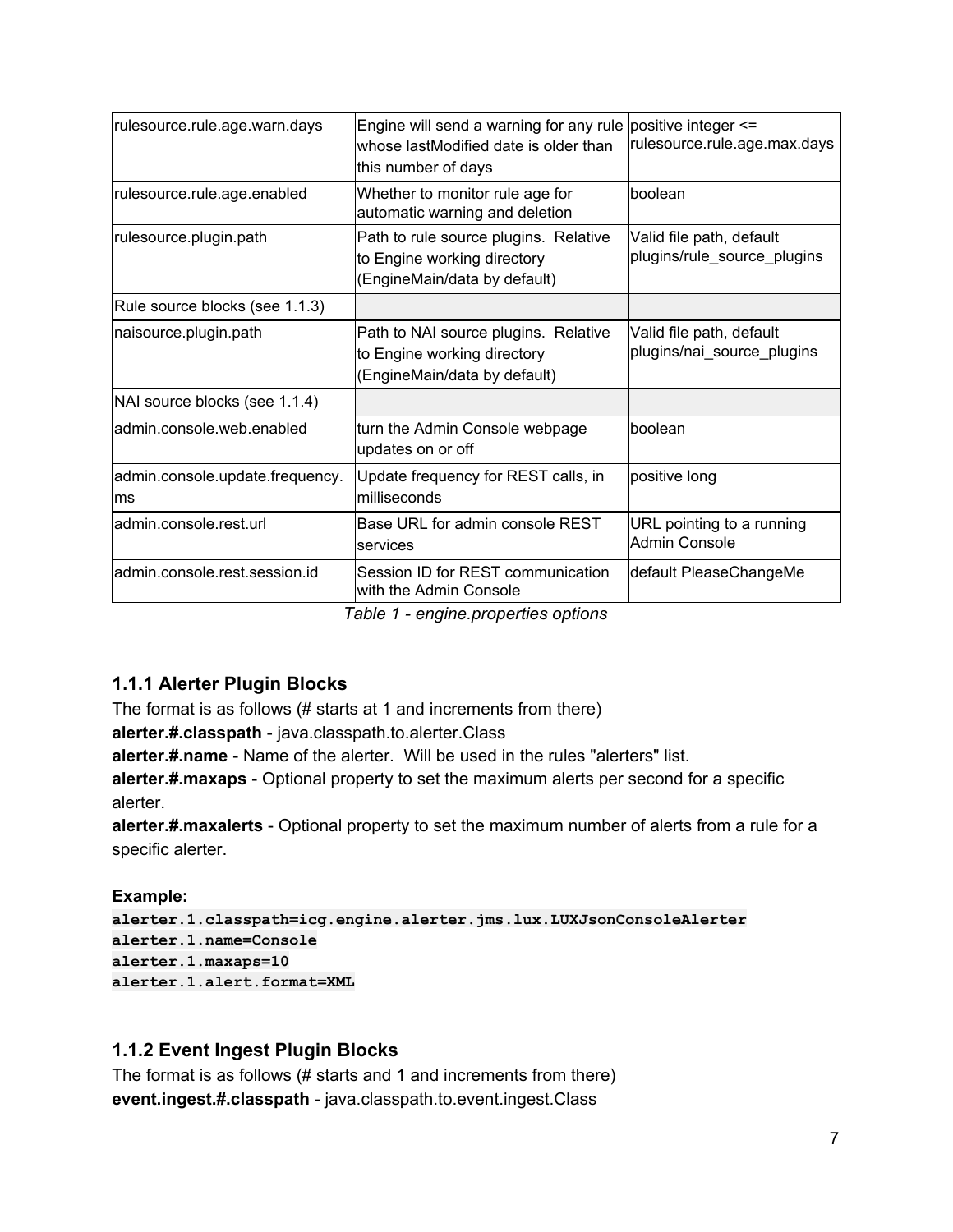**event.ingest.#.name** - Name of the ingest plugin.

**event.ingest.#.confpath** - Path to configuration file for plugin, will be passed in constructor **event.ingest.#.stream.nam**e - Stream name for events that come from this plugin (Use a comma or semicolon separated list to duplicate to multiple streams)

#### **Example:**

**event.ingest.1.stream.name=Netflow event.ingest.1.classpath=icg.engine.event.generator.NetflowEventGenerator event.ingest.1.name=NetflowEventGenerator event.ingest.1.confpath=NetflowEventGenerator.properties**

### <span id="page-7-0"></span>**1.1.3 Rule Source Block**

The format is as follows (# starts and 1 and increments from there) #rulesource.#.classpath - java.classpath.to.rulesource.Class #rulesource.#.name - Name of the rule source.

Example:

```
rulesource.1.classpath=icg.engine.rulesource.luxfile.LUXFileRuleSource
rulesource.1.name=LUXFile
```
## <span id="page-7-1"></span>**1.1.4 NAI Source Block**

The format is as follows (# starts and 1 and increments from there) #naisource.#.classpath - java.classpath.to.naisource.Class #naisource.#.name - Name of the alert source.

Example:

```
naisource.1.classpath=icg.engine.naisource.luxfile.LUXFileNAISource
naisource.1.name=LUXFileNAISource
```
## <span id="page-7-2"></span>**1.2 ae.xml**

**ae.xml** controls which Analytic, Enrichment, and Event Output plugins are loaded by the engine. Table 2 lists options that can be configured in **ae.xml**.

| <b>Property</b>              | <b>Description</b>                                                         | <b>Data Type or Valid Values</b> |
|------------------------------|----------------------------------------------------------------------------|----------------------------------|
| java_analytics_path          | Disk location of Analytic plugins                                          | Valid folder path                |
| java processing thread count | Number of threads to assign to this<br>group of plugins                    | positive integer                 |
| stat_reporting_interval      | Frequency of stats reporting for this<br>group of plugins, in milliseconds | positive long                    |
| java_enrichments_path        | Disk location of Enrichment plugins                                        | Valid folder path                |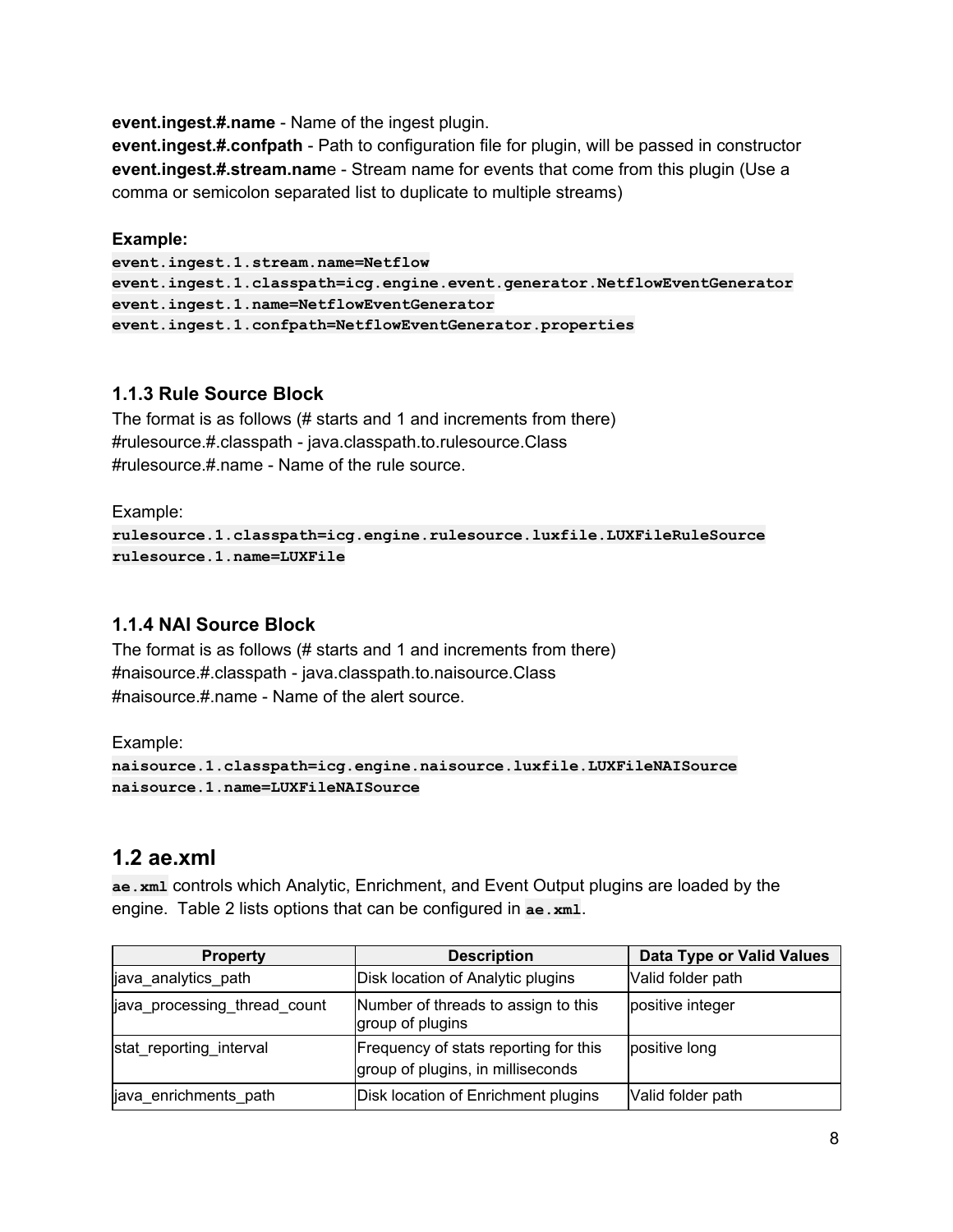| plugin_path    | Disk location of Event Output plugins                                                              | Valid folder path                                                                                                |
|----------------|----------------------------------------------------------------------------------------------------|------------------------------------------------------------------------------------------------------------------|
| stream in      | Specifies a data stream to send to a<br>particular Analytic, Enrichment, or<br>Event Output plugin | A stream name specified in<br>an Ingest plugin's<br>configuration, or a<br>stream out property of an<br>analytic |
| stream out     | The name of the stream that an<br>analytic will send its results on                                | string                                                                                                           |
| name           | The Java class name containing the<br>plugin code                                                  | A class name on the runtime<br>classpath                                                                         |
| classification | Classification of an plugin's name and<br>configuration                                            | A valid classification string                                                                                    |
| description    | Plugin description sent to User<br>Interface                                                       | string                                                                                                           |
| display name   | Plugin name for User Interface and<br><b>Admin Console</b>                                         | string                                                                                                           |
| overlay        | Whether an Analytic plugin outputs a<br>map layer for the User Interface                           | boolean                                                                                                          |

*Table 2 - ae.xml options*

# <span id="page-8-0"></span>**2 Plugin Configuration**

This section describes some the out-of-the-box Engine plugins, and how to configure them.

## <span id="page-8-1"></span>**2.1 Analytic Plugins**

Most Analytic plugins support either an EventFilter or a GeoAnalyticFilter. New Analytics should use GeoAnalyticFilter, which wraps EventFilter (and GeoFilter) and can perform a superset of EventFilter's capabilities. EventFilter and GeoAnalyticFilter are configured by the properties in tables 3 and 4, respectively. These parameters are optional.

| <b>Property</b>       | <b>Description</b>                                                                                                                                                                                                                               | <b>Data Type or Valid Values</b> |
|-----------------------|--------------------------------------------------------------------------------------------------------------------------------------------------------------------------------------------------------------------------------------------------|----------------------------------|
| filter_xpath.x        | XPath to an event attribute to filter on                                                                                                                                                                                                         | <b>XPath string</b>              |
| filter_regex.x        | Regex with which to filter the<br>corresponding event attribute.<br>Attribute must match specified regex.<br>Specify either a regex OR list for each<br>xpath.                                                                                   | Regex string                     |
| filter list.x         | List file with which to filters the<br>corresponding event attribute. Attribute<br>must equal at least one value from file.<br>List files are expected to contain one<br>valid value per line. Specify either a<br>regex OR list for each xpath. | File path                        |
| list.poll.interval.ms | The frequency with which to poll filter<br>files, in milliseconds                                                                                                                                                                                | long                             |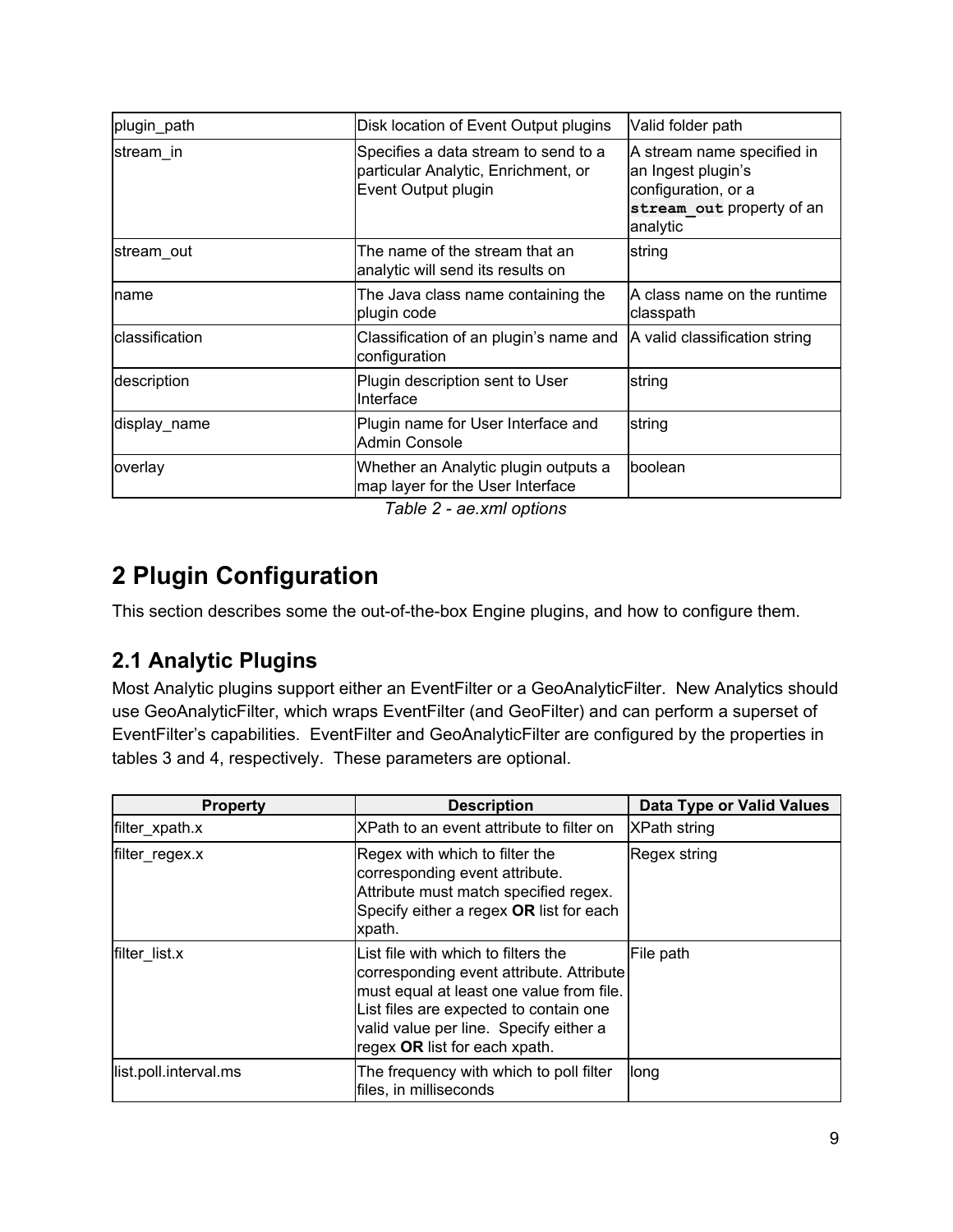|  | Table 3 - EventFilter options |  |
|--|-------------------------------|--|
|--|-------------------------------|--|

| <b>Property</b>                           | <b>Description</b>                                                                                                                                                          | <b>Data Type or Valid Values</b> |
|-------------------------------------------|-----------------------------------------------------------------------------------------------------------------------------------------------------------------------------|----------------------------------|
| <eventfilter properties=""></eventfilter> | <geoanalyticfilter an<br="" contains="">EventFilter&gt;</geoanalyticfilter>                                                                                                 |                                  |
| min lat                                   | Events with less than min lat<br>latitude will not be processed                                                                                                             | double, -90 to 90                |
| min_lon                                   | Events wil less than min lon<br>longitude will not be processed                                                                                                             | double, -180 to 180              |
| max_lat                                   | Events with more than max lat<br>latitude will not be processed                                                                                                             | double, -90 to 90                |
| max_lon                                   | Events with more than max lon<br>longitude will not be processed                                                                                                            | double, -180 to 180              |
| geo_filter_file                           | Path to KML/KMZ file to use as a<br>geospatial filter                                                                                                                       | Path to KML/KMZ file             |
| geo_filter_poll_interval_s                | How frequently to poll geo_filter_file<br>for changes, in seconds. $-1 =$ don't<br>poll                                                                                     | integer                          |
| geo filter is inside                      | Whether to process events that are<br>inside the KML/KMZ shapes (true)<br>or outside (false)                                                                                | boolean                          |
| geo_required                              | Default true. If false, only use<br>EventFilter and ignore geospatial<br>filters.                                                                                           | boolean                          |
| max_distance_to_region_m                  | Max distance an event can be from<br>a region, in meters. 0 (default)<br>means the event geo overlaps or is<br>contained by the region geo.                                 | long                             |
| apply max distance to points only         | If true, max distance to region m<br>only applies to areas that are points.<br>Areas that are not points will<br>effectively have a 0 value for<br>max distance to region m | boolean                          |

*Table 4 - GeoAnalyticFilter options*

## <span id="page-9-0"></span>**2.1.1 Abnormal Track Analytic**

**icg.engine.analytic.track.analysis.AbnormalTrackAnalytic**

Detects when a unique ID has a track greater than a specified length, but the distance delta between the start and end points are less than a certain amount. Abnormal tracks are then sent through a classifiers to attempt to identify the activity represented by the track. Classifiers include PMML models, machine learning models, and computer vision models.

| <b>Property</b>           | <b>Description</b>                                                                          | Data Type or Valid Values |
|---------------------------|---------------------------------------------------------------------------------------------|---------------------------|
| aggregate_classifications | Whether to combine the classifications boolean<br>of all events in all paths for the output |                           |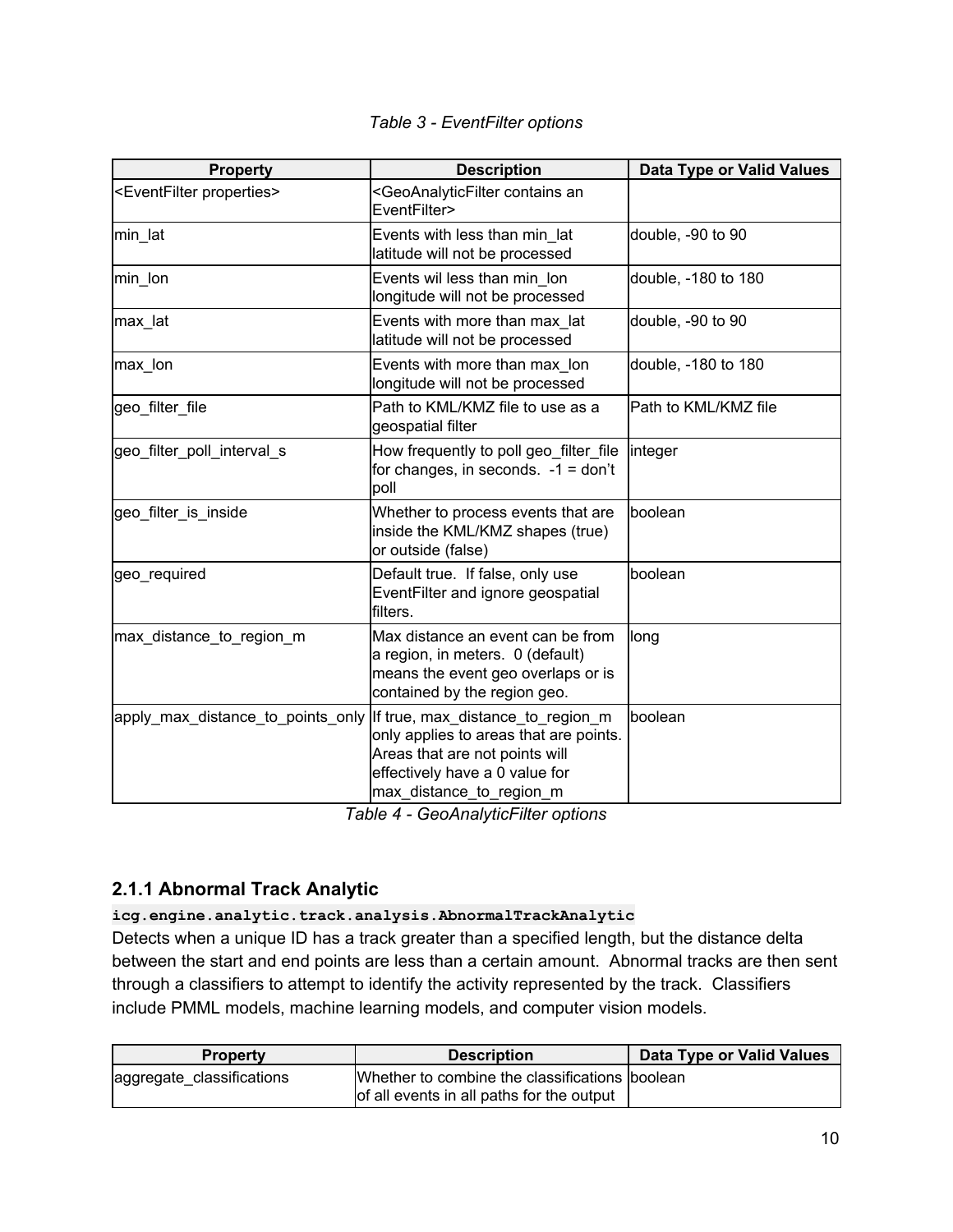|                                | classification                                                                                                                                                         |                             |  |
|--------------------------------|------------------------------------------------------------------------------------------------------------------------------------------------------------------------|-----------------------------|--|
| clear alerted data             | Whether to clear data from the window boolean<br>once it has been represented in output                                                                                |                             |  |
| event.prop.x.display.name      | Display name of a property to be<br>included in output                                                                                                                 | string                      |  |
| event.prop.x.key               | Property key of a property to be<br>included in output                                                                                                                 | string                      |  |
| event.prop.x.xpath             | XPath to a property to be included in<br>output                                                                                                                        | <b>XPath</b>                |  |
| id_attribute_xpath             | XPath to the ID attribute                                                                                                                                              | <b>XPath</b>                |  |
| id_display_name                | Display name to use for the ID<br>attribute                                                                                                                            | string                      |  |
| location xpath                 | XPath to the event location                                                                                                                                            | <b>XPath</b>                |  |
| min_events                     | Minimum events needed to form a<br>path                                                                                                                                | positive integer            |  |
| min travel distance meters     | Minimum length of a path in meters                                                                                                                                     | positive long               |  |
| max_percent_distance_travelled | Maximum percentage of a path's<br>actual length represented by the<br>difference between the start and end<br>points for which a path will be<br>considered "abnormal" | $1 - 100$                   |  |
| window size seconds            | Amount of data to hold in memory,<br>measured as seconds since current<br>ltime                                                                                        | positive long               |  |
| track.classifier.x             | Optional, up to 3 names of<br>TrackClassifiers to load.                                                                                                                | "shape", "icg", or "kmeans" |  |
| <filter></filter>              | <b>GeoAnalyticFilter</b>                                                                                                                                               |                             |  |

*Table 5 - Abnormal Track Analytic options*

## <span id="page-10-0"></span>**2.1.2 Association Analytic**

**icg.engine.analytic.association.AssociationAnalytic**

Creates a directed multigraph with configurable node and edge definitions. Alerts when any 2 nodes have n or more edges between them in a configurable time window.

| <b>Property</b>           | <b>Description</b>                                                                                                            | <b>Data Type or Valid Values</b> |  |
|---------------------------|-------------------------------------------------------------------------------------------------------------------------------|----------------------------------|--|
| description format string | Format string for output description<br>with %s for source ID followed by %s<br>Ifor destination ID                           | String.format() format string    |  |
|                           | display attribute x display name Display attributes will be stored and<br>output with results. Display name for<br>lattribute | string                           |  |
| display attribute x name  | <b>XML/JSON name for attribute</b>                                                                                            | string                           |  |
| display attribute x xpath | IXPath to attribute                                                                                                           | <b>XPath string</b>              |  |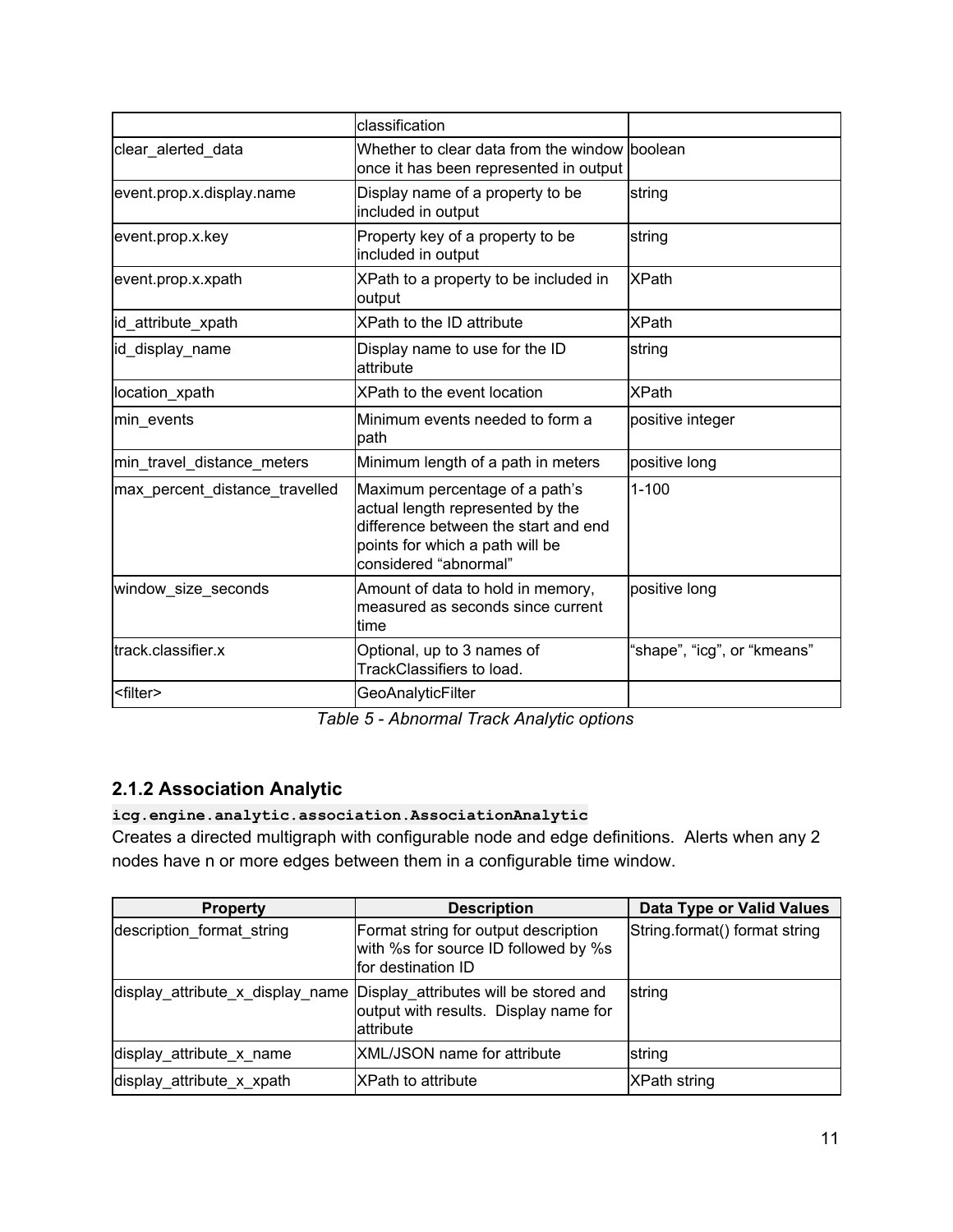| dst id xpath                                              | <b>XPath string</b><br>XPath in the event where the<br>destination ID is found                                                       |                     |  |
|-----------------------------------------------------------|--------------------------------------------------------------------------------------------------------------------------------------|---------------------|--|
| graph store relationship desc                             | Relationship description for the Graph<br>Store, if write_to_graph_store is true                                                     | string              |  |
| tribute                                                   | graph_store_relationship_desc_at Relationship description attribute in the string<br>Graph Store, if write to graph store is<br>true |                     |  |
| graph_store_relationship_output_<br>property              | Output property for Graph Store<br>Relationship ID, if<br>write_to_graph_store is true                                               | string              |  |
| graph_store_relationship_output_<br>property display name | Display name for Relationship ID<br>output property, if<br>write_to_graph_store is true                                              | string              |  |
| id_filter_file                                            | Optional file that contains IDs to<br>process                                                                                        | Path to IDs file    |  |
| num_associations                                          | The number of times two IDs need to<br>be associated before an alert                                                                 | positive integer    |  |
| src_id_xpath                                              | XPath in the event where the source<br>ID is found                                                                                   | <b>XPath string</b> |  |
| timeout duration seconds                                  | Timeout before the same<br>source/destination ID pair can be<br>alerted on again                                                     | positive integer    |  |
| window_size_seconds                                       | Amount of data to hold in memory,<br>measured as seconds since current<br>ltime                                                      | positive long       |  |
| write_to_graph_store                                      | Whether or not to write entities and<br>relationships to the Entity Manager<br><b>Graph Store</b>                                    | boolean             |  |
| <filter></filter>                                         | EventFilter                                                                                                                          |                     |  |
| aggregate_classifications                                 | Whether to accumulate and combine<br>classifications and data groups                                                                 | boolean             |  |

*Table 6 - Association Analytic options*

## <span id="page-11-0"></span>**2.1.3 Co-Travel Analytic**

#### **icg.engine.analytic.cotravel.CoTravelAnalytic**

When two unique attributes are within a specified distance from each other within a specified amount of time, an association is created. Alerts are generated when a minimum number of associations occur within a specified time window, and cover at least a minimum distance.

| <b>Property</b>           | <b>Description</b>                                                                                                   | Data Type or Valid Values     |
|---------------------------|----------------------------------------------------------------------------------------------------------------------|-------------------------------|
| aggregate classifications | Whether to combine the classifications boolean<br>of all events in all paths for the output<br><b>classification</b> |                               |
| description format string | Format string for output description<br>with %s for first ID followed by %s for                                      | String format() format string |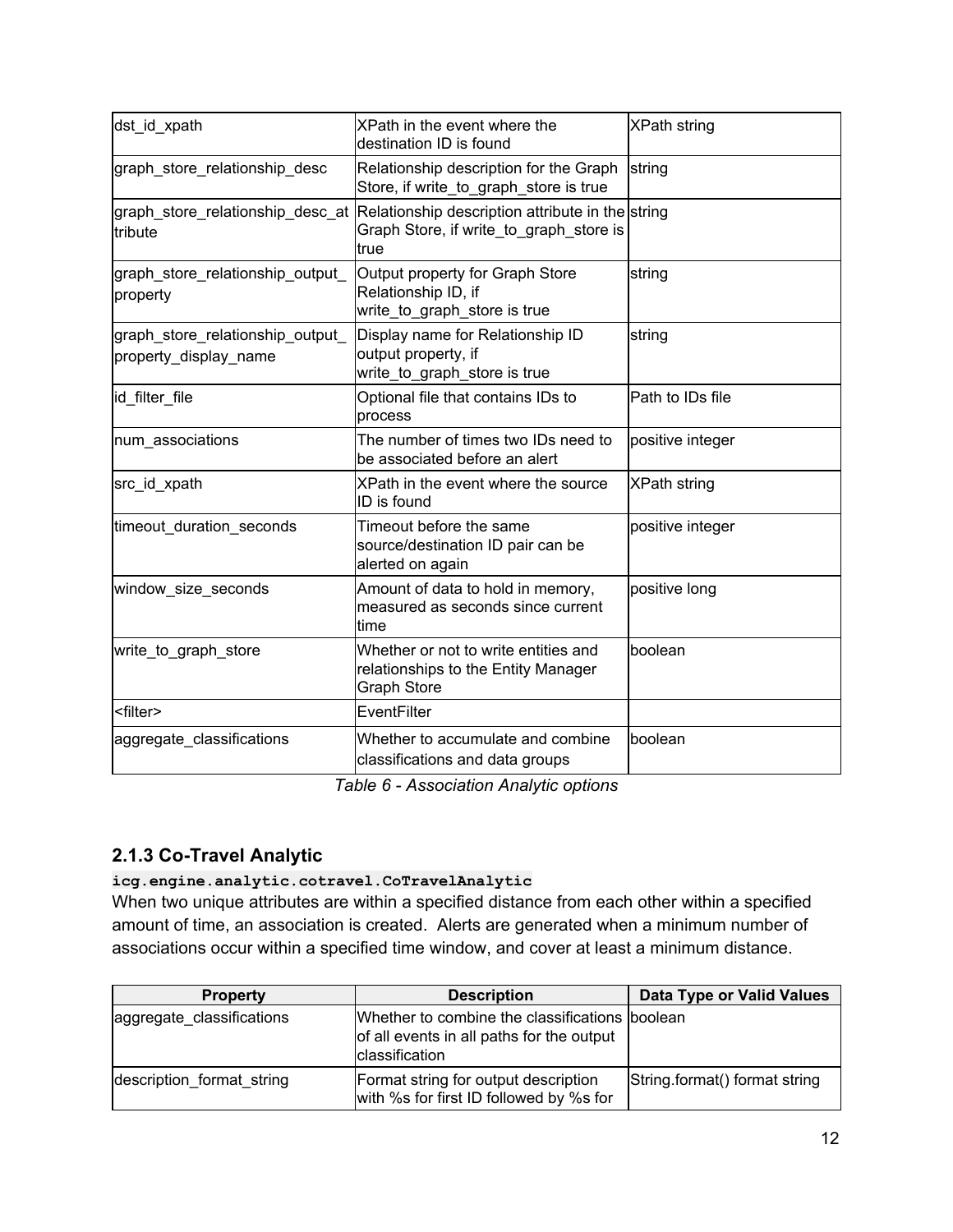|                                 | second ID                                                                                         |                     |  |
|---------------------------------|---------------------------------------------------------------------------------------------------|---------------------|--|
| dual_alerts                     | boolean<br>Whether or not to produce two alerts<br>for each co-travelling pair (x->y and<br>V > X |                     |  |
| location_xpath                  | XPath to the event location                                                                       | <b>XPath string</b> |  |
| max association distance m      | Max distance between IDs to be<br>associated, in meters                                           | positive long       |  |
| max association time s          | Max temporal delta between events for positive integer<br>IDs to be associated, in seconds        |                     |  |
| max associations                | Max associations to store for a pair of<br>ID <sub>S</sub>                                        | positive integer    |  |
| min associations                | Minimum number of associations to<br>declare two IDs are co-travelling                            | positive integer    |  |
| min_travel_distance_m           | Minimum distance a pair must travel to positive long<br>be co-travelling                          |                     |  |
| required_attribute_display_name | Optional parameter to enforce the<br>presence of an attribute, name for it                        | string              |  |
| required_attribute_xpath        | XPath to required attribute.                                                                      | <b>XPath string</b> |  |
| attribute_display_name          | Display name for required attribute                                                               | string              |  |
| unique_attribute_xpath          | <b>XPath to ID attribute</b>                                                                      | <b>XPath string</b> |  |
| window_size_s                   | Amount of data to hold in memory,<br>measured as seconds since current<br>ltime                   | positive long       |  |
| <filter></filter>               | GeoFilter                                                                                         |                     |  |

*Table 7 - CoTravel Analytic options*

## <span id="page-12-0"></span>**2.1.4 Country Heatmap Visualization**

**icg.engine.analytic.heatmaps.CountryHeatmapVisualization** Visualization Analytic that heatmaps events by areas loaded from a CSV file.

| <b>Property</b>      | <b>Data Type or Valid Values</b><br><b>Description</b>                                                         |                  |  |
|----------------------|----------------------------------------------------------------------------------------------------------------|------------------|--|
| geometry_column      | CSV column containing geometry                                                                                 |                  |  |
| include_descriptions | Whether to include description blocks<br>in KML output                                                         | boolean          |  |
| kml_output_file      | Optional file to output KML into                                                                               | Path to file     |  |
| region id column     | CSV column that contains the region<br>ID                                                                      | integer          |  |
| region_xpath         | XPath to region ID in event                                                                                    | XPath string     |  |
| regions csv file     | CSV file containing, at a minumum, a<br>region ID column and a KML geometry<br>column (which should be quoted) | Path to CSV file |  |
| window_size_s        | Amount of data to hold in memory,<br>lmeasured as seconds since current                                        | positive long    |  |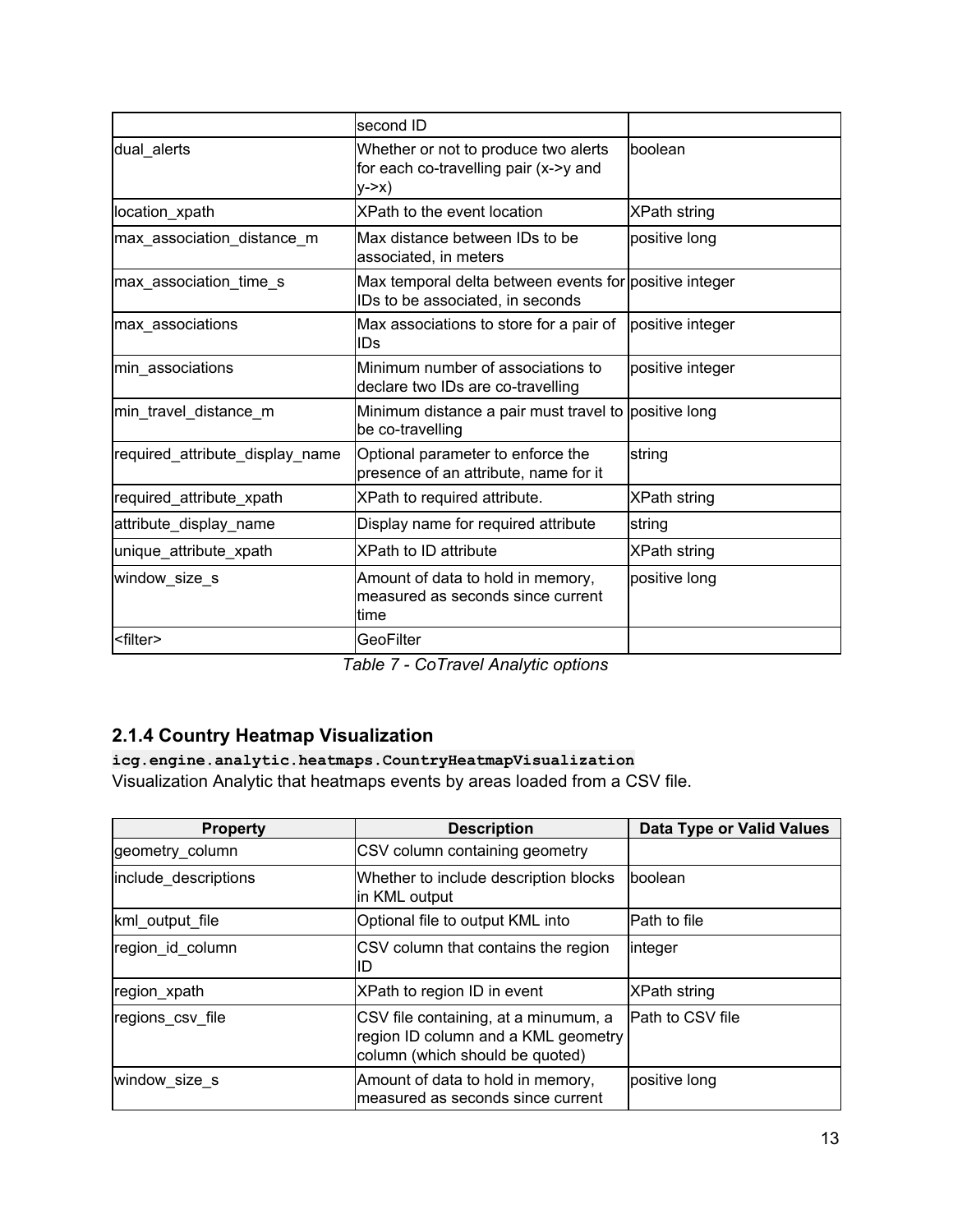|                   | time        |  |
|-------------------|-------------|--|
| <filter></filter> | EventFilter |  |

*Table 8 - Country Heatmap Visualization options*

### <span id="page-13-0"></span>**2.1.5 Dead Reckoning Analytic**

#### **icg.engine.analytic.deadreckoning.DeadReckoningAnalytic**

Provides a future predicted location of an attribute based on the last two positions observed.

| prediction_size_s | How many seconds into the future to positive integer |  |
|-------------------|------------------------------------------------------|--|
|                   | predict                                              |  |

| <b>Property</b>            | <b>Description</b>                                                                    | Data Type or Valid Values |  |
|----------------------------|---------------------------------------------------------------------------------------|---------------------------|--|
| date_format_string         | Format string for event date, see<br>SimpleDateFormat javadoc                         | Date format string        |  |
| date_xpath                 | XPath to event date                                                                   | <b>XPath string</b>       |  |
| event.prop.x.key           | Event property to store with output<br>levents                                        | string                    |  |
| event.prop.x.display.name  | Display name for event property                                                       | string                    |  |
| event.prop.x.xpath         | XPath to event property                                                               | <b>XPath string</b>       |  |
| id_attribute_name          | Property name for ID attribute                                                        | string                    |  |
| id_attribute_xpath         | XPath to ID attribute                                                                 | <b>XPath string</b>       |  |
| location_xpath             | XPath to event location                                                               | <b>XPath string</b>       |  |
| prediction geo filter file | Optional KML/KMZ file containing<br>geospatial regions to exclude from<br>predictions | Path to KML/KMZ file      |  |
|                            |                                                                                       |                           |  |
| <filter></filter>          | <b>GeoAnalyticFilter</b>                                                              |                           |  |

*Table 9 - Dead Reckoning Analytic options*

## <span id="page-13-1"></span>**2.1.6 Dupe ID Analytic**

### **icg.engine.analytic.analytic.dupeid.DupeIDAnalytic**

Detects unique attributes that appear at two locations that could not be reached by traveling at a configurable maximum speed in a specified time delta between events.

| <b>Property</b>             | <b>Description</b>                                                       | Data Type or Valid Values |  |
|-----------------------------|--------------------------------------------------------------------------|---------------------------|--|
| location_xpath              | <b>XPath to location attribute</b>                                       | <b>XPath string</b>       |  |
| id attribute_name           | Output display name for ID attribute                                     | string                    |  |
| id attribute xpath          | <b>XPath to ID attribute</b>                                             | <b>XPath string</b>       |  |
| max speed meters per second | The maximum speed entities in the<br>data stream could move, measured in | Positive long             |  |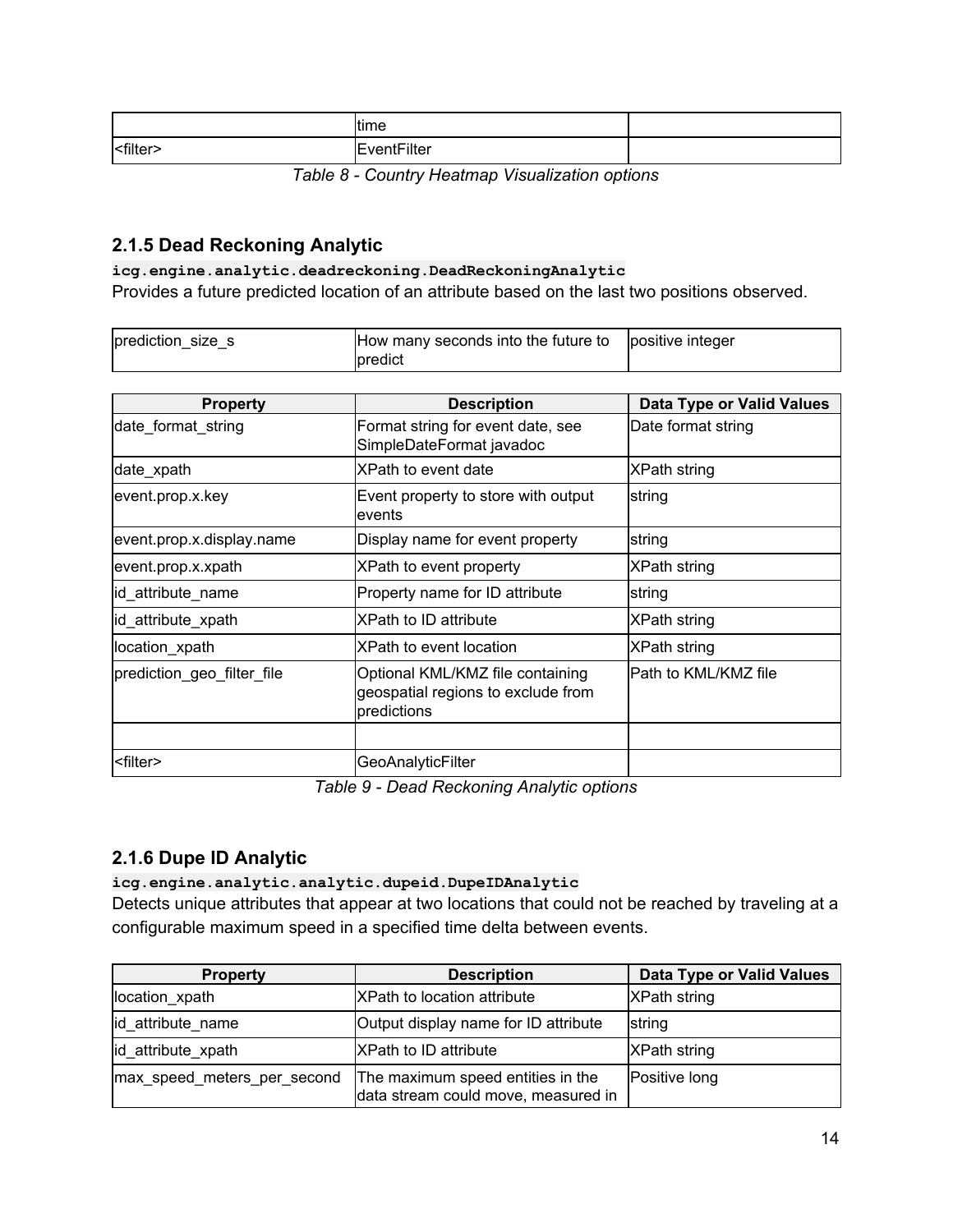|                      | meters per second.                                                                                        |  |
|----------------------|-----------------------------------------------------------------------------------------------------------|--|
| min distance delta m | Min distance in meters that the events Positive long<br>can be apart to qualify for an analytic<br>levent |  |
|                      | <b>GeoAnalyticFilter</b>                                                                                  |  |

| Table 10 - Dupe ID Analytic options |  |  |  |
|-------------------------------------|--|--|--|
|-------------------------------------|--|--|--|

## <span id="page-14-0"></span>**2.1.7 Entity Geospatial Normalcy Analytic**

**icg.engine.analytic.normalcy.entitygeo.EntityGeospatialNormalcyAnalytic** Determines the geospatial normalcy for an event, based on the history of the entity identified by the ID\_ATTRIBUTE. Optionally determines normalcy based on time of day/week/year.

| <b>Property</b>           | <b>Description</b>                                                                                                                                                     | <b>Data Type or Valid Values</b> |
|---------------------------|------------------------------------------------------------------------------------------------------------------------------------------------------------------------|----------------------------------|
| geom_query                | XPath to event location.<br>"geom_query" "lat_query" "lon_query"<br>geom.name or alternately<br>lat.name, lon.name are used to define<br>a geo-location for the event. | XPath string                     |
| grid size m               | Approximate width of single cell in<br>geospatial grid                                                                                                                 | Postive long                     |
| id attribute regex        | Regex ID attribute must pass to be<br>processed                                                                                                                        | Regex string                     |
| id attribute xpath        | <b>XPath to ID attribute</b>                                                                                                                                           | <b>XPath string</b>              |
| lat_query                 | XPath to latitude attribute                                                                                                                                            | <b>XPath string</b>              |
| lon_query                 | XPath to longitude attribute                                                                                                                                           | <b>XPath string</b>              |
| normalcy_threshold        | Maximum normalcy value to alert on,<br>measured 0 (abnormal) to 1 (normal)                                                                                             | Double 0 to 1                    |
| training file             | Optional CSV training file                                                                                                                                             | File path                        |
| training period s         | Training time in seconds, no alerts<br>during this time                                                                                                                | Positive integer                 |
| use_day_of_week           | Use the day of the week in the time<br>bucket (Is this normal for Monday?)                                                                                             | boolean                          |
| use hour                  | Use hour in time bucket (Is this normal<br>for 1am-2am?)                                                                                                               | boolean                          |
| use_minute                | Use minute in time bucket                                                                                                                                              | boolean                          |
| use month                 | Use month in time bucket                                                                                                                                               | boolean                          |
| use_second                | Use second in time bucket                                                                                                                                              | boolean                          |
| <filter></filter>         | GeoAnalyticFilter                                                                                                                                                      |                                  |
| aggregate_classifications | Whether to accumulate and combine<br>classifications and data groups                                                                                                   | boolean                          |

*Table 11 - Entity Geospatial Normalcy Analytic options*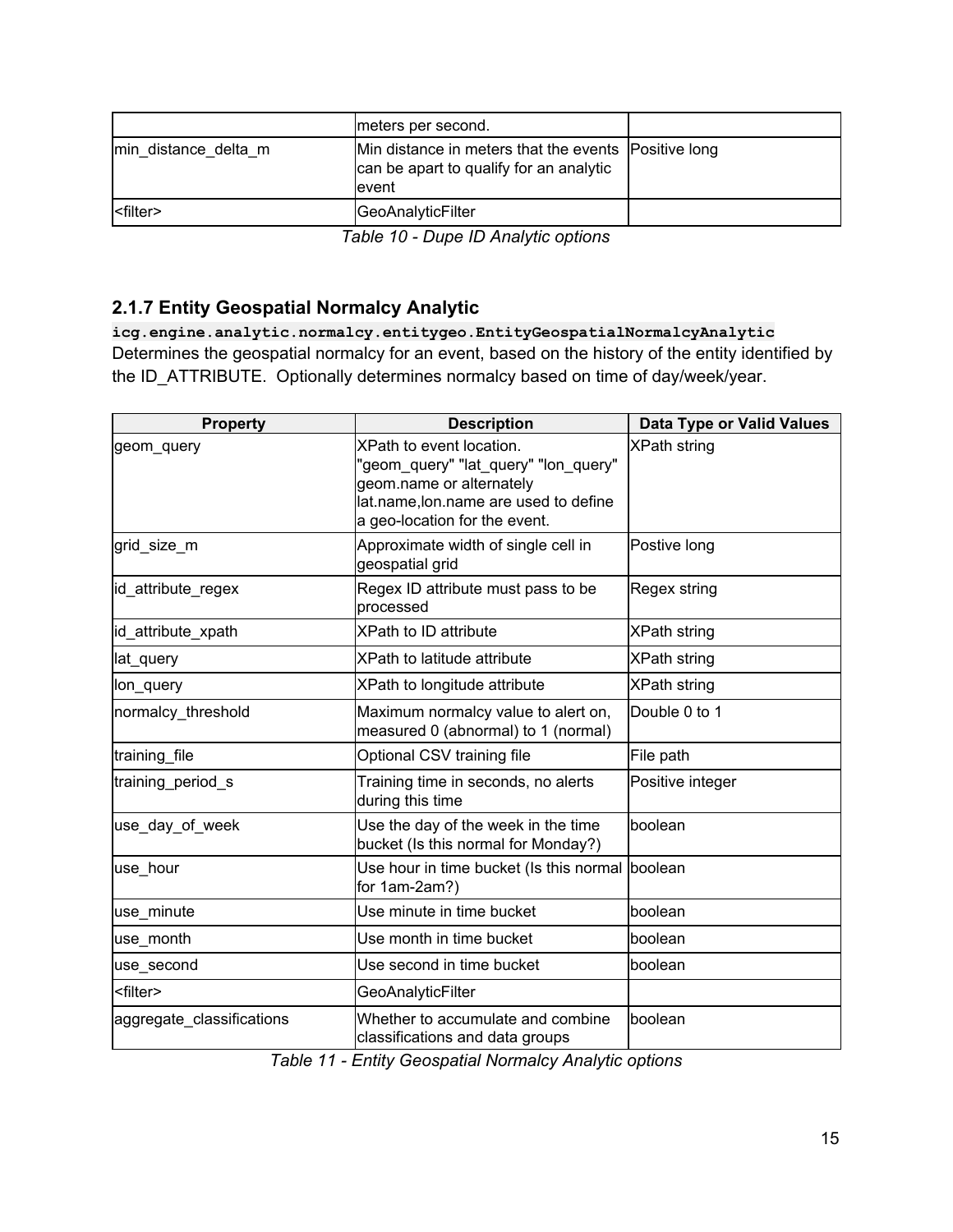## <span id="page-15-0"></span>**2.1.8 Geo New Value Analytic**

**icg.engine.analytic.newvalue.GeoNewValueAnalytic** NewValueAnalytic (see below) with added geospatial filter.

| <b>Property</b>                 | <b>Description</b>                                                                                                                   | <b>Data Type or Valid Values</b> |
|---------------------------------|--------------------------------------------------------------------------------------------------------------------------------------|----------------------------------|
| history_file_name               | Optional file to save values in between File path<br>system restarts                                                                 |                                  |
| history_file_save_interval      | How often to save to history file, if<br>enabled                                                                                     | positive long                    |
| location_xpath                  | XPath to event location                                                                                                              | <b>XPath string</b>              |
| identity_output_display_name    | Display name for ID attribute                                                                                                        | string                           |
| identity_output_property        | Property name for ID attribute                                                                                                       | string                           |
| identity path                   | XPath to ID attribute                                                                                                                | <b>XPath string</b>              |
| training_time_s                 | (Optional) Amount of time to build<br>history before alerting begins, in<br>seconds                                                  | positive long                    |
| value path                      | XPath to value attribute                                                                                                             | <b>XPath string</b>              |
| value_output_property           | (Optional) Prop name for new value                                                                                                   | String                           |
| value_output_display_name       | (Optional) Display name for new value                                                                                                | String                           |
| last_value_output_property      | (Optional) Prop name for last value                                                                                                  | String                           |
| last_value_output_display_name  | (Optional) Display name for last value                                                                                               | String                           |
| description output property     | (Optional) Prop name for description                                                                                                 | String                           |
| description_output_display_name | (Optional) Display name for<br>description                                                                                           | String                           |
| description format string       | (Optional) Format string for<br>description, takes 2 strings: the new<br>value and the last value                                    | Format string                    |
| change_only                     | Flag that will make this analytic only<br>alert if there was a previous value for<br>an attribute (can't be null). Default:<br>false | boolean                          |
| <filter></filter>               | <b>GeoAnalyticFilter</b>                                                                                                             |                                  |

*Table 12 - Geo New Value Analytic options*

## <span id="page-15-1"></span>**2.1.9 Geohash Clustering Analytic**

#### **icg.engine.analytic.geohashclustering.GeoHashClusteringAnalytic**

Alerts when it detects a geo-spatial clustering of data. The data is grouped by whatever element is specified in configuration. Clusters must be of a minimum configurable size, must occur within a specified time window, and must be within a cluster bounded by a circle of no more than a specified size.

|  | Data Type or Valid Values |
|--|---------------------------|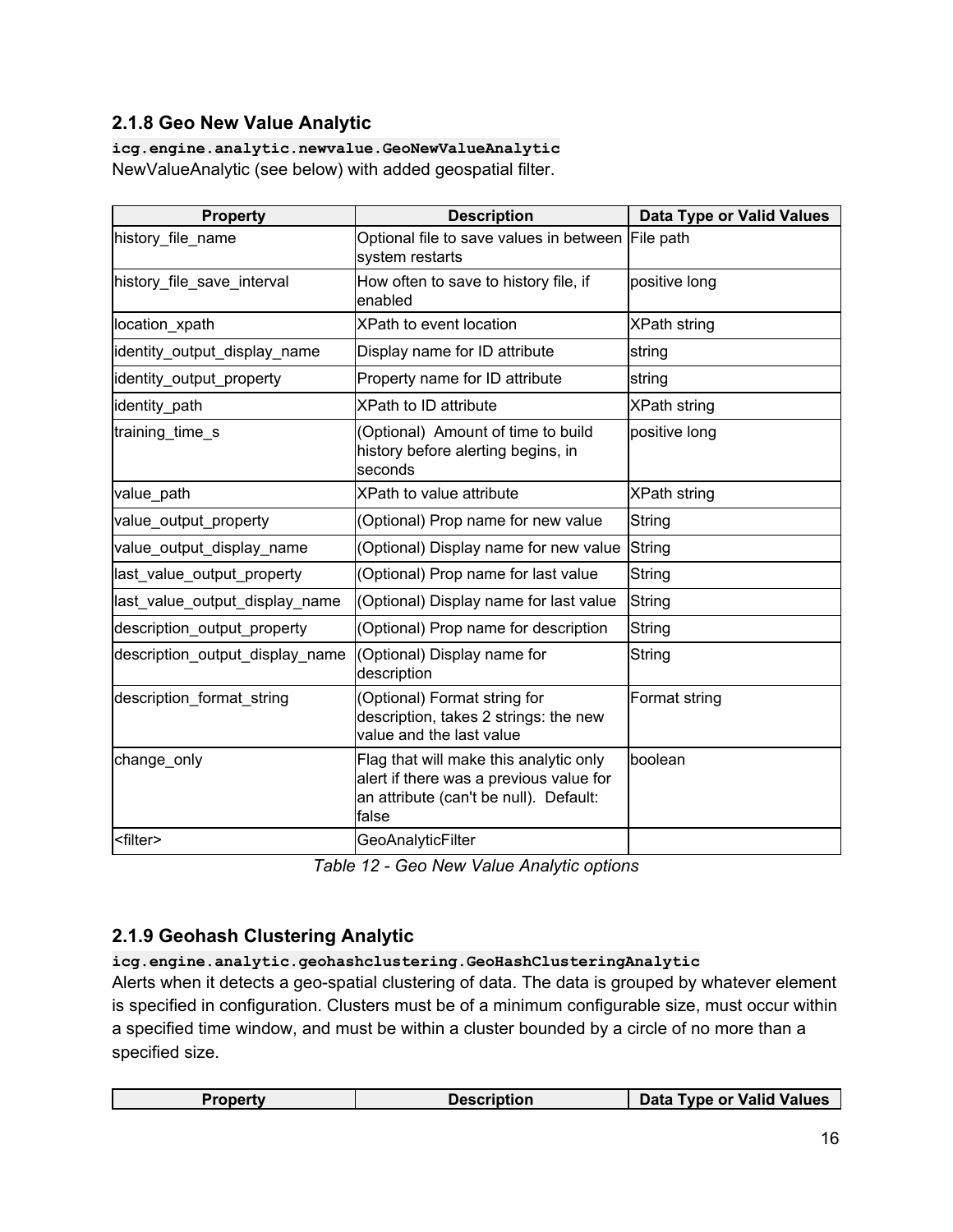| aggregate_classifications     | Whether to combine the classifications<br>of all events in all paths for the output<br>classification | boolean                       |
|-------------------------------|-------------------------------------------------------------------------------------------------------|-------------------------------|
| clear alerted data            | Whether to clear data from the window lboolean<br>once it has been represented in output              |                               |
| area_diameter_meters          | Maximum size of a cluster, in meters                                                                  | positive long                 |
| common_attribute_display_name | Optional attribute all events in a cluster string<br>must share, display name                         |                               |
| common_attribute_xpath        | XPath to common attribute                                                                             | <b>XPath string</b>           |
| description format string     | Format string for output description<br>with %s for what is being clustered                           | String.format() format string |
| diameter_display_name         | Display name for diameter of cluster                                                                  | string                        |
| location xpath                | XPath to event location                                                                               | <b>XPath string</b>           |
| max events                    | Max number of events in a cluster                                                                     | positive integer              |
| min cluster diameter meters   | Minimum size of a cluster, in meters                                                                  | positive integer              |
| min cluster time seconds      | Optional parameter to specify a<br>minimum time window in seconds for<br>all cluster events to occur  | positive integer              |
| min events                    | Minimum events in a cluster                                                                           | positive integer              |
| unique_attribute_xpath        | Optional attribute that must be unique<br>among all events in a cluster, XPath                        | XPath string                  |
| window_size_seconds           | Amount of data to hold in memory,<br>measured as seconds since current<br>time                        | positive long                 |
| <filter></filter>             | <b>GeoAnalyticFilter</b>                                                                              |                               |

*Table 13 - Geohash Clustering Analytic options*

## <span id="page-16-0"></span>**2.1.10 Geohash Proximity Analytic**

**icg.engine.analytic.geohashproximity.GeoHashProximityAnalytic**

Alerts when two unique ID attributes are in events that occur within a specified proximity, within a configured amount of time. The analytic can optionally be configured with event filters, which will partition the data into two groups. If used, analytic will alert if a new event from one group is in proximity to a stored event in other group.

| <b>Property</b>           | <b>Description</b>                                                                                  | Data Type or Valid Values     |
|---------------------------|-----------------------------------------------------------------------------------------------------|-------------------------------|
| description format string | Format string for output description<br>with two %s for the names of the two<br>things in proximity | String.format() format string |
| distance display name     | Display name for the distance between string<br>the two things in proximity                         |                               |
| distance threshold meters | Max distance between things to be in<br>proximity                                                   | positive long                 |
| filter_attribute_regex_a  | Optional way to break events into                                                                   | Regex string                  |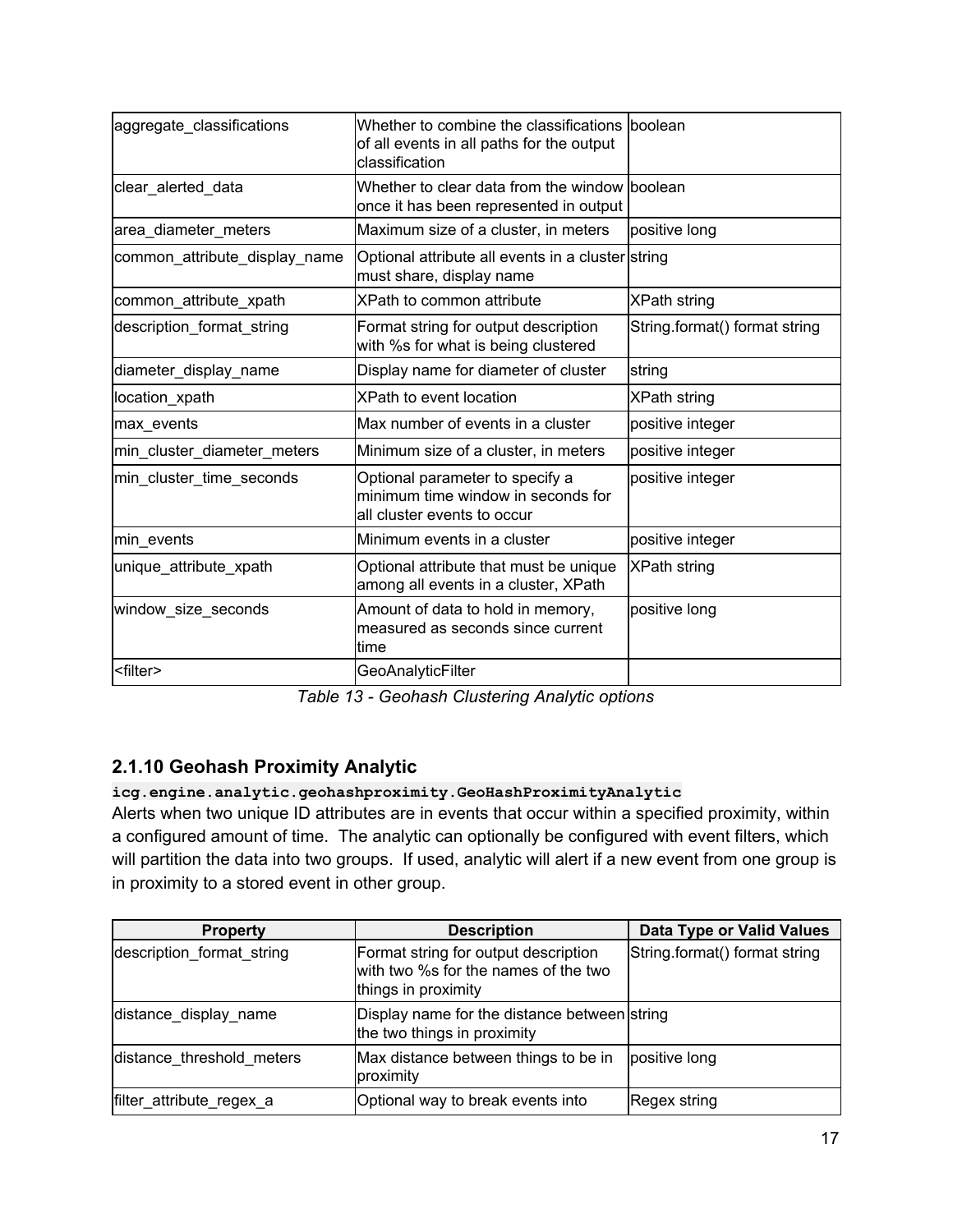|                          | groups "A" and "B" based on an<br>attribute, so proximity is only between<br>items in different groups. Attribute<br>regex for "A" group |                     |
|--------------------------|------------------------------------------------------------------------------------------------------------------------------------------|---------------------|
| filter_attribute_xpath_a | Attribute XPath for "A" group                                                                                                            | <b>XPath string</b> |
| filter_attribute_regex_b | Attribute regex for "B" group                                                                                                            | Regex string        |
| filter_attribute_xpath_b | Attribute XPath for "B" group                                                                                                            | <b>XPath string</b> |
| id_display_name          | Display name for ID attribute                                                                                                            | string              |
| id_xpath                 | <b>XPath to ID attribute</b>                                                                                                             | <b>XPath string</b> |
| location_xpath           | XPath to event location                                                                                                                  | XPath string        |
| window_size_seconds      | Amount of data to hold in memory,<br>measured as seconds since current<br>ltime                                                          | positive long       |
| <filter></filter>        | GeoFilter                                                                                                                                |                     |

*Table 14 - Geohash Proximity Analytic options*

## <span id="page-17-0"></span>**2.1.11 Graph Clusters Analytic**

### **icg.engine.analytic.graphclusters.GraphClustersAnalytic**

GraphClusters builds a network graph from a stream of data, where nodes in the graph are created through identified "source" and "destination" fields within the same event. The data stream feeding GraphClusters can be filtered by performing regex queries on any fields within the event, such that only events which pass these filters are added to the graph. GraphClusters look for bi-directional "association" between nodes in the graph, where association is defined as a minimum number of edges existing between the nodes in a configured time window. Once associations are identified, they are added to a second graph, called the Association Graph. When a node is added to the AssociationGraph, a check is performed to see how many nodes in that graph can be reached by a certain degree of edge traversal, specified via configuration. If the number of nodes reachable by traversal is greater than or equal to a configured threshold, the analytic produces an event. The analytic event conveys to the user that the triggering node is a new member of a GraphCluster, as well as all constituent nodes of the GraphCluster. Once a GraphCluster has been identified, subsequent alerts on the same cluster can optionally be ignored for a configurable time window.

| <b>Property</b>        | <b>Description</b>                                                                      | Data Type or Valid Values |
|------------------------|-----------------------------------------------------------------------------------------|---------------------------|
| attach images          | Whether to add a jpg of the graph<br>cluster to the output (in ascii binary)            | boolean                   |
| bidirectional required | Whether bidirectional connection<br>between nodes is required to form an<br>association | Iboolean                  |
| cluster degree         | The number of "hops" in the graph to<br>traverse to meet<br>min nodes for cluster nodes | positive integer          |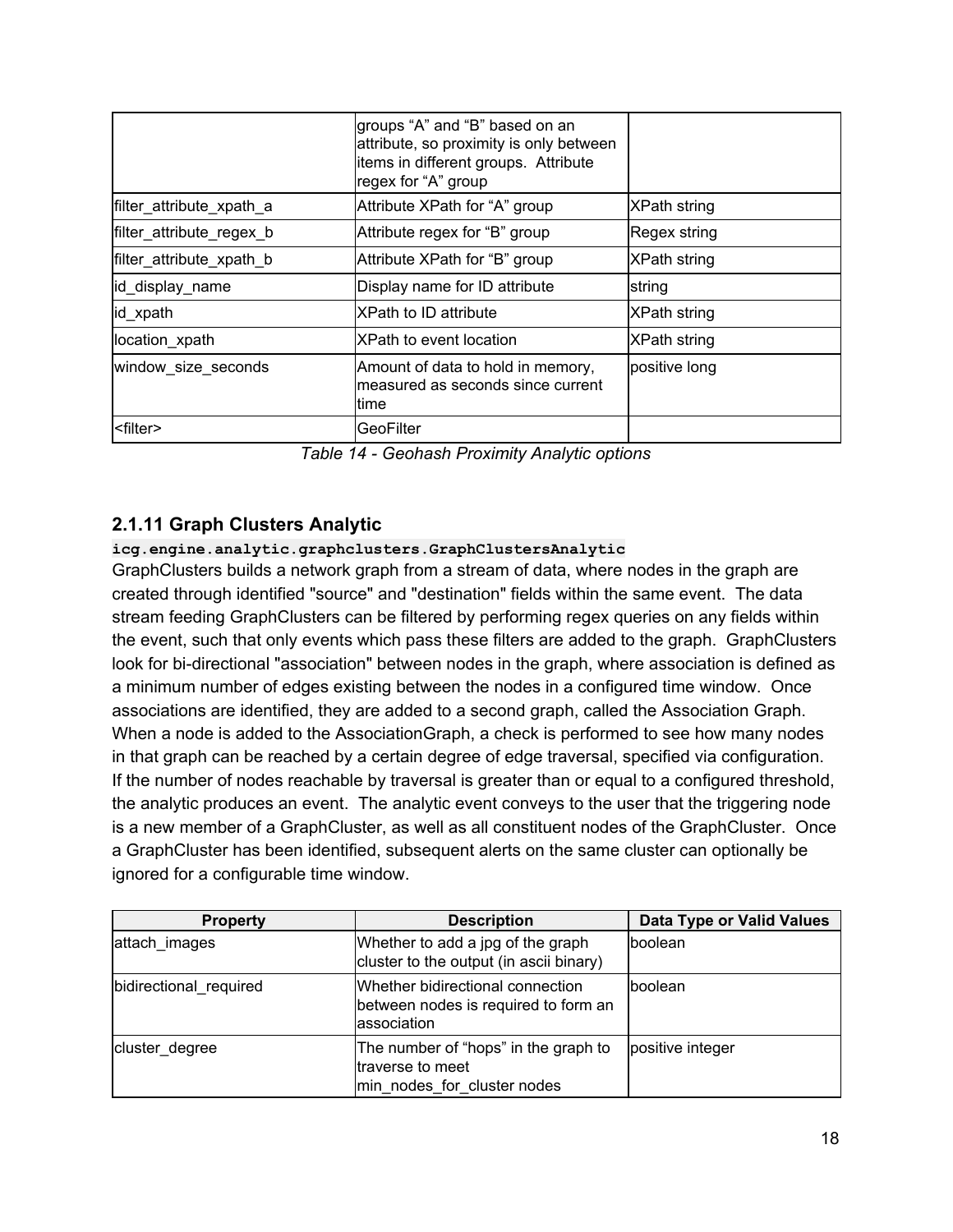| dst_id_xpath              | XPath to the destination node ID                                                  | XPath string        |
|---------------------------|-----------------------------------------------------------------------------------|---------------------|
| edge attribute xpath      | XPath to attribute to store with edge                                             | XPath string        |
| id filter file            | Optional file to filter graph nodes                                               | File path string    |
| min_edges_for_association | Minimum number of edges between<br>nodes before they are considered<br>associated | positive integer    |
| min_nodes_for_cluster     | Minimum number of nodes                                                           | positive integer    |
| src_id_xpath              | XPath to ID of source node                                                        | <b>XPath string</b> |
| timeout_duration_seconds  | Timeout before the same cluster can<br>be alerted on again                        | positive integer    |
| window_size_seconds       | Amount of data to hold in memory,<br>measured as seconds since current<br>ltime   | positive long       |
| <filter></filter>         | EventFilter                                                                       |                     |
| aggregate_classifications | Whether to accumulate and combine<br>classifications and data groups              | Iboolean            |

*Table 15 - Graph Clusters Analytic options*

## <span id="page-18-0"></span>**2.1.12 Group DAOI Analytic**

#### **icg.engine.analytic.groupdaoi.GroupDAOIAnalytic**

Correlates events between two streams, A and B. Creates dynamic areas of interest around unique attributes in stream A. When an event from stream B is received, creates an alert for each attribute from stream A within a configurable distance threshold. Optionally, instead alerts if there are no attributes from stream A within the distance threshold.

| <b>Property</b>           | <b>Description</b>                                                                                                          | Data Type or Valid Values |
|---------------------------|-----------------------------------------------------------------------------------------------------------------------------|---------------------------|
| alert_on_no_hits          | If true, alert when there are no events<br>lfrom stream B near an event from<br>stream A within the specified<br>ltimeframe | boolean                   |
| description               | Description string for alert                                                                                                | string                    |
| distance_display_name     | Display name for distance between<br>events                                                                                 | string                    |
| distance_threshold_meters | lMaximum distance between events                                                                                            | positive long             |
| id_display_name           | Display name for ID attribute                                                                                               | string                    |
| lid_xpath_a               | <b>XPath to ID attribute</b>                                                                                                | XPath string              |
| location_xpath_a          | XPath to event location in A stream                                                                                         | XPath string              |
| location_xpath_b          | XPath to event location in B stream                                                                                         | XPath string              |
| stream_name_a             | Stream name of A stream                                                                                                     | string                    |
| stream_name_b             | Stream name of B stream                                                                                                     | string                    |
| window_size_seconds       | Amount of data to hold in memory,<br>measured as seconds since current                                                      | positive long             |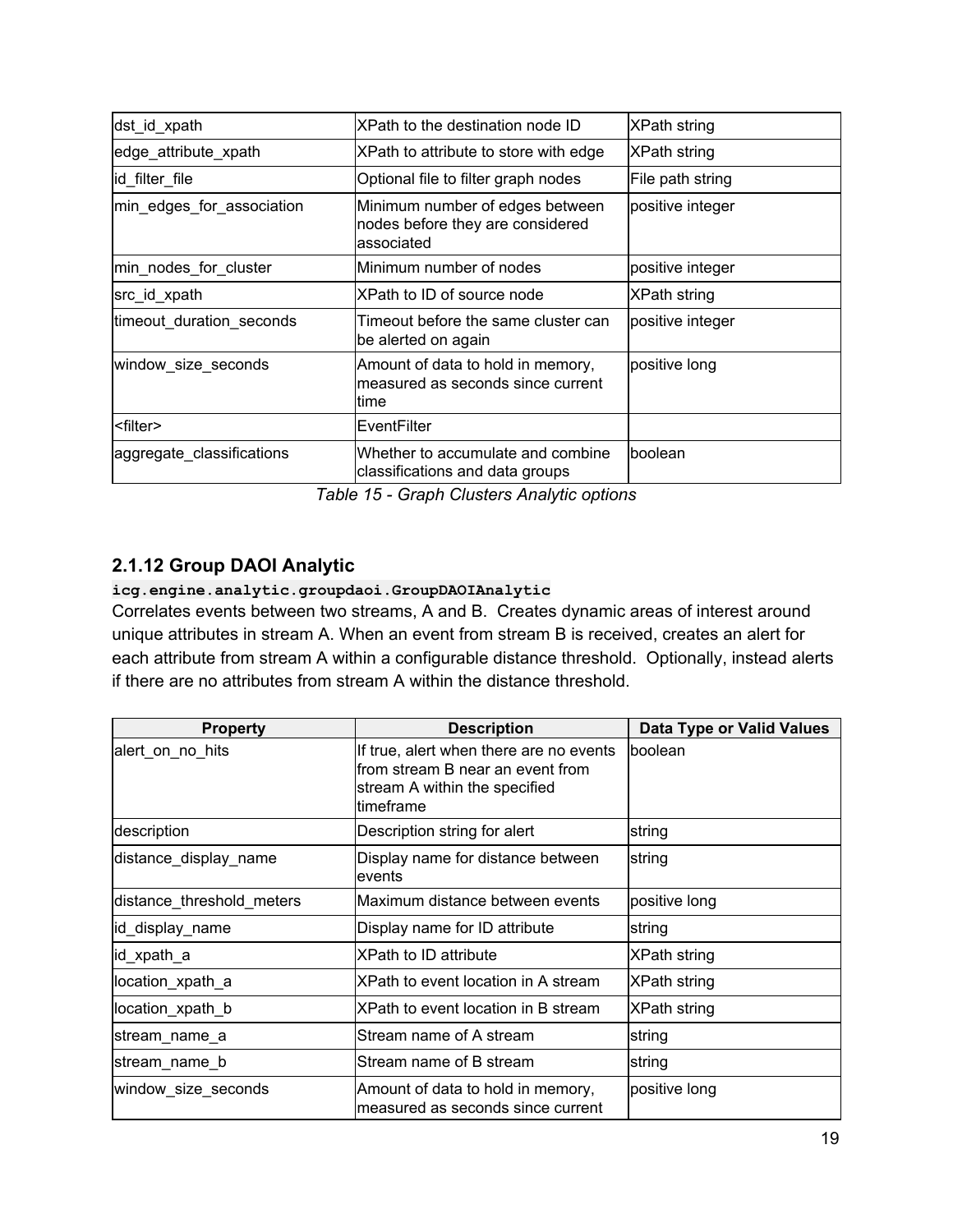|  | ltime                                                          |                     |
|--|----------------------------------------------------------------|---------------------|
|  | GeoAnalyticFilter postfix "A"<br>GeoAnalyticFilter postfix "B" | One for each stream |
|  | $T - L = 40$ Original DAOI Are the settings                    |                     |

*Table 16 - Group DAOI Analytic options*

### <span id="page-19-0"></span>**2.1.13 Heatmaps Visualization**

**icg.engine.analytic.heatmaps.HeatmapVisualization**

Sends KML periodically which shows the density of attributes, within a configured time window, by coloring grid cells on the map. Cell colors are based on the normal distribution of attributes, compared to the number in the given cell. Can limit counting to unique occurrences of attribute values, or use aggregate occurrences.

| <b>Property</b>           | <b>Description</b>                                                                      | <b>Data Type or Valid Values</b> |
|---------------------------|-----------------------------------------------------------------------------------------|----------------------------------|
| grid_size_m               | Approximate width of a single cell of<br>the geospatial grid for the heatmap            | positive long                    |
| id attribute name         | Output name for ID attribute                                                            | string                           |
| id_attribute_regex        | Regex ID attribute must satisfy                                                         | Regex string                     |
| id_attribute_xpath        | <b>XPath to ID attribute</b>                                                            | <b>XPath string</b>              |
| kml 3d enabled            | Whether output KML should be in 3D                                                      | boolean                          |
| kml_show_descriptions     | Whether output KML should include<br>description blocks per cell, will<br>increase size | boolean                          |
| kml_classification        | Classification for KML output                                                           | <b>Classification string</b>     |
| kml_data_name             | Name of things being heatmapped, for<br><b>KML description blocks</b>                   | string                           |
| kml include lookat        | Whether to include KML lookat, which<br>positions the camera to look at the<br>data     | boolean                          |
| kml_output_file           | Optional file to output KML to                                                          | File path string                 |
| kml_output_interval_s     | How often to output KML, in seconds                                                     | positive long                    |
| kml output max length     | Maximum character length of KML<br>output                                               | positive long                    |
| location_xpath            | XPath to event location                                                                 | <b>XPath string</b>              |
| only_count_uniques        | If true, only unique IDs will be counted<br>in heatmap, rather than all events          | boolean                          |
| window_size_s             | Amount of data to hold in memory,<br>measured as seconds since current<br>time          | positive long                    |
| <filter></filter>         | GeoAnalyticFilter                                                                       |                                  |
| aggregate_classifications | Whether to accumulate and combine<br>classifications and data groups                    | boolean                          |

*Table 17 - Heatmaps Visualization options*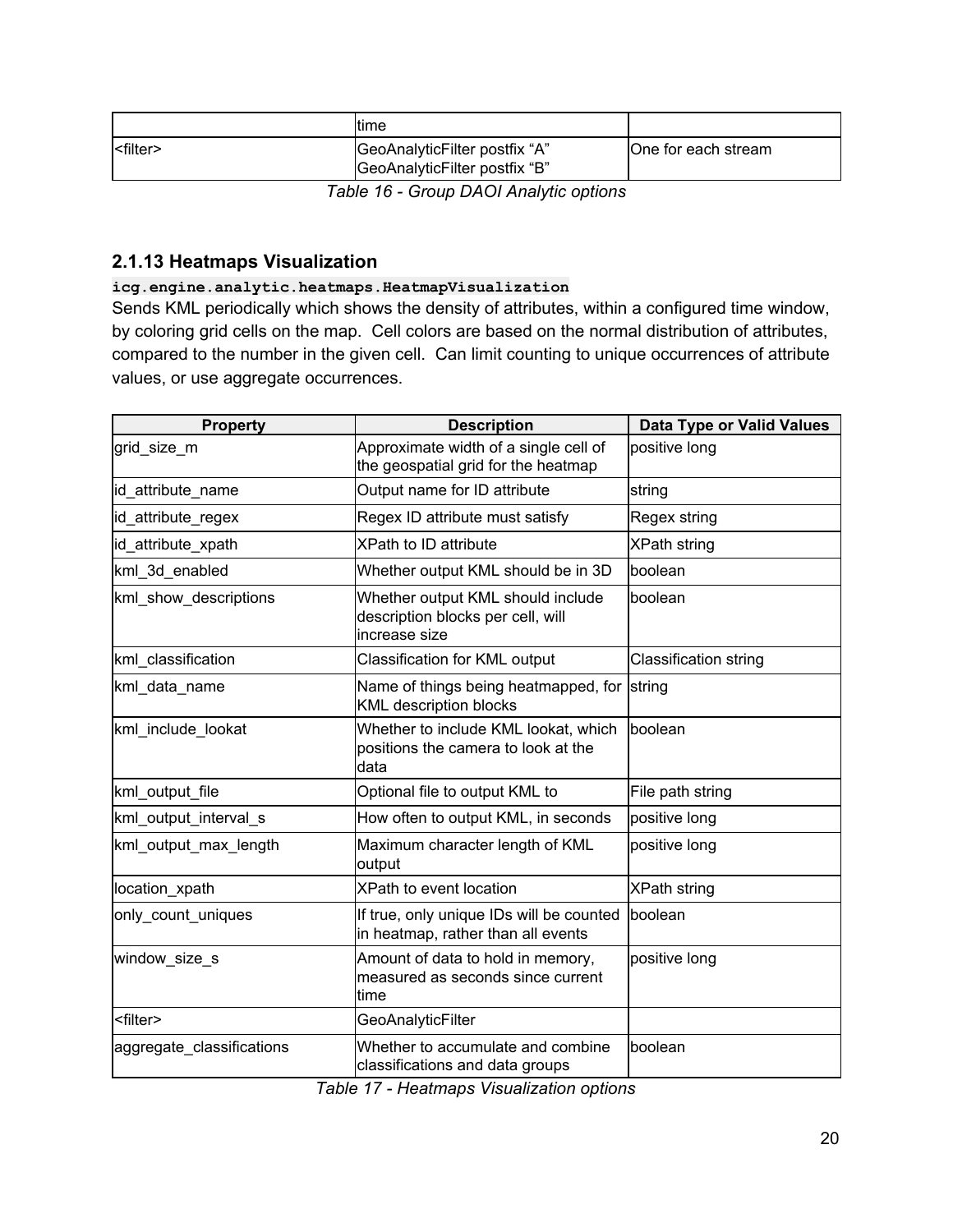## <span id="page-20-0"></span>**2.1.15 Moving Analytic**

**icg.engine.analytic.moving.MovingAnalytic** Detects when something has moved x meters in y seconds.

| <b>Property</b>            | <b>Description</b>                                                               | <b>Data Type or Valid Values</b> |
|----------------------------|----------------------------------------------------------------------------------|----------------------------------|
| clear_alerted_data         | Whether to clear data from window<br>lonce it has been alerted on                | lboolean                         |
| location xpath             | XPath to event location                                                          | <b>XPath string</b>              |
| id_attribute_xpath         | IXPath to ID attribute                                                           | <b>XPath string</b>              |
| id_display_name            | Display name for ID attribute                                                    | string                           |
| min events                 | lMinimum events needed before<br>ldistance is measured                           | positive integer                 |
| min travel distance meters | lMinimum distance needed to be<br>considered moving                              | positive long                    |
| window_size_seconds        | Amount of data to hold in memory,<br>lmeasured as seconds since current<br>ltime | positive long                    |
| <filter></filter>          | GeoAnalyticFilter                                                                |                                  |

*Table 19 - Moving Analytic options*

## <span id="page-20-1"></span>**2.1.16 Multi-Attribute Normalcy Analytic**

**icg.engine.analytic.normalcy.multiattribute.MultiAttributeNormalcyAnalytic** Computes normalcy scores based on event counts for anomaly detection. Events are grouped by a configurable set of attributes (including optionally geospatial gridding) and counted over a configurable time window. Time windows themselves can be optionally grouped (e.g. by hour of day, day of week, etc.), and the binned counts are passed to one of several algorithms for assigning 'normalcy' values based on the history of counts in that bin.

| <b>Property</b>                  | <b>Description</b>                                                                                                                                    | <b>Data Type or Valid Values</b> |
|----------------------------------|-------------------------------------------------------------------------------------------------------------------------------------------------------|----------------------------------|
| attribute.x.filter.include regex | (optional) Regex inclusion filter for<br>values to accept; values not matching<br>will be ignored.                                                    | Regex string                     |
| attribute.x.filter.exclude_regex | (optional) Regex exclusion filter for<br>values to accept; values matching this<br>regex will be ignored                                              | Regex string                     |
| lile                             | attribute.x.filter.include_list_from_f (optional) Path of a csv file with a list<br>of values to include. Values not in this<br>list will be ignored. | File path                        |
| ileheader rows                   | attribute.x.filter.include list from f (optional) Number of header rows to<br>skip when reading the include list csv<br>lfile. Default is 0.          | Integer                          |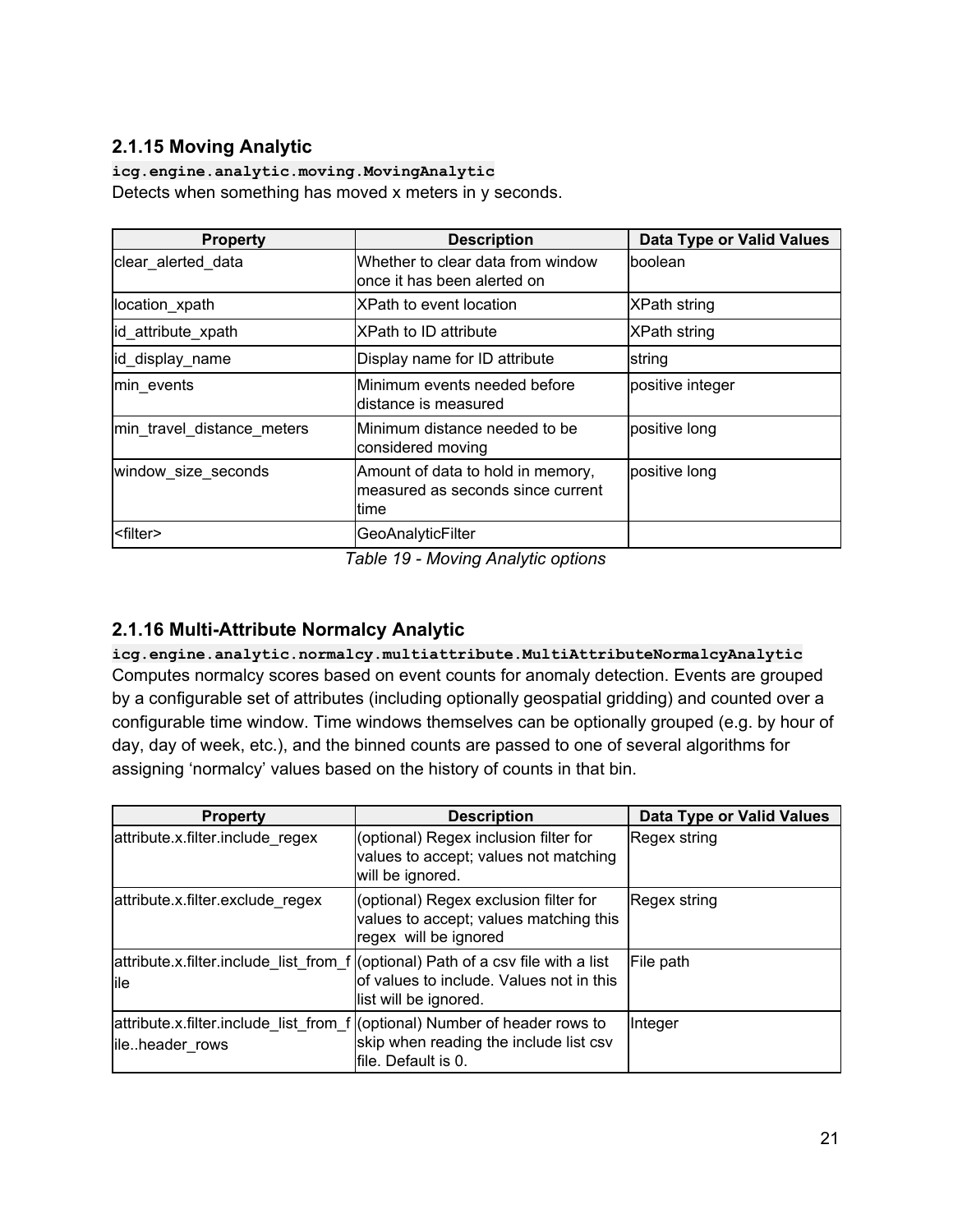| attribute.x.filter.include_list_from_f (optional) Index of column in the<br>ile.column | include list csv file to take as the list of<br>values to include. Default is 0.                                                                                                                                                                  | Integer                                                                                                                                       |
|----------------------------------------------------------------------------------------|---------------------------------------------------------------------------------------------------------------------------------------------------------------------------------------------------------------------------------------------------|-----------------------------------------------------------------------------------------------------------------------------------------------|
| attribute.x.filter.exclude_list_from_<br>file                                          | (optional) Path of a csv file with a list<br>of values to exclude. Values in this list<br>will be ignored.                                                                                                                                        | File path                                                                                                                                     |
| fileheader_rows                                                                        | attribute.x.filter.exclude_list_from_ (optional) Number of header rows to<br>skip when reading the exclude list csv<br>file. Default is 0.                                                                                                        | Integer                                                                                                                                       |
| attribute.x.filter.exclude_list_from_<br>file.column                                   | (optional) Index of column in the<br>exclude list csv file to take as the list of<br>values to exclude. Default is 0.                                                                                                                             | Integer                                                                                                                                       |
| attribute.x.output_display_name                                                        | Display name for attribute                                                                                                                                                                                                                        | string                                                                                                                                        |
| attribute.x.output_property                                                            | Output property for attribute                                                                                                                                                                                                                     | string                                                                                                                                        |
| attribute.x.query                                                                      | <b>XPath to attribute</b>                                                                                                                                                                                                                         | XPath string, or one of<br>PROPERTY NAME,<br>PROPERTY_VALUE                                                                                   |
| attribute.x.type                                                                       | Type of attribute. Default is TEXT.                                                                                                                                                                                                               | TEXT, GEO                                                                                                                                     |
| attribute.x.grid_size_m                                                                | Approximate width of single cell in<br>geospatial grid. Required if attribute<br>type is GEO, ignored otherwise                                                                                                                                   | double                                                                                                                                        |
| classification                                                                         | Classification of output                                                                                                                                                                                                                          | <b>Classification string</b>                                                                                                                  |
| drop_rare_items_threshold                                                              | (optional) If specified, the analytic will<br>forget it's ever seen a value in a time<br>bucket if the average count for that<br>time bucket drops lower than this                                                                                | double                                                                                                                                        |
|                                                                                        | threshold                                                                                                                                                                                                                                         |                                                                                                                                               |
| accumulate_history_for_unseen_it   If false, the analytic won't begin<br>lems          | 'training' on a particular value ina time<br>bucket until it's seen it at least once. If<br>true, the first time a value is<br>encountered its history will be<br>back-filled with counts of 0 since the<br>analytic began. Default false.        | boolean                                                                                                                                       |
| normalcy_method                                                                        | Which method to use to track and<br>determine normalcy values. Default is<br>SIMPLE_NORMAL_STAT.                                                                                                                                                  | SIMPLE_NORMAL_STAT,<br>SLIDING_WINDOW_NORMA<br>L_STAT,<br>ROLLING_NORMAL_STAT,<br>ROLLING_NORMAL_STAT_<br>WITH HISTORY,<br><b>BINARY_MODE</b> |
| window_size<br>decay                                                                   | Number of historical values to track for Integer $>= 0$<br>each time bucket. Required with<br>SLIDING_WINDOW_NORMAL_STAT,<br>ROLLING_NORMAL_STAT_WITH_HI<br>STORY. Optional with<br>BINARY_MODE. Ignored otherwise<br>Decay factor. Required with | Double from 0.0 to 1.0                                                                                                                        |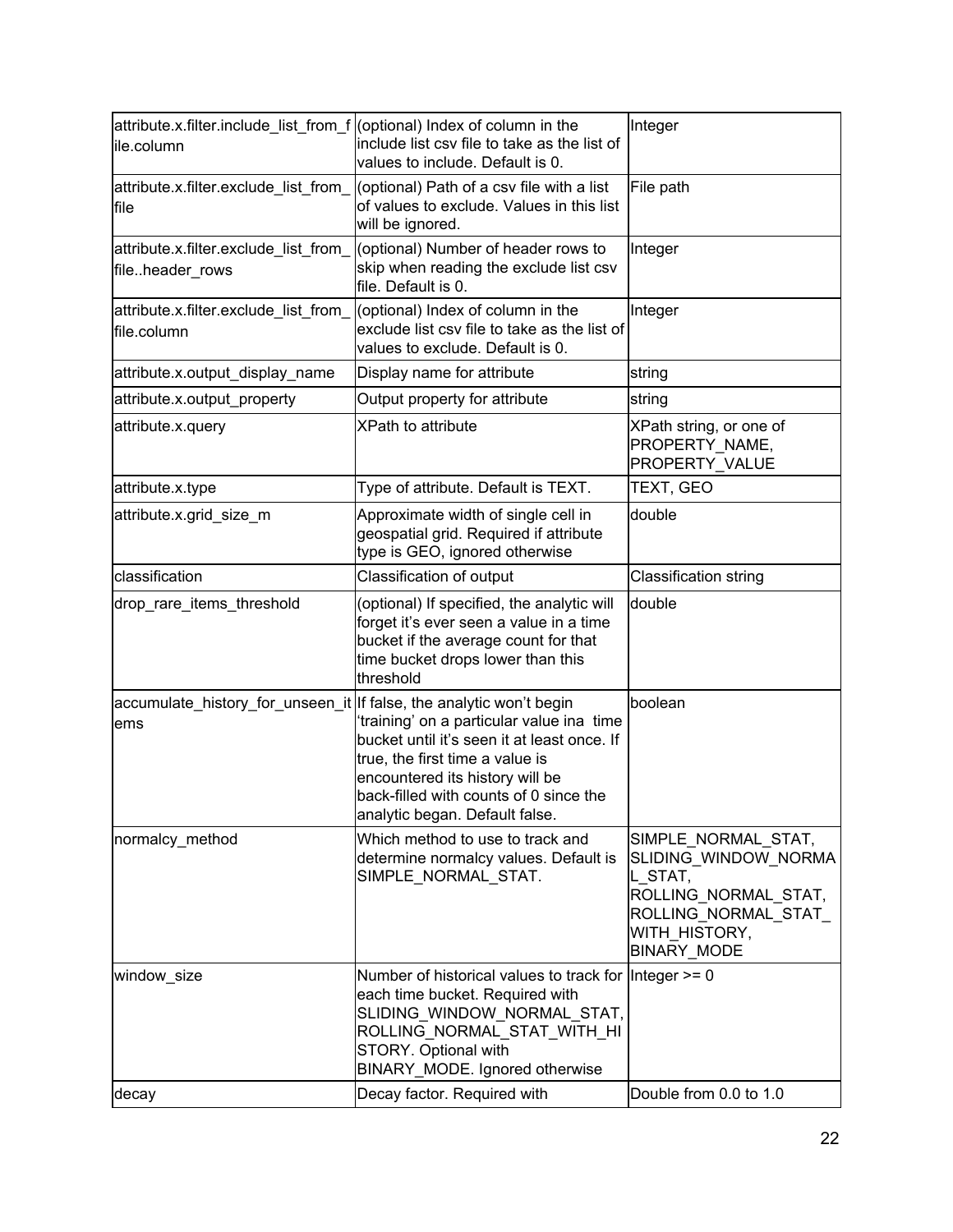|                           | ROLLING NORMAL STAT,<br>ROLLING_NORMAL_STAT_WITH HI<br>STORY. Higher values cause<br>expectations to shift more slowly in<br>response to new data.                                      |                                                 |
|---------------------------|-----------------------------------------------------------------------------------------------------------------------------------------------------------------------------------------|-------------------------------------------------|
| generate_normalcy_graph   | (optional) If true, the analytic will<br>include a visual graph of the history of<br>a value when it outputs an event. Only<br>works with some normalcy method<br>types. Default false. |                                                 |
| history_file_name         | Optional file to store history                                                                                                                                                          | File path                                       |
| history_file_usage        | How to use history file, valid values<br>are READ_ONLY, WRITE_ONLY,<br>READ_WRITE                                                                                                       | Enum                                            |
| max_eventlist_output      | Max events in event output                                                                                                                                                              | Positive integer                                |
| normalcy_threshold        | Maximum normalcy value to alert on,<br>measured 0 (abnormal) to 1 (normal)                                                                                                              | Double 0 to 1                                   |
| num training values       | Number of time periods to train.<br>Warning: if your time bucket uses<br>month and this value is 1 or more, you<br>won't get alerts for years.                                          | Integer $>= 0$                                  |
| preload_default_value     | Optional, value to preload into time<br>buckets                                                                                                                                         | double                                          |
| use_day_of_week           | Include the day of the week in time<br>bucket IDs                                                                                                                                       | boolean                                         |
| use_hour                  | Include the hour of day in time bucket<br>IDs                                                                                                                                           | boolean                                         |
| use_minute                | Include the minute of the hour in time<br>bucket IDs                                                                                                                                    | boolean                                         |
| use_month                 | Include the month of the year in time<br>bucket IDs                                                                                                                                     | boolean                                         |
| use_second                | Include the second of the minute in<br>time bucket IDs                                                                                                                                  | boolean                                         |
| window_type               | (optional) The size of a time bucket. If<br>unspecified, the smallest size<br>consistent with the specified use_x<br>parameters will be used.                                           | SECOND, MINUTE, HOUR,<br>DAY, WEEK, MONTH, YEAR |
| <filter></filter>         | EventFilter and GeoAnalyticFilter,<br>depending on if there are any GEO<br>properties specified. Needs to<br>change.                                                                    |                                                 |
| aggregate_classifications | Whether to accumulate and combine<br>classifications and data groups                                                                                                                    | boolean                                         |

*Table 20 - Multi-Attribute Normalcy Analytic options*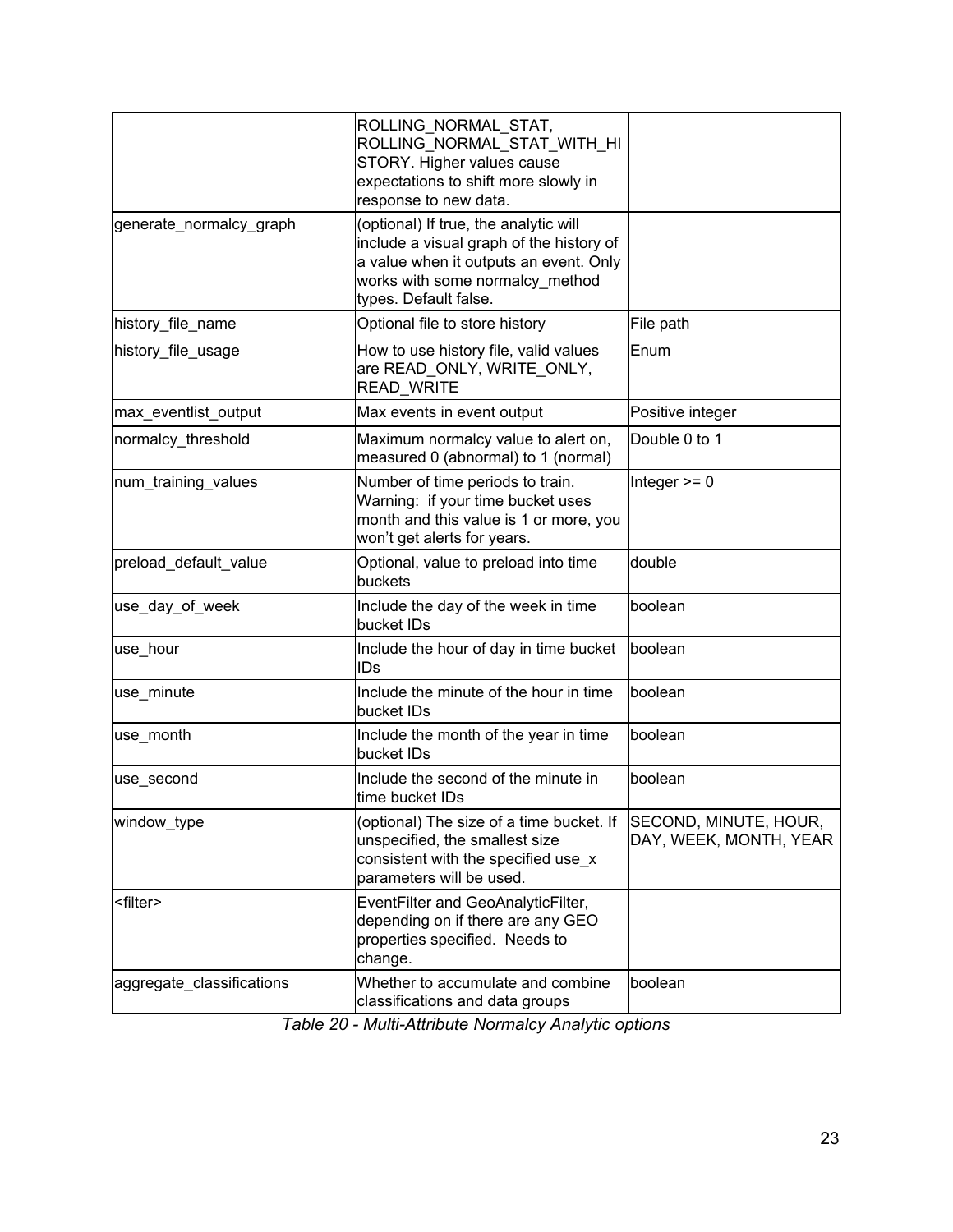## <span id="page-23-0"></span>**2.1.17 New Value Analytic**

#### **icg.engine.analytic.newvalue.NewValueAnalytic**

NewValueAnalytic alerts whenever a value for a specified attribute is seen that hasn't been seen before. Can also find when a unique value of an attribute is found with multiple values for a different attribute.

| <b>Property</b>              | <b>Description</b>                                                                                                                   | Data Type or Valid Values |
|------------------------------|--------------------------------------------------------------------------------------------------------------------------------------|---------------------------|
| history_file_name            | Optional file to save values in between File path<br>system restarts                                                                 |                           |
| history_file_save_interval_s | How often to save to history file in<br>seconds, if enabled                                                                          | positive long             |
| identity_output_display_name | Display name for ID attribute                                                                                                        | string                    |
| identity_output_property     | Property name for ID attribute                                                                                                       | string                    |
| identity_xpath               | <b>XPath to ID attribute</b>                                                                                                         | <b>XPath string</b>       |
| training_time_s              | Optional, amount of time to build<br>history before alerting begins, in<br>seconds                                                   | positive long             |
| value_xpath                  | XPath to value attribute                                                                                                             | <b>XPath string</b>       |
| value_output_property        | (Optional) Prop name for new value                                                                                                   | <b>String</b>             |
| value_output_display_name    | (Optional) Display name for new value                                                                                                | String                    |
| change_only                  | Flag that will make this analytic only<br>alert if there was a previous value for<br>an attribute (can't be null). Default:<br>false | boolean                   |
| <filter></filter>            | <b>GeoAnalyticFilter</b>                                                                                                             |                           |
| aggregate_classifications    | Whether to accumulate and combine<br>classifications and data groups                                                                 | <b>boolean</b>            |

*Table 21 - New Value Analytic options*

## <span id="page-23-1"></span>**2.1.19 Path Projection Analytic**

**icg.engine.analytic.path.projection.PathProjectionAnalytic** Dead reckons a position along a path a configurable number of points into the future at a configurable time interval. Optionally, the path can include stop boxes. If the projected path hits a stop box, it will end at the center of the box.

| <b>Property</b>    | <b>Description</b>                                    | <b>Data Type or Valid Values</b> |
|--------------------|-------------------------------------------------------|----------------------------------|
| date_format_string | SimpleDateFormat format string to<br>parse event date | Date format string               |
| date xpath         | Path to date in event                                 | <b>XPath string</b>              |
| id_attribute_regex | Regex for ID attribute to pass                        | Regex string                     |
| id_attribute_xpath | XPath to ID attribute                                 | <b>XPath string</b>              |
| location xpath     | <b>XPath to event location</b>                        | <b>XPath string</b>              |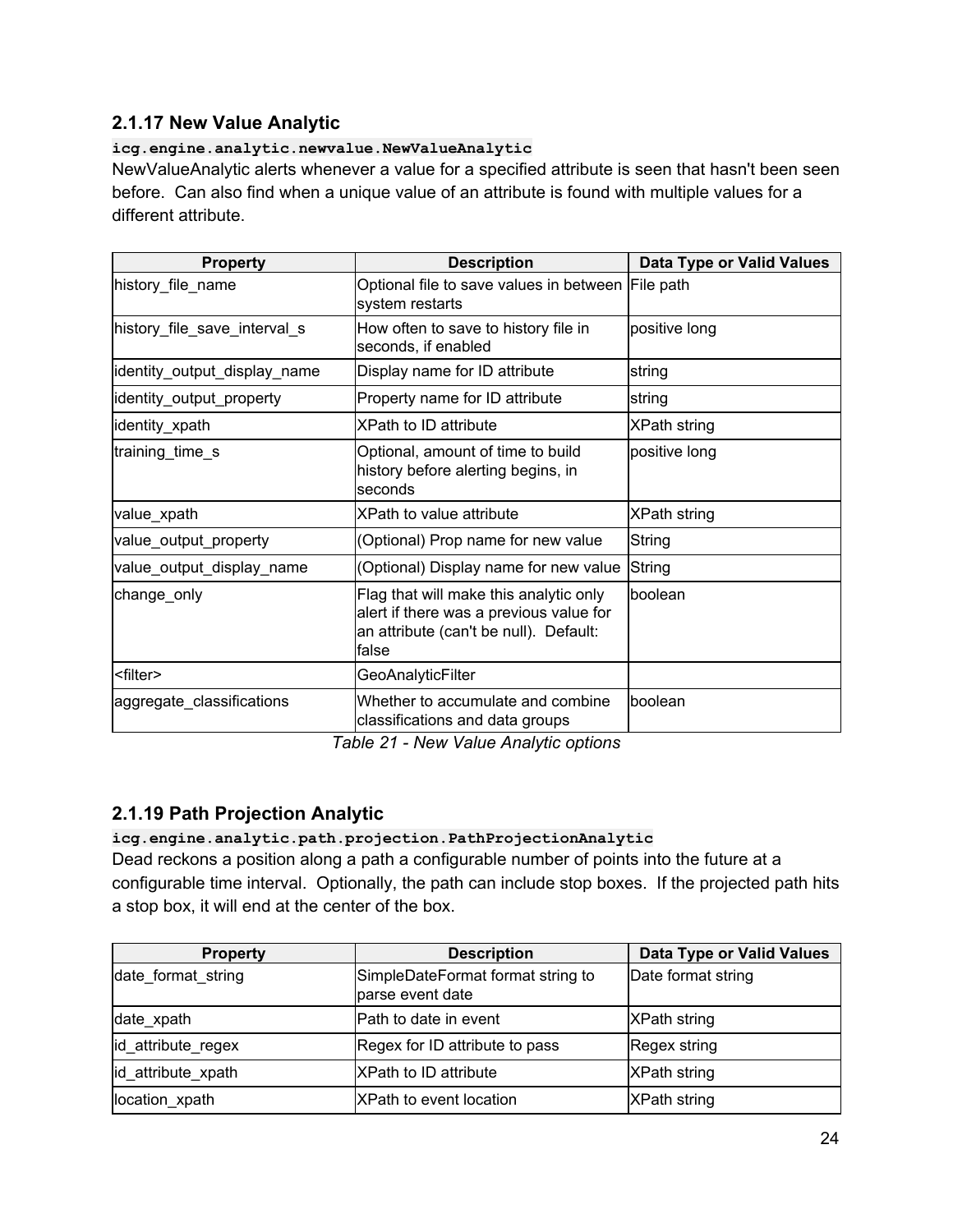| path lat lon      | Series of lat/lon coordinate pairs<br>separated by spaces                             | Coordinate string |
|-------------------|---------------------------------------------------------------------------------------|-------------------|
| prediction count  | How many points into the future to<br>project                                         | Positive integer  |
| prediction_size_s | How many seconds apart each<br>prediction should be                                   | Positive long     |
| stop box lat lon  | Series of lat/lon coordinate pairs,<br>which represent the corners of stop<br>lboxes. | Coordinate string |
| <filter></filter> | GeoAnalyticFilter                                                                     |                   |

*Table 23 - Path Projection Analytic options*

## <span id="page-24-0"></span>**2.1.20 Pattern of Life Normalcy Analytic**

#### **icg.engine.analytic.normalcy.pol.POLNormalcyAnalytic**

Determines normal levels of number of occurrences of an event over time, and detects deviations from those levels. Normal operation will build Normalcy curves to determine normalcy, reporting area under the curve represented by the current value. Binary operation mode will detect when a value is the first zero or non-zero occurrence in a time bucket. In binary mode normalcy values will be reported as 0 or 1, if the value is the first zero/non-zero or not, respectively.

| <b>Property</b>     | <b>Description</b>                                                                                                                             | <b>Data Type or Valid Values</b> |
|---------------------|------------------------------------------------------------------------------------------------------------------------------------------------|----------------------------------|
| binary_mode         | Binary mode will alert for the first zero<br>or non-zero number of occurrences in<br>a time bucket                                             | boolean                          |
| classification      | Classification of output                                                                                                                       | <b>Classification string</b>     |
| count_unique        | If true, will only count unique IDs<br>toward normalcy                                                                                         | boolean                          |
| history_file_name   | Optional file to save history                                                                                                                  | File path                        |
| id_attribute_regex  | Regex ID attribute must pass to be<br>processed                                                                                                | Regex string                     |
| id_attribute_xpath  | XPath to ID attribute                                                                                                                          | <b>XPath string</b>              |
| ids file            | Known IDs, counts will start for these<br>IDs when the analytic starts, even if no<br>events with them have been seen                          | File path                        |
| ids_filter_file     | List of IDs to filter data on                                                                                                                  | File path                        |
| normalcy_threshold  | Maximum normalcy value to alert on,<br>measured 0 (abnormal) to 1 (normal)                                                                     | Double 0 to 1                    |
| num_training_values | Number of time periods to train.<br>Warning: if your time bucket uses<br>month and this value is 1 or more, you<br>won't get alerts for years. | Integer $>= 0$                   |
| use_day_of_week     | Use the day of the week in the time<br>bucket (Is this normal for Monday?)                                                                     | boolean                          |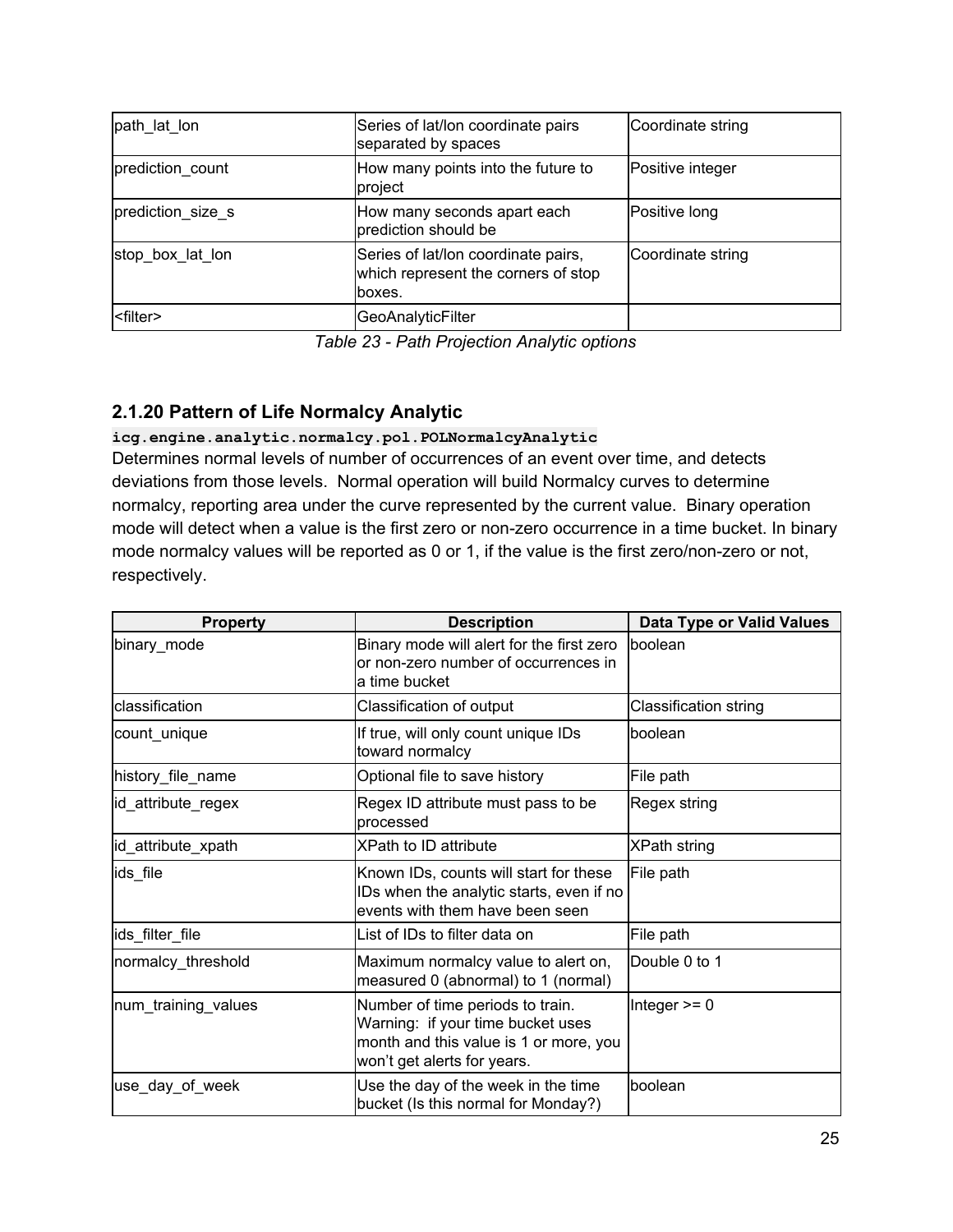| use hour                  | Use hour in time bucket (Is this normal boolean<br>for 1am-2am?)     |          |
|---------------------------|----------------------------------------------------------------------|----------|
| use minute                | Use minute in time bucket                                            | Iboolean |
| use month                 | Use month in time bucket                                             | Iboolean |
| use_second                | Use second in time bucket                                            | Iboolean |
| <filter></filter>         | EventFilter                                                          |          |
| aggregate_classifications | Whether to accumulate and combine<br>classifications and data groups | boolean  |

*Table 24 - Pattern of Life Normalcy Analytic options*

## <span id="page-25-0"></span>**2.1.21 Stream Inactivity Analytic**

### **icg.engine.analytic.inactivity.StreamInactivityAnalytic**

Monitors all event streams, sends an alert if there are no events on the data stream in the window\_size. Then sends a follow up event when the data stream has new data.

| <b>Property</b>       | <b>Description</b>          | Data Type or Valid Values |
|-----------------------|-----------------------------|---------------------------|
| window size           | Time window size in seconds | <b>Positive long</b>      |
| $ $ <filter></filter> | Inone                       |                           |

*Table 25 - Stream Inactivity Analytic options*

## <span id="page-25-1"></span>**2.1.22 Term Frequency Analytic**

#### **icg.engine.analytic.term.frequency.TermFrequencyAnalytic**

Produces term frequency counts, which are essentially dynamic word clouds, at a specified interval. Attempts to predict future frequencies based on historical trends.

| <b>Property</b>       | <b>Description</b>                                                    | <b>Data Type or Valid Values</b> |
|-----------------------|-----------------------------------------------------------------------|----------------------------------|
| data_interval_seconds | Calculation and prediction interval                                   | Positive long                    |
| filter_single_terms   | Comma separated list of terms to<br>ignore only for terms of length 1 | Comma separated string           |
| filter terms          | Comma separated list of terms to<br>ignore globally                   | Comma separated string           |
| id_attribute_xpath    | <b>XPath to ID attribute</b>                                          | XPath string                     |
| id filter file        | Optional file containing list of IDs to<br>include in this analytic   | File path                        |
| max term size         | Calculate for terms of size 1 to x                                    | Positive integer                 |
| num subintervals      | How many times per<br>DATA INTERVAL_SECONDS to<br>output sub-results  | Positive integer                 |
| results_per_term_size | Output the top x terms for each term<br>lsize                         | Positive integer                 |
| state file            | Saves the analytic's state for a restart                              | File path                        |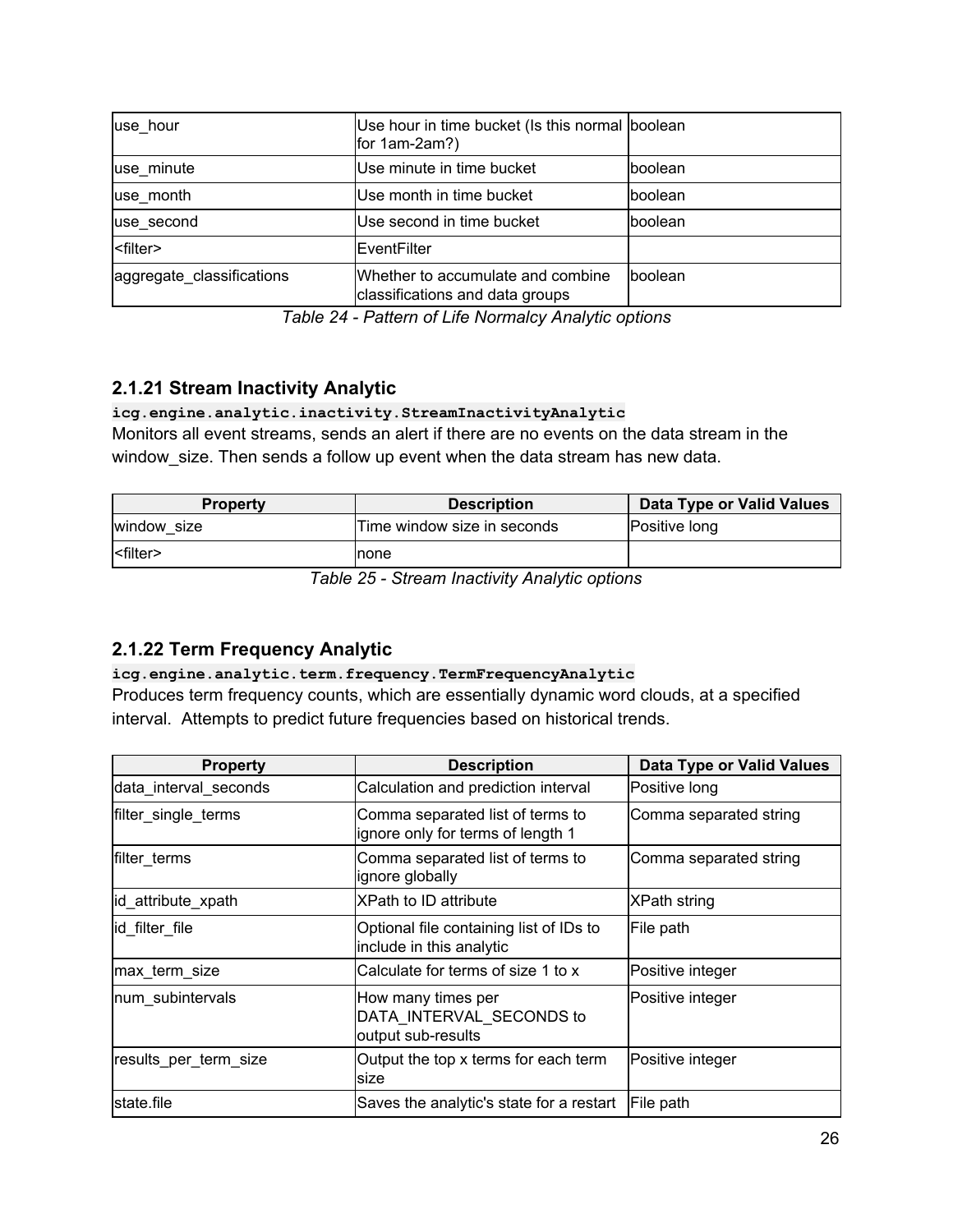| sync.start.to.minute      | Synchronize time to minute boundary                                  | boolean             |
|---------------------------|----------------------------------------------------------------------|---------------------|
| text attribute xpath      | <b>XPath to text</b>                                                 | <b>XPath string</b> |
|                           | GeoAnalyticFilter                                                    |                     |
| aggregate classifications | Whether to accumulate and combine<br>classifications and data groups | <b>boolean</b>      |

*Table 26 - Term Frequency Analytic options*

## <span id="page-26-0"></span>**2.1.23 Term Trend Analytic**

#### **icg.engine.analytic.term.trend.TermTrendAnalytic**

Produces term frequency counts at a specified interval. Shows increase/decrease from previous interval.

| <b>Property</b>       | <b>Description</b>                                                    | <b>Data Type or Valid Values</b> |
|-----------------------|-----------------------------------------------------------------------|----------------------------------|
| data_interval_seconds | Calculation and prediction interval                                   | Positive long                    |
| filter_single_terms   | Comma separated list of terms to<br>ignore only for terms of length 1 | Comma separated string           |
| filter terms          | Comma separated list of terms to<br>ignore globally                   | Comma separated string           |
| id_attribute_xpath    | <b>XPath to ID attribute</b>                                          | <b>XPath string</b>              |
| id filter file        | Optional file containing list of IDs to<br>include in this analytic   | File path                        |
| min_unigram_size      | Minimum length of a unigram (others<br>will be filtered)              | Positive integer                 |
| num subintervals      | How many times per<br>DATA_INTERVAL_SECONDS to<br>output sub-results  | Positive integer                 |
| results_per_term_size | Output the top x terms for each term<br>size                          | Positive integer                 |
| term_sizes            | Comma separated list of term sizes to<br>track                        | Comma separated string           |
| text_attribute_xpath  | <b>XPath to text</b>                                                  | <b>XPath string</b>              |
| <filter></filter>     | GeoAnalyticFilter                                                     |                                  |

*Table 27 - Term Trend Analytic options*

### <span id="page-26-1"></span>**2.1.23 Multi Area Association Analytic**

**icg.engine.analytic.multiareaassociation.MultiAreaAssociationAnalytic** Monitors a set of areas loaded from a KML file. When a unique ID is found within **max\_distance\_to\_area** meters of **min\_locations** number of them, each at least **min\_observations\_per\_location** times, an analytic event is created. Optionally saves history to disk.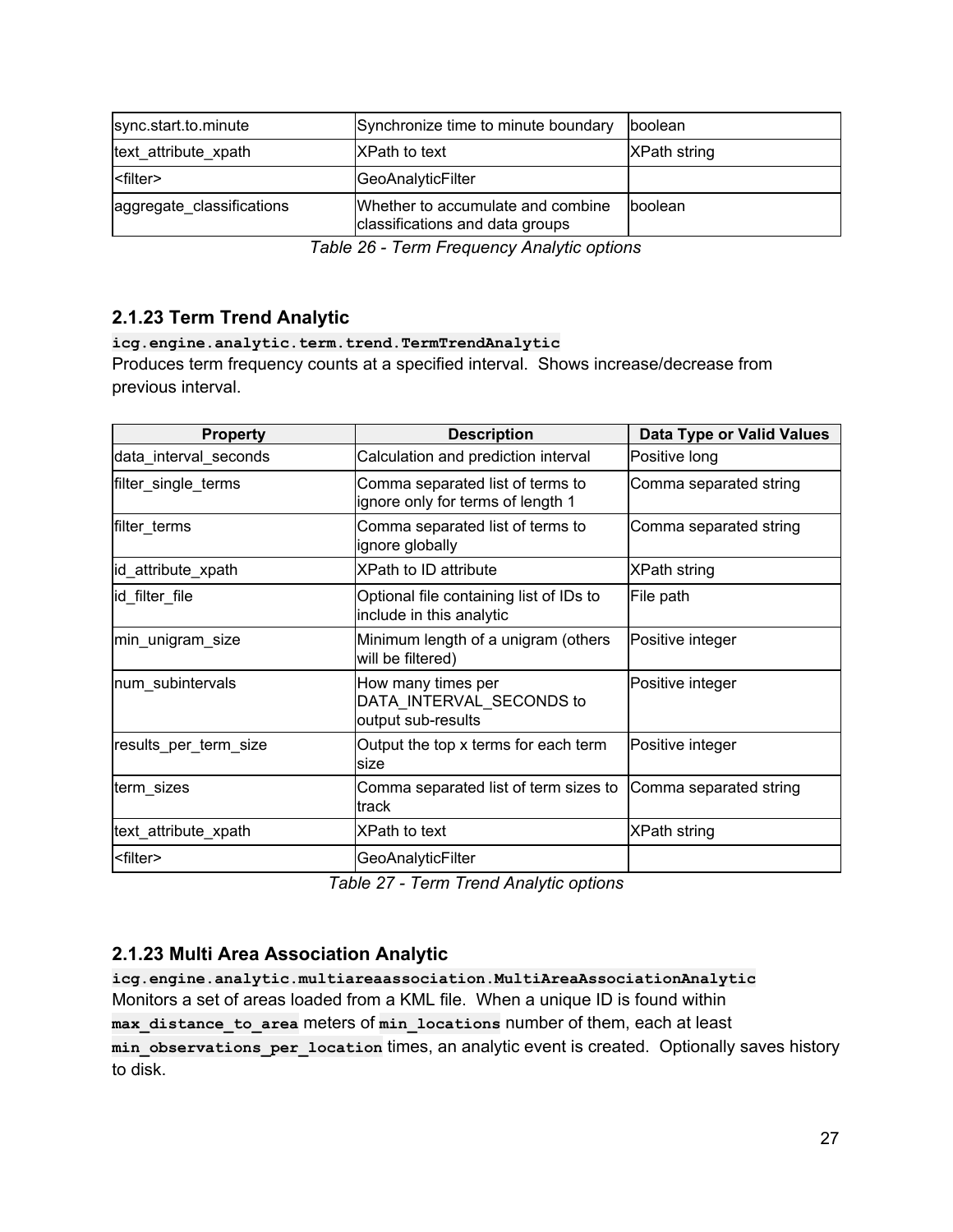| <b>Property</b>                       | <b>Description</b>                                                                                                                                                  | <b>Data Type or Valid Values</b> |
|---------------------------------------|---------------------------------------------------------------------------------------------------------------------------------------------------------------------|----------------------------------|
| id attribute xpath                    | XPath to unique ID attribute                                                                                                                                        | <b>XPath string</b>              |
| id_attribute_name                     | Name of unique ID for output                                                                                                                                        | String                           |
| location xpath                        | <b>XPath to location</b>                                                                                                                                            | <b>XPath string</b>              |
| min_locations                         | The minimum number of locations an<br>ID needs to be seen at to create an<br>analytic event.                                                                        | long                             |
| min_observations_per_location         | The minimum number of observations<br>per location needed.                                                                                                          | integer                          |
| max distance to area m                | Max distance an event can be from an<br>area to count, in meters. 0 means the<br>event geo overlaps or is contained by<br>the area geo.                             | long                             |
| apply_max_distance_to_points_o<br>nly | If true, MAX DISTANCE TO AREA<br>only applies to areas that are points.<br>Areas that are not points will<br>effectively have a 0 value for<br>MAX_DISTANCE_TO_AREA | boolean                          |
| grid size m                           | Used to create geohash grid, size of<br>grid square in meters.                                                                                                      | long                             |
| kml_file                              | Path to KML or KMZ areas file                                                                                                                                       | File path                        |
| history_file                          | File to store observation history                                                                                                                                   | File path                        |
| <filter></filter>                     | GeoAnalyticFilter                                                                                                                                                   |                                  |
| aggregate classifications             | Whether to accumulate and combine<br>classifications and data groups                                                                                                | boolean                          |

*Table 28 - Multi Area Association Analytic options*

## <span id="page-27-0"></span>**2.1.24 Track Shape Similarity Analytic**

### **icg.engine.analytic.track.analysis.TrackShapeSimilarityAnalytic**

Constructs tracks from data streams, compares the shape of those tracks against image files containing black and white drawings of track shapes. Comparison is done by converting track shapes into binary matrices. Alerts if the similarity is greater than min\_match\_threshold.

| <b>Property</b>            | <b>Description</b>                                         | <b>Data Type or Valid Values</b> |
|----------------------------|------------------------------------------------------------|----------------------------------|
| window size seconds        | How much track history to keep, in<br>seconds              | llong                            |
| min events                 | Minimum track length before track is<br>analyzed           | lint                             |
| location_xpath             | <b>XPath to location</b>                                   | XPath string                     |
| id attribute xpath         | XPath to unique ID attribute                               | XPath string                     |
| min_travel_distance_meters | Min length of the track in meters<br>before it is analyzed | long                             |
| id_display_name            | Display name for ID attribute                              | String                           |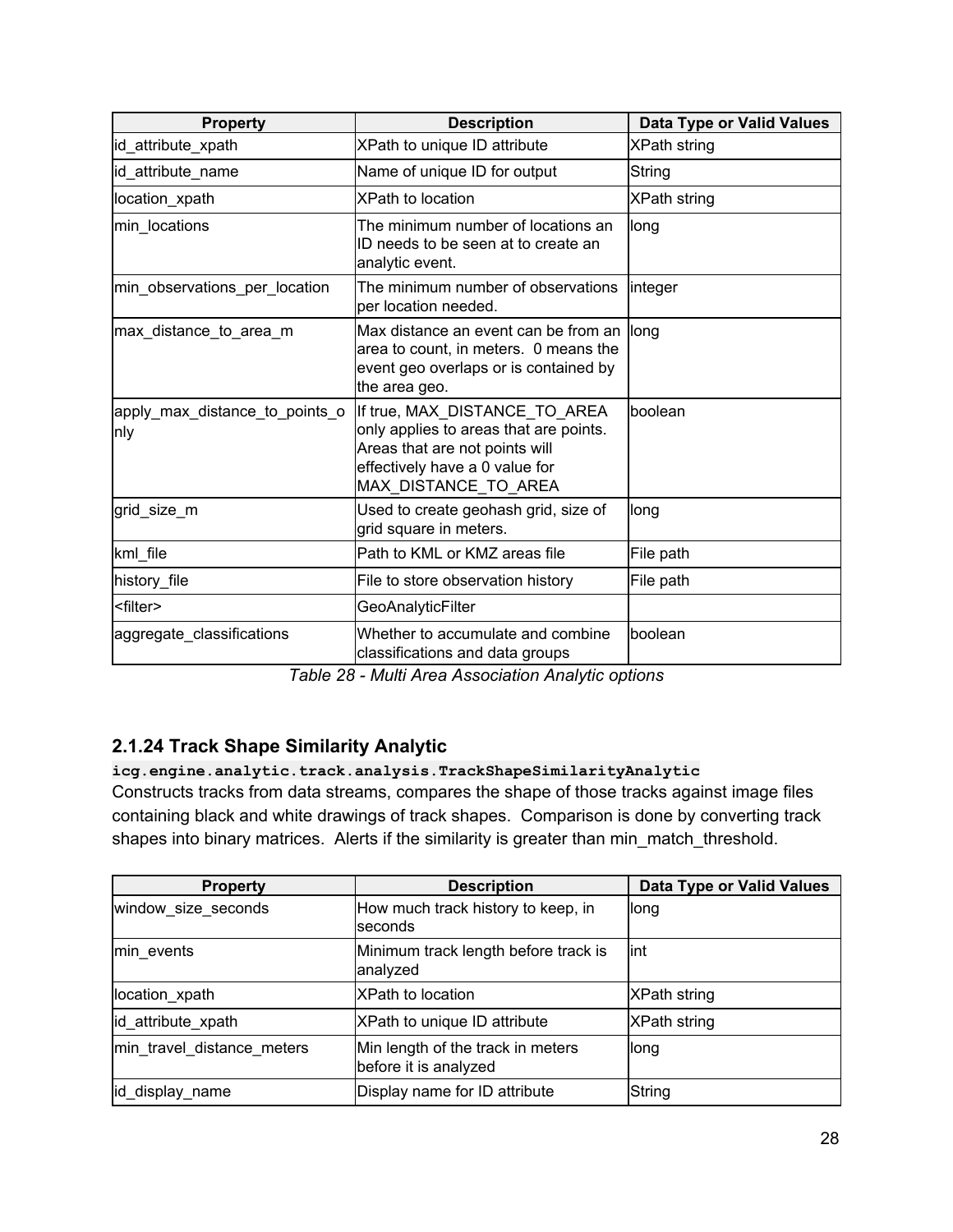| clear_alerted_data        | Whether to clear data for a track after<br>lit is alerted on                                                                   | boolean          |
|---------------------------|--------------------------------------------------------------------------------------------------------------------------------|------------------|
| event.prop.x.display.name | Display name of a property to be<br>included in output                                                                         | string           |
| event.prop.x.key          | Property key of a property to be<br>included in output                                                                         | string           |
| event.prop.x.xpath        | XPath to a property to be included in<br>output                                                                                | <b>XPath</b>     |
| aggregate_classifications | Whether to aggregate classifications<br>for all events that go into a track for<br>the analytic event classification           | Iboolean         |
| shape.x.name              | Name for shape represented in file x                                                                                           | string           |
| shape.x.file              | File path to input file x                                                                                                      | File path string |
| min_match_threshold       | Min max percent, 0-100, to report on                                                                                           | double           |
| add rotations             | If true, analytic will match the track<br>against 35 rotations of the input shape,<br>in addition to the original input shape. | Iboolean         |
| <filter></filter>         | GeoAnalyticFilter                                                                                                              |                  |

*Table 29 - Track Shape Similarity Analytic options*

## <span id="page-28-0"></span>**2.1.25 Area Warning Analytic**

### **icg.engine.analytic.track.areawarning.AreaWarningAnalytic**

Monitors one or more areas specified in a KML/KMZ file for incoming entities. If an entity is projected to be in one of the areas within **warning\_threshold\_s** second, an analytic event is created.

| <b>Property</b>                                                                         | <b>Description</b>                                                        | Data Type or Valid Values |
|-----------------------------------------------------------------------------------------|---------------------------------------------------------------------------|---------------------------|
| location xpath                                                                          | <b>XPath to location</b>                                                  | <b>XPath string</b>       |
| warning_threshold s                                                                     | Time to project tracks into the future<br>for check against warning areas | llong                     |
| course degrees xpath                                                                    | XPath to course in degrees attribute                                      | <b>XPath string</b>       |
| speed knots xpath                                                                       | XPath to speed in knots attribute                                         | <b>XPath string</b>       |
| GeoFilter properties with<br>"_areawarning" appended, for<br>specifying warning regions | E.g. "geo filter file areawarning"                                        |                           |
| <filter></filter>                                                                       | GeoAnalyticFilter                                                         |                           |

*Table 30 - Area Warning Analytic options*

## <span id="page-28-1"></span>**2.1.26 Dead Reckoning Course Speed Analytic**

**icg.engine.analytic.deadreckoning.DeadReckoningCourseSpeedAnalytic** Uses dead reckoning to predict future points on course and speed attributes.

| <b>Data Type or Valid Values</b><br><u>ੇੇੇੇੇੇੇੇੇੇੇੇੇੇੇੇੇੇੇੇ</u> ਕਹਾ<br>∍ronertv |  |  |
|---------------------------------------------------------------------------------|--|--|
|                                                                                 |  |  |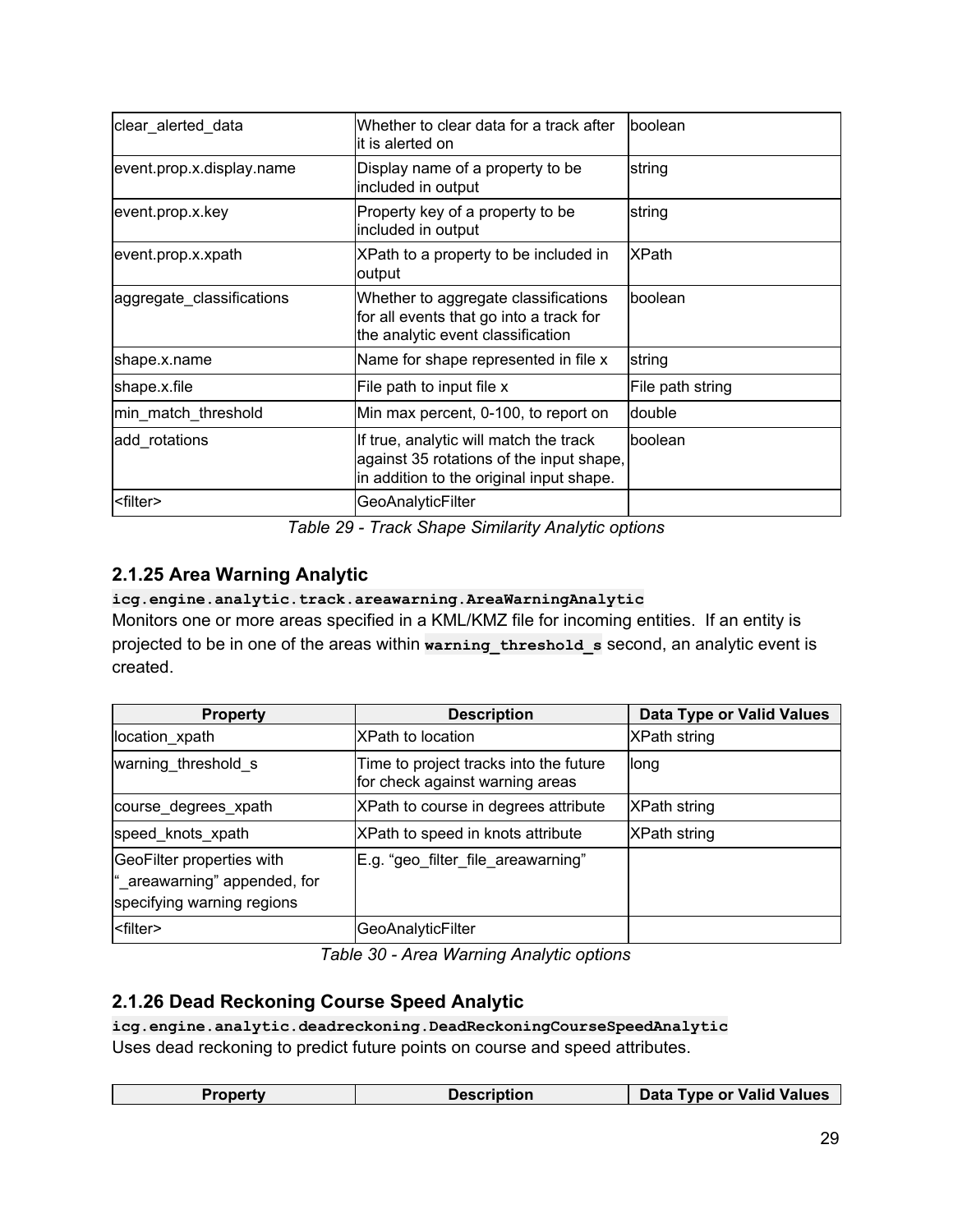| location_xpath             | IXPath to location                                                                                             | <b>XPath string</b> |
|----------------------------|----------------------------------------------------------------------------------------------------------------|---------------------|
| prediction seconds x       | Time to project tracks into the future<br>(use $1, 2, 3$ for x)                                                | llong               |
| course degrees xpath       | XPath to course in degrees attribute                                                                           | <b>XPath string</b> |
| speed knots xpath          | XPath to speed in knots attribute                                                                              | <b>XPath string</b> |
| <filter></filter>          | GeoAnalyticFilter                                                                                              |                     |
| prediction geo filter file | KML/KMZ file to filter predictions,<br>predictions that fall within the shapes<br>in the file will not be sent | KML/KMZ file path   |

*Table 31 - Dead Reckoning Course Speed Analytic options*

## <span id="page-29-0"></span>**2.1.27 Area Pattern of Life Analytic**

#### **icg.engine.analytic.areapol.AreaPOLAnalytic**

Produces periodic reports with various statistics about a areas specified by a KML/KMZ file.

| <b>Property</b>                                                                     | <b>Description</b>                                                                                                                                                                   | <b>Data Type or Valid Values</b> |
|-------------------------------------------------------------------------------------|--------------------------------------------------------------------------------------------------------------------------------------------------------------------------------------|----------------------------------|
| location_xpath                                                                      | <b>XPath to location</b>                                                                                                                                                             | <b>XPath string</b>              |
| id_attribute_xpath                                                                  | <b>XPath to ID attribute</b>                                                                                                                                                         | <b>XPath string</b>              |
| report_interval_s                                                                   | Number of seconds between sending<br>statistics as analytic events                                                                                                                   | Positive long                    |
| history_file_name                                                                   | Name of file to store statistics                                                                                                                                                     | File path string                 |
| top_percent_to_display                                                              | Percentage of ID stats to report<br>individually                                                                                                                                     | Integer 0-100                    |
| GeoFilter properties with<br>"_areapol" appended, for<br>specifying warning regions | E.g. "geo_filter_file_areapol"                                                                                                                                                       |                                  |
| missing_id_evict_time_s                                                             | Optional. Amount of time an entity can Long<br>be considered still in the area without<br>being seen, in seconds.                                                                    |                                  |
| <filter></filter>                                                                   | GeoAnalyticFilter                                                                                                                                                                    |                                  |
| top_percent_limit                                                                   | Optional, puts a hard limit on the<br>number of entries that can be<br>produced by "top entities" lists in the<br>alert, which are otherwise controlled<br>by top_percent_to_display | Integer                          |
| aggregate_classifications                                                           | Whether to accumulate and combine<br>classifications and data groups                                                                                                                 | boolean                          |

*Table 32 - Area Pattern of Life Analytic options*

## <span id="page-29-1"></span>**2.1.29 Paths Visualization**

#### **icg.engine.analytic.paths.PathsVisualization**

Stores lists of position/time pairs for each ID. Sends out KML periodically.

| Data Type or Valid Values<br>Description<br>Pronerty |
|------------------------------------------------------|
|------------------------------------------------------|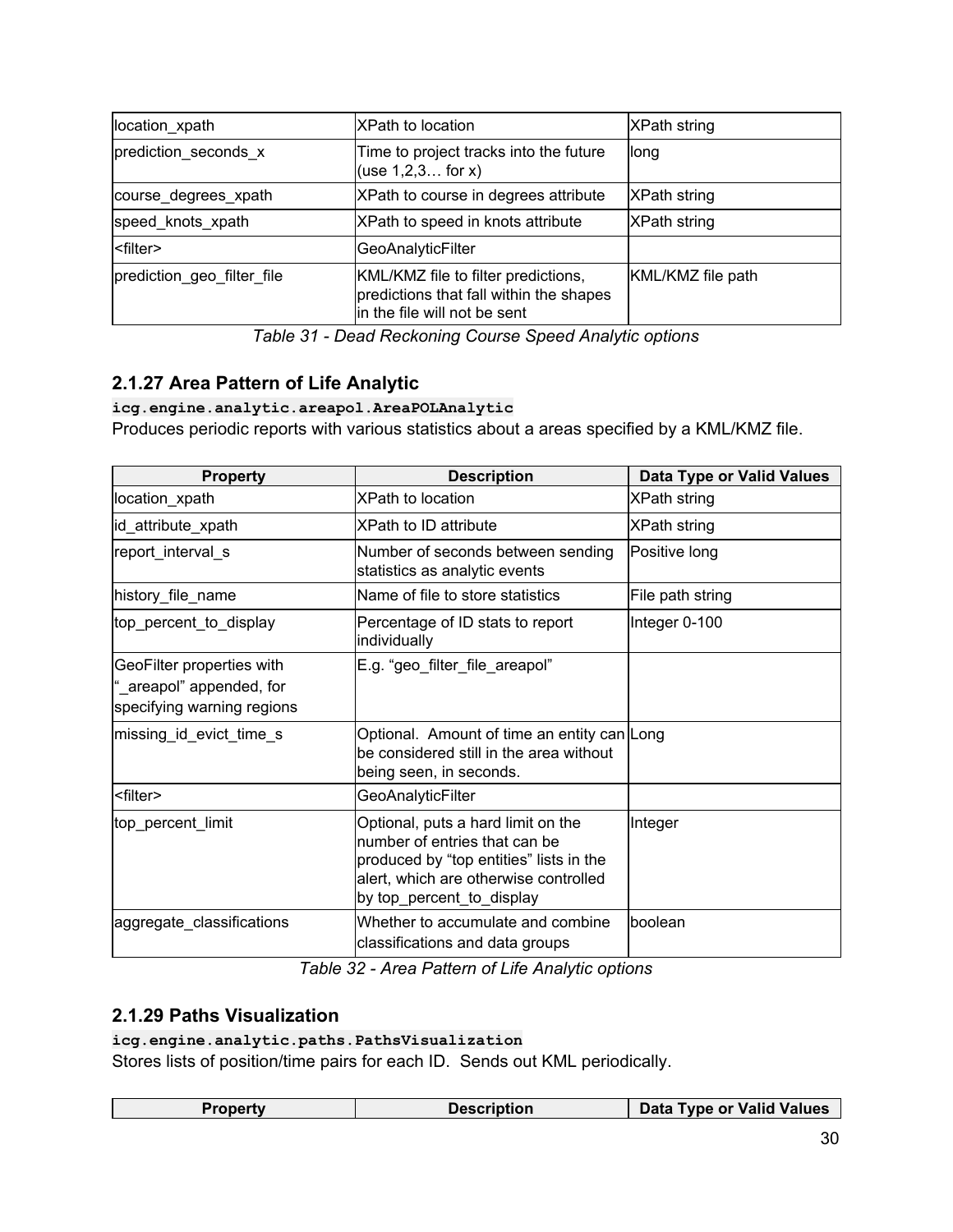| location_xpath                 | <b>XPath to location</b>                                                                                                                                                                      | <b>XPath string</b> |
|--------------------------------|-----------------------------------------------------------------------------------------------------------------------------------------------------------------------------------------------|---------------------|
| id_xpath                       | XPath to ID attribute                                                                                                                                                                         | <b>XPath string</b> |
| output_interval_s              | How often to output KML                                                                                                                                                                       | Long                |
| kml output file                | File to save KML to                                                                                                                                                                           | File path string    |
| distance_threshold_meters      | Min distance between points in a path<br>in meters, intermediate points will be<br>discarded                                                                                                  | long                |
| min_path_points                | Min number of points to display a path                                                                                                                                                        | lint                |
| id_regex                       | Regex to filter ID                                                                                                                                                                            | Regex string        |
| <filter></filter>              | GeoAnalyticFilter                                                                                                                                                                             |                     |
| aggregate_classifications      | Whether to accumulate and combine<br>classifications and data groups                                                                                                                          | boolean             |
| id_display_name                | Display name for unique attribute                                                                                                                                                             | String              |
| max_path_points                | Max number of points to keep per path int                                                                                                                                                     |                     |
| gc_after_purge                 | Whether to manually run garbage<br>collector after data purge                                                                                                                                 | Boolean             |
| placemark titles enabled       | Whether to output titles for placemarks Boolean                                                                                                                                               |                     |
| kml include points             | Whether to include track points                                                                                                                                                               | <b>Boolean</b>      |
| kml_point_color                | Color for track points                                                                                                                                                                        | KML color           |
| kml_point_scale                | Scale for track points                                                                                                                                                                        | <b>KML</b> scale    |
| kml_point_icon_url             | Icon URL for track points                                                                                                                                                                     | Icon URL            |
| kml_output_max_length          | Max length KML can be and still be<br>sent to UI, in bytes                                                                                                                                    | Long                |
| color_category_attribute_xpath | Optional, xpath to an attribute in the<br>event that will determine the color of<br>the path. All paths with the same<br>value for this attribute will be assigned<br>the same (random) color | Xpath string        |

*Table 34 - Paths Visualization options*

# <span id="page-30-0"></span>**2.2 Enrichment Plugins**

## <span id="page-30-1"></span>**2.2.1 Age Prediction Enrichment**

**icg.engine.enrichment.ageprediction.AgePredictionEnrichment** Uses name and language analysis to predict the age of content authors.

| <b>Property</b>    | <b>Description</b>                             | Data Type or Valid Values |
|--------------------|------------------------------------------------|---------------------------|
| name file          | CSV file containing name->avg age<br>mappings  | File path                 |
| name path          | XPath to name attribute in event               | <b>XPath string</b>       |
| output_age_bracket | Whether to output the age bracket that boolean |                           |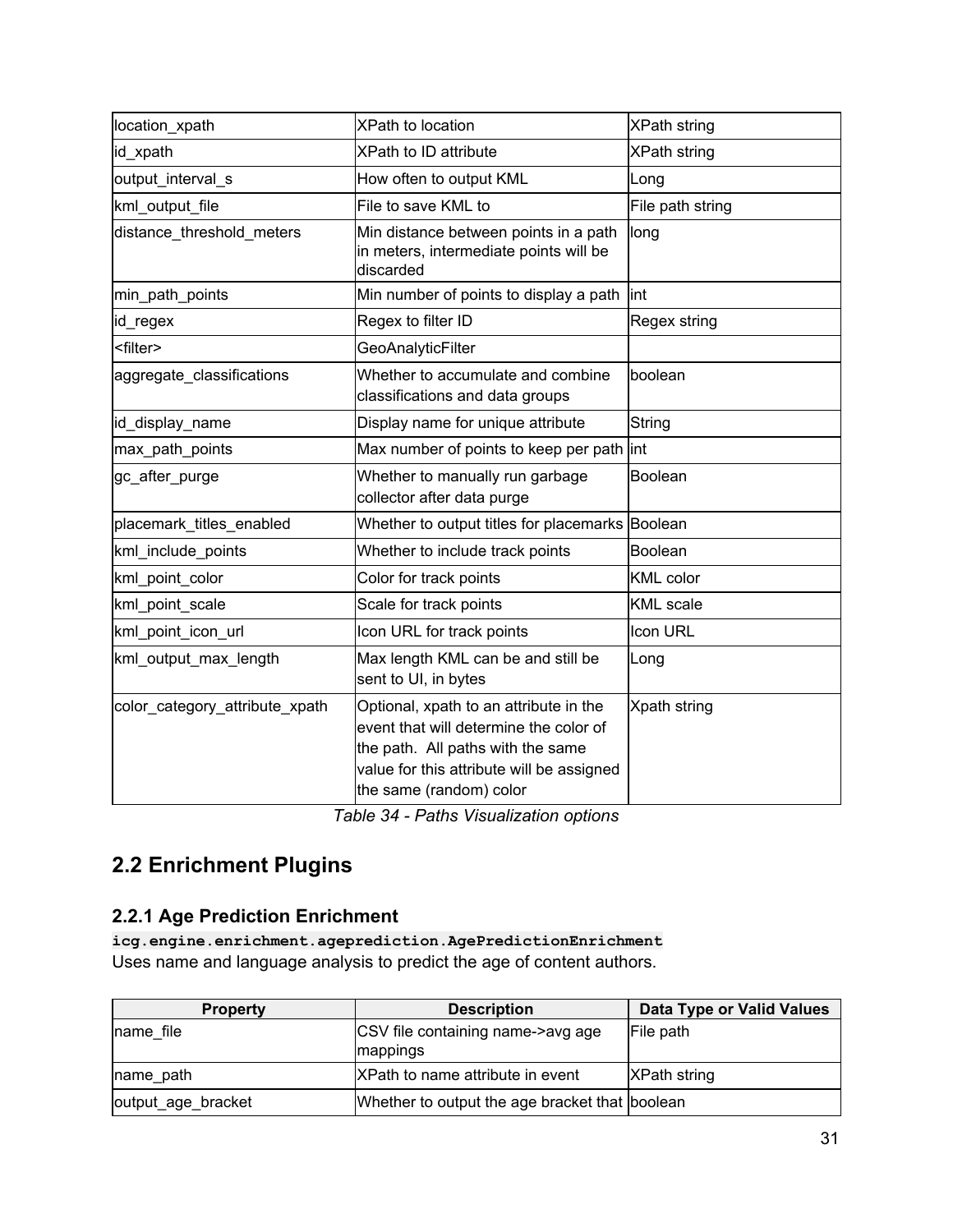|                                | an age falls into (e.g. 18-24)                                                      |              |
|--------------------------------|-------------------------------------------------------------------------------------|--------------|
| output_property                | Property name for age                                                               | string       |
| output_property_display_name   | Display name for age                                                                | string       |
| phrase file                    | CSV file mapping phrases to age                                                     | File path    |
| text path                      | XPath to text in event                                                              | XPath string |
| text_starts_with_filter_string | Optional filter to eliminate text that<br>starts with a certain pattern (e.g. "RT") | string       |
| use_name_on_filtered_text      | Whether to continue processing<br>filtered text events for age                      | boolean      |

*Table 28 - Age Prediction Enrichment options*

## <span id="page-31-0"></span>**2.2.2 Gender Prediction Enrichment**

**icg.engine.enrichment.genderprediction.GenderPredictionEnrichment** Use name and phrase analysis to predict the gender authors based on their name and/or text blocks.

| <b>Property</b>              | <b>Description</b>                           | <b>Data Type or Valid Values</b> |
|------------------------------|----------------------------------------------|----------------------------------|
| Iname file                   | lFile wi                                     |                                  |
| name path                    | CSV file containing name->gender<br>mappings | File path                        |
| output_property              | Property name for gender                     | string                           |
| output_property_display_name | Display name for gender                      | string                           |
| phrase file                  | CSV file mapping phrases to gender           | File path                        |
| text path                    | XPath to text in event                       | <b>XPath string</b>              |

*Table 29 - Gender Prediction Enrichment options*

## <span id="page-31-1"></span>**2.2.3 Geo Proximity Enrichment**

**icg.engine.enrichment.geoproximity.GeoProximityEnrichment**

Parse IDs and locations from a CSV file. Add IDs that are within distanceThresholdM meters to the event, as well as a count of the total IDs in proximity. CSV format: id (string), lat (decimal degrees), lon (decimal degrees).

| <b>Property</b>                                               | <b>Description</b>                                                                 | Data Type or Valid Values |
|---------------------------------------------------------------|------------------------------------------------------------------------------------|---------------------------|
| count_output_property                                         | Property name for hit count                                                        | string                    |
| count_output_property_display_name Display name for hit count |                                                                                    | string                    |
| data file                                                     | CSV file containing IDs and<br>locations                                           | File path                 |
| data_file_poll_interval_s                                     | How frequently to poll the data file   Positive integer<br>for changes, in seconds |                           |
| distance_threshold_meters                                     | Max distance an event can be from Positive long                                    |                           |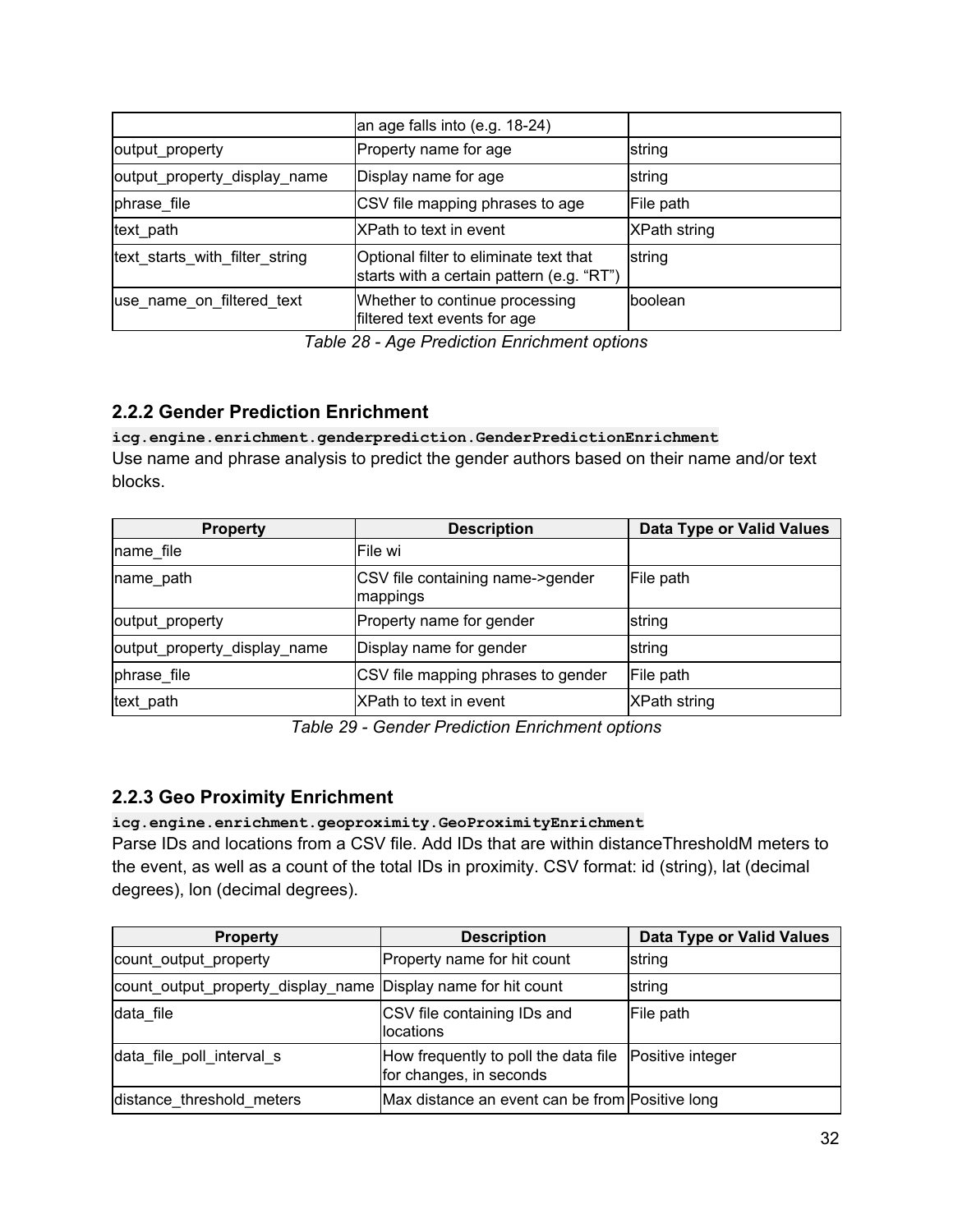|                                  | a location to be added           |                     |
|----------------------------------|----------------------------------|---------------------|
| hit output property              | Property name for a location hit | string              |
| hit_output_property_display_name | Display name for a location hit  | <b>Istring</b>      |
| location path                    | <b>XPath to event location</b>   | <b>XPath string</b> |

*Table 30 - Geo Proximity Enrichment options*

## <span id="page-32-0"></span>**2.2.4 Geo Tagging Enrichment**

**icg.engine.enrichment.geotagging.GeoTaggingEnrichment**

Parse names and locations from a kml file. Add name to an event if it is within the geometry of a Placemark.

| <b>Property</b>                       | <b>Description</b>                                              | <b>Data Type or Valid Values</b> |
|---------------------------------------|-----------------------------------------------------------------|----------------------------------|
| location_path                         | XPath to event location                                         | <b>XPath string</b>              |
| data file                             | KML file containing placemarks                                  | File path                        |
| data_file_poll_interval_s             | How frequently to poll the data file for<br>changes, in seconds | Positive integer                 |
| hit_output_property                   | Property name for a location hit                                | string                           |
| hit_output_property_display_nam<br>le | Display name for a location hit                                 | string                           |

*Table 31 - Geo Tagging Enrichment options*

## <span id="page-32-1"></span>**2.2.5 Group Membership Enrichment**

### **icg.engine.enrichment.groupmembership.GroupMembershipEnrichment**

Determines which group a given ID has the most associations with. Groups, group members, and associations are loaded through config.

| <b>Property</b>                         | <b>Description</b>                                                  | <b>Data Type or Valid Values</b> |
|-----------------------------------------|---------------------------------------------------------------------|----------------------------------|
| connection_output_property              | Property name for group membership                                  | string                           |
| ay_name                                 | connection_output_property_displ  Display name for group membership | string                           |
| group.x.name                            | Name for group x                                                    | string                           |
| group.x.member.y.file                   | Followers file for group x, member y                                | File path                        |
| group.x.member.y.name                   | Name for group x, member y                                          | string                           |
| group_loader_type                       | "Twitter" is the only supported type                                | string                           |
| group_output_property                   | Property name for group attribute                                   | string                           |
| group_output_property_display_n<br>lame | Display name for group attribute                                    | string                           |
| id_path                                 | XPath to ID attribute in event                                      | <b>XPath string</b>              |

*Table 32 - Group Membership Enrichment options*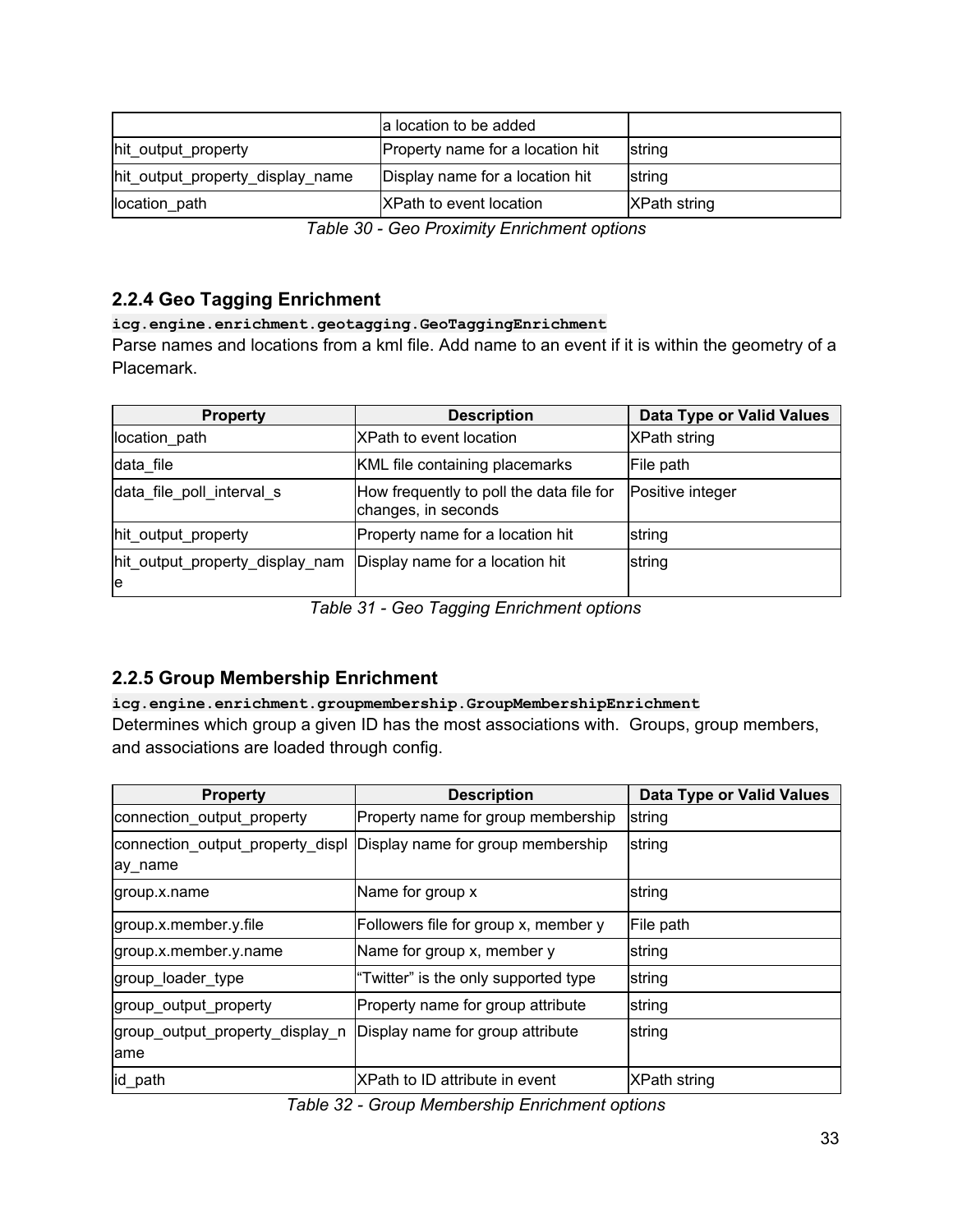## <span id="page-33-0"></span>**2.2.6 HBOS Anomaly Enrichment**

**icg.engine.enrichment.hbos.HBOSAnomalyEnrichment** Histogram-based Outlier Score (HBOS) algorithm implemented in an analytic. Does unsupervised anomaly detection on numerical and/or categorical text feature sets, scores events from 0 (normal) to 1 (max anomaly). **Configured classification and data groups for this enrichment must represent the highest possible output; data groups and classifications from events are not aggregated automatically in enrichments.**

| <b>Property</b>     | <b>Description</b>                                                                     | <b>Data Type or Valid Values</b> |
|---------------------|----------------------------------------------------------------------------------------|----------------------------------|
| anomaly threshold   | Min anomaly score to output                                                            | double 0 to 1                    |
| feature_path.x      | XPath to feature in event                                                              | <b>XPath string</b>              |
| feature precision.x | Precision of this numerical feature (1, 1, 1, 01, 001, etc<br>.1, .01, .001, etc.      |                                  |
| feature_type.x      | "STRING" or "NUMBER"                                                                   | "STRING" or "NUMBER"             |
| history file        | Optional - file to save state to / load<br>lstate from.                                | File path                        |
| num_training_events | Number of events before we start<br>scoring anomalies                                  | Positive integer                 |
| save interval ms    | Optional - frequency with which to<br>save histogram state, in ms. Default -<br>180000 | Positive long                    |

*Table 33 - HBOS Anomaly Enrichment options*

## <span id="page-33-1"></span>**2.2.7 IP Address Geoservice Enrichment**

**icg.engine.enrichment.ipaddressgeoservice.IpAddressGeoServiceEnrichment** Add geospatial information (lat, lon, city) for IP addresses found in an event. Geo information can comes from a web service.

| <b>Property</b>          | <b>Description</b>                                   | Data Type or Valid Values |
|--------------------------|------------------------------------------------------|---------------------------|
| cache size               | Maximum number of mappings to<br>cache, default 2^20 | Positive integer          |
| city_output_display_name | Display name for city property                       | string                    |
| city_output_property     | Name for city property                               | string                    |
| geo_output_display_name  | Display name for geo property                        | string                    |
| geo_output_property      | Name for geo property                                | string                    |
| lip_path                 | XPath to IP address(es) in event                     | <b>XPath string</b>       |

*Table 34 - IP Address Geoservice Enrichment options*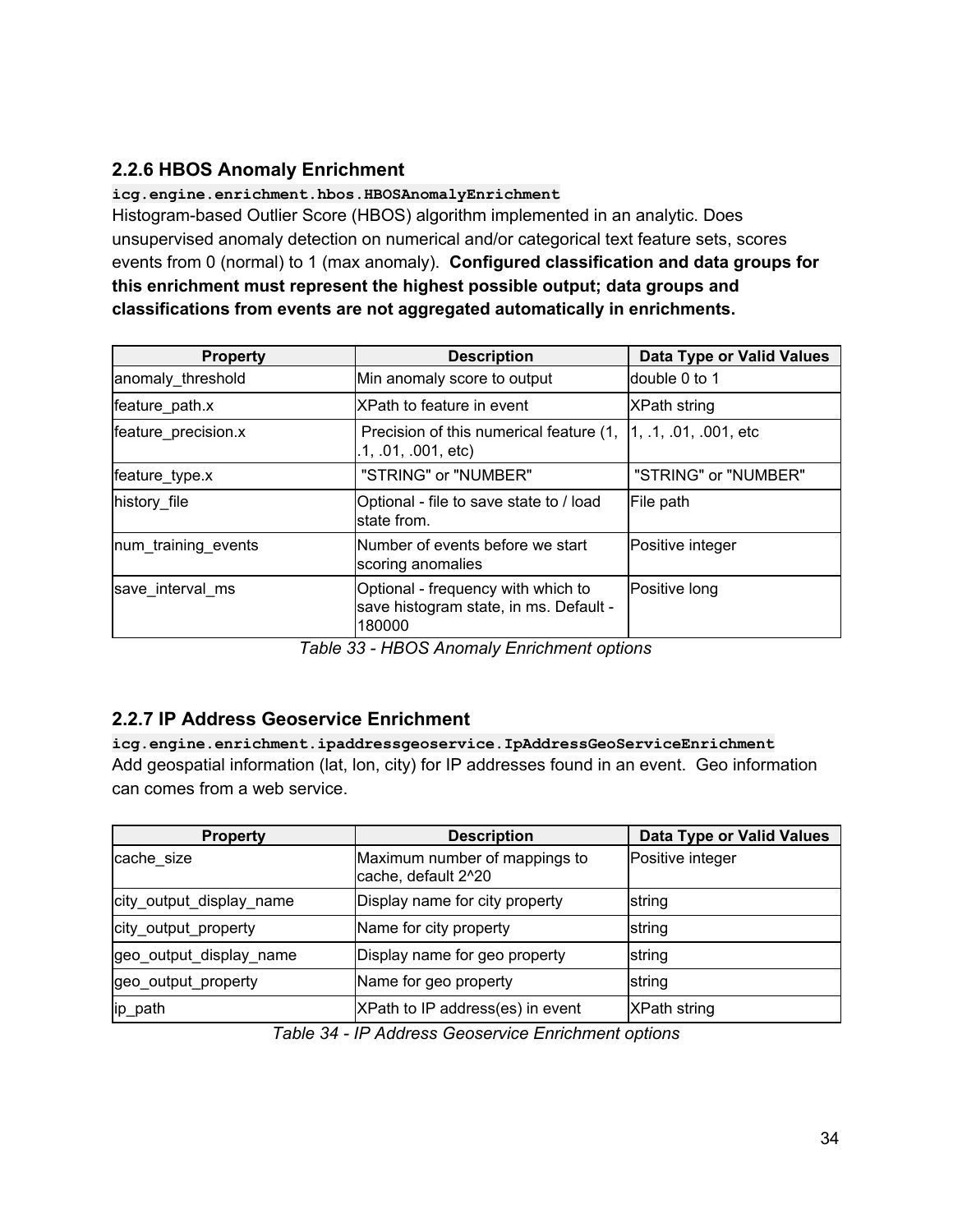### <span id="page-34-0"></span>**2.2.8 IP to Geo Enrichment**

#### **icg.engine.enrichment.iptogeo.IPToGeoEnrichment**

Add geospatial information (lat, lon, city, state, country) for IP addresses found in an event. Geo information can comes from a maxmind.geoip2 database file.

| <b>Property</b> | <b>Description</b>                             | Data Type or Valid Values |
|-----------------|------------------------------------------------|---------------------------|
| db file         | Path to maxmind geoip2 database file File path |                           |
| ip_path         | XPath to IP address(es) in event               | <b>XPath string</b>       |

*Table 35 - IP to Geo Enrichment options*

### <span id="page-34-1"></span>**2.2.9 Language Detection Enrichment**

**icg.engine.enrichment.languagedetection.LanguageDetectionEnrichment** Detects language used in a text block.

| <b>Property</b>                                  | <b>Description</b>              | Data Type or Valid Values |
|--------------------------------------------------|---------------------------------|---------------------------|
| text path                                        | <b>IXPath to text attribute</b> | XPath string              |
| Toble 20 I spausese Detection Ferisbroam entique |                                 |                           |

*Table 36 - Language Detection Enrichment options*

### <span id="page-34-2"></span>**2.2.10 Last Observation Enrichment**

#### **icg.engine.enrichment.last.observation.LastObservationEnrichment** Adds a property to the event for the amount of seconds since the id attribute of the event was observed in this stream.

| <b>Property</b> | <b>Description</b>                     | Data Type or Valid Values |
|-----------------|----------------------------------------|---------------------------|
| id path         | <b>IXPath to ID attribute in event</b> | <b>XPath string</b>       |
| id_regex        | Regex ID must satisfy                  | Regex string              |

*Table 37 - Last Observation Enrichment options*

### <span id="page-34-3"></span>**2.2.11 Link Fetcher Enrichment**

**icg.engine.enrichment.linkfetcher.LinkFetcherEnrichment**

Scrapes URLs found in events for articles and adds the contents as properties to events.

| <b>Property</b>    | <b>Description</b>                                                       | <b>Data Type or Valid Values</b> |
|--------------------|--------------------------------------------------------------------------|----------------------------------|
| article_url_query  | XPath to article URL in event                                            | <b>XPath string</b>              |
| article max chars  | Max characters to fetch from URL,<br>default 16384                       | Positive integer                 |
| poll_host_interval | Timeout between HTTP connections                                         | Postive long                     |
| max connections    | Max HTTP connections for connection Positive integer<br>pool, default 16 |                                  |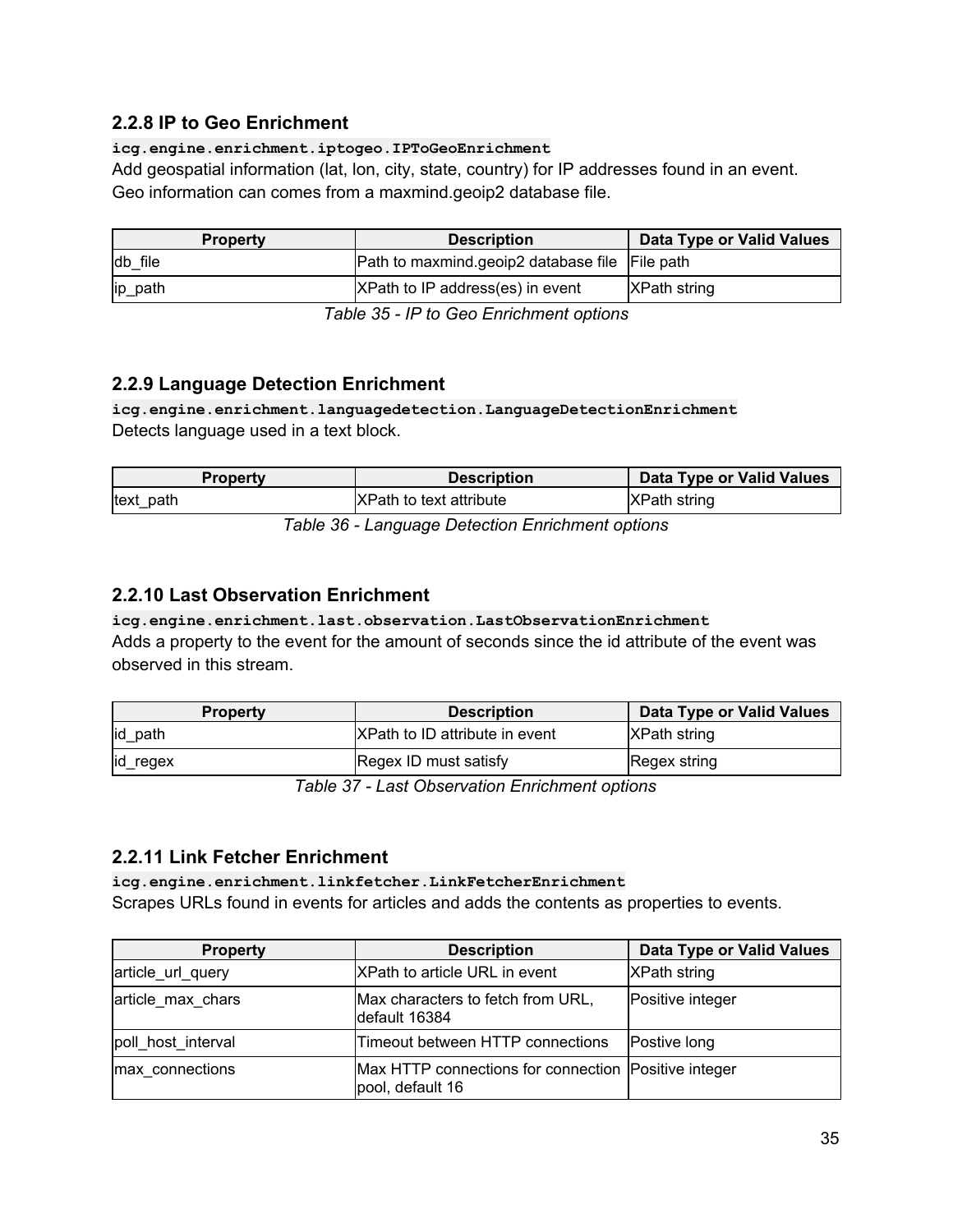| poll timeout              | <b>HTTP</b> connection timeout in<br>milliseconds, default 10000 | Positive long |
|---------------------------|------------------------------------------------------------------|---------------|
| title_output_property     | Property name for article title                                  | string        |
| title_output_display_name | Display name for article title                                   | string        |
| text_output_property      | Property name for article text                                   | string        |
| text_output_display_name  | Display name for article text                                    | string        |

*Table 38 - Link Fetcher Enrichment options*

## <span id="page-35-0"></span>**2.2.12 Matching Enrichment**

### **icg.engine.enrichment.matching.MatchingEnrichment**

Match multiple attributes using regex, less-than, and/or greater-than operators, then add a property.

| <b>Property</b>              | <b>Description</b>                                                                                    | Data Type or Valid Values      |
|------------------------------|-------------------------------------------------------------------------------------------------------|--------------------------------|
| attribute_arg_x              | Argument for matching operation                                                                       | Regex string or numeric string |
| attribute_op_x               | Operation to perform against attribute                                                                | "regex", "It", or "gt"         |
| attribute_path_x             | XPath to attribute to match against                                                                   | <b>XPath string</b>            |
| id_file                      | Optional list of known IDs to pre-load,<br>lalso file to store new IDs if<br>maintain_id_list is true | File path                      |
| id_path                      | XPath to ID attribute in event                                                                        | <b>XPath string</b>            |
| maintain_id_list             | Whether to store found IDs in id file                                                                 | <b>Iboolean</b>                |
| output_property_display_name | Display name for output property                                                                      | string                         |
| output_property_value        | Value for output property                                                                             | string                         |

*Table 39 - Matching Enrichment options*

### <span id="page-35-1"></span>**2.2.13 NLP Enrichment**

#### **icg.engine.enrichment.nlp.NLPEnrichment**

Uses U Illinois NER lib to do entity extraction on text.

| <b>Property</b>  | <b>Description</b>                                         | Data Type or Valid Values |
|------------------|------------------------------------------------------------|---------------------------|
| config file path | Path to Uofl NLP config file                               | File path                 |
| value path       | XPath to text in event to process                          | <b>XPath string</b>       |
|                  | $T = h/a$ $10$ $\mu$ $\sigma$ $T = m/s$ and $m/s$ $\sigma$ |                           |

*Table 40 - NLP Enrichment options*

### <span id="page-35-2"></span>**2.2.14 Political Party Enrichment**

**icg.engine.enrichment.politicalparty.PoliticalPartyEnrichment** Use text analysis to predict the political party a block of text is written about.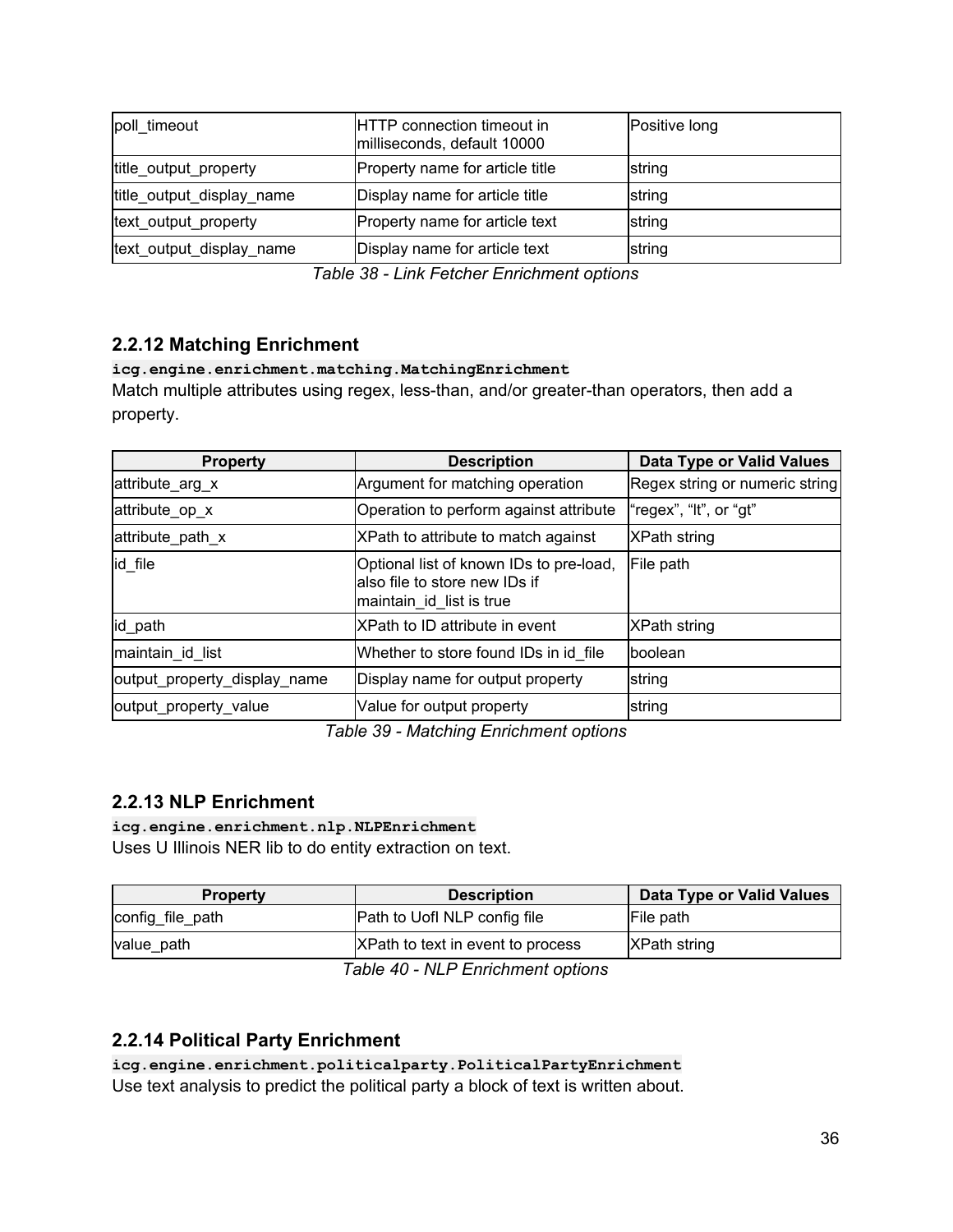| <b>Property</b>              | <b>Description</b>                                                  | Data Type or Valid Values |
|------------------------------|---------------------------------------------------------------------|---------------------------|
| output_property              | Property name for party attribute                                   | string                    |
| output_property_display_name | Display name for party attribute                                    | string                    |
| phrases file                 | CSV file with phrases mapped to party File path<br>affiliation      |                           |
| sites file                   | CSV data file with domains mapped to File path<br>party affiliation |                           |
| text path                    | XPath to text attribute in event                                    | Xpath string              |

*Table 41 - Political Party Enrichment options*

## <span id="page-36-0"></span>**2.2.15 Regex Capturing Group Enrichment**

**icg.engine.enrichment.regex.RegexCapturingGroupEnrichment** Use regex against an event attribute to select a group to place the event in to. Group is added as an event property.

| <b>Property</b>     | <b>Description</b>                                                 | <b>Data Type or Valid Values</b> |
|---------------------|--------------------------------------------------------------------|----------------------------------|
| group name          | Name of capturing group (see Pattern<br>javadoc) to add to event   | string                           |
| group               | Number of capturing group (see<br>Pattern javadoc) to add to event | Numeric string                   |
| output_display_name | Display name for output property                                   | string                           |
| output_property     | Name for output property                                           | string                           |
| regex               | Regex to match value against                                       | Regex string                     |
| value path          | XPath to value attribute in event                                  | <b>XPath string</b>              |

*Table 42 - Regex Capturing Group Enrichment options*

## <span id="page-36-1"></span>**2.2.16 Regex Replacement Enrichment**

### **icg.engine.enrichment.regex.RegexReplacementEnrichment**

Match a series of regex expressions against a text attribute. For each match, replace the matches with the corresponding replacement string.

| <b>Property</b>     | <b>Description</b>            | Data Type or Valid Values |
|---------------------|-------------------------------|---------------------------|
| text_path           | IXPath to text attribute      | <b>XPath string</b>       |
| output_property     | Property name for output text | string                    |
| output_display_name | Display name for output text  | string                    |
| regex.x.pattern     | Regex pattern to find         | Regex string              |
| regex.x.replacement | Replacement for regex matches | string                    |

*Table 43 - Regex Replacement Enrichment options*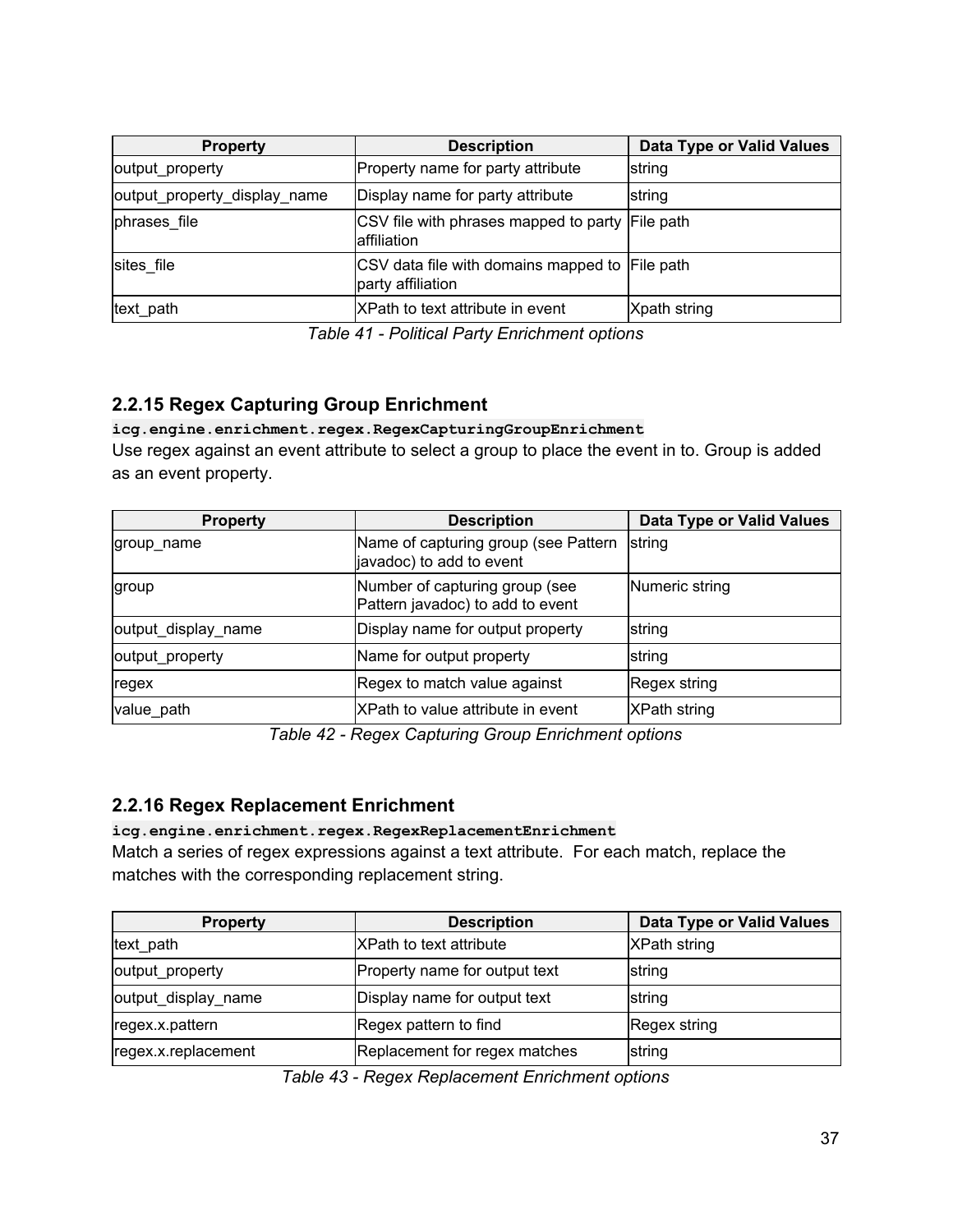## <span id="page-37-0"></span>**2.2.17 Regex Substring Enrichment**

**icg.engine.enrichment.regex.RegexSubstringEnrichment**

Use a series of regex expressions to match against an attribute. Return each match.

| <b>Property</b> | <b>Description</b>        | Data Type or Valid Values |
|-----------------|---------------------------|---------------------------|
| text path       | XPath to text attribute   | <b>XPath string</b>       |
| regex.x         | Regex to run against text | Regex string              |

*Table 44 - Regex Substring Enrichment options*

## <span id="page-37-1"></span>**2.2.18 Shared Data Enrichment**

**cg.engine.enrichment.shareddata.SharedDataEnrichment**

Enrichment to add properties to events when Shared Data updates (from Analytic plugins) are found that match an attribute in the event. **Configured classification and data groups for this enrichment must represent the highest possible output; data groups and classifications from events are not aggregated automatically in enrichments.**

| <b>Property</b>              | <b>Description</b>                                                           | <b>Data Type or Valid Values</b> |
|------------------------------|------------------------------------------------------------------------------|----------------------------------|
| attribute path               | XPath to the event attribute to match<br>against the Shared Data set         | <b>XPath string</b>              |
| data set                     | The name of the shared data set from<br>the Analytic plugin to match against | string                           |
| output_property_display_name | Display name for the output property                                         | string                           |
| output property name         | Name for the output property                                                 | string                           |
| output_property_value        | Value for the output property                                                | string                           |

*Table 45 - Shared Data Enrichment options*

## <span id="page-37-2"></span>**2.2.19 Splitter Enrichment**

**icg.engine.enrichment.splitter.JavaSplitterEnrichment** Splits a property using a regex expression and outputs the tokens as properties.

| <b>Property</b>            | <b>Description</b>                                                                       | <b>Data Type or Valid Values</b> |
|----------------------------|------------------------------------------------------------------------------------------|----------------------------------|
| output_display_name        | Display name for output properties                                                       | string                           |
| output_property            | Property name for output properties                                                      | string                           |
| regex_expression           | Regex to split event attribute with                                                      | Regex string                     |
| le                         | streamname_output_display_nam   Option, output the stream name with<br>this display name | string                           |
| streamname_output_property | Option, output the stream name with<br>this property name                                | string                           |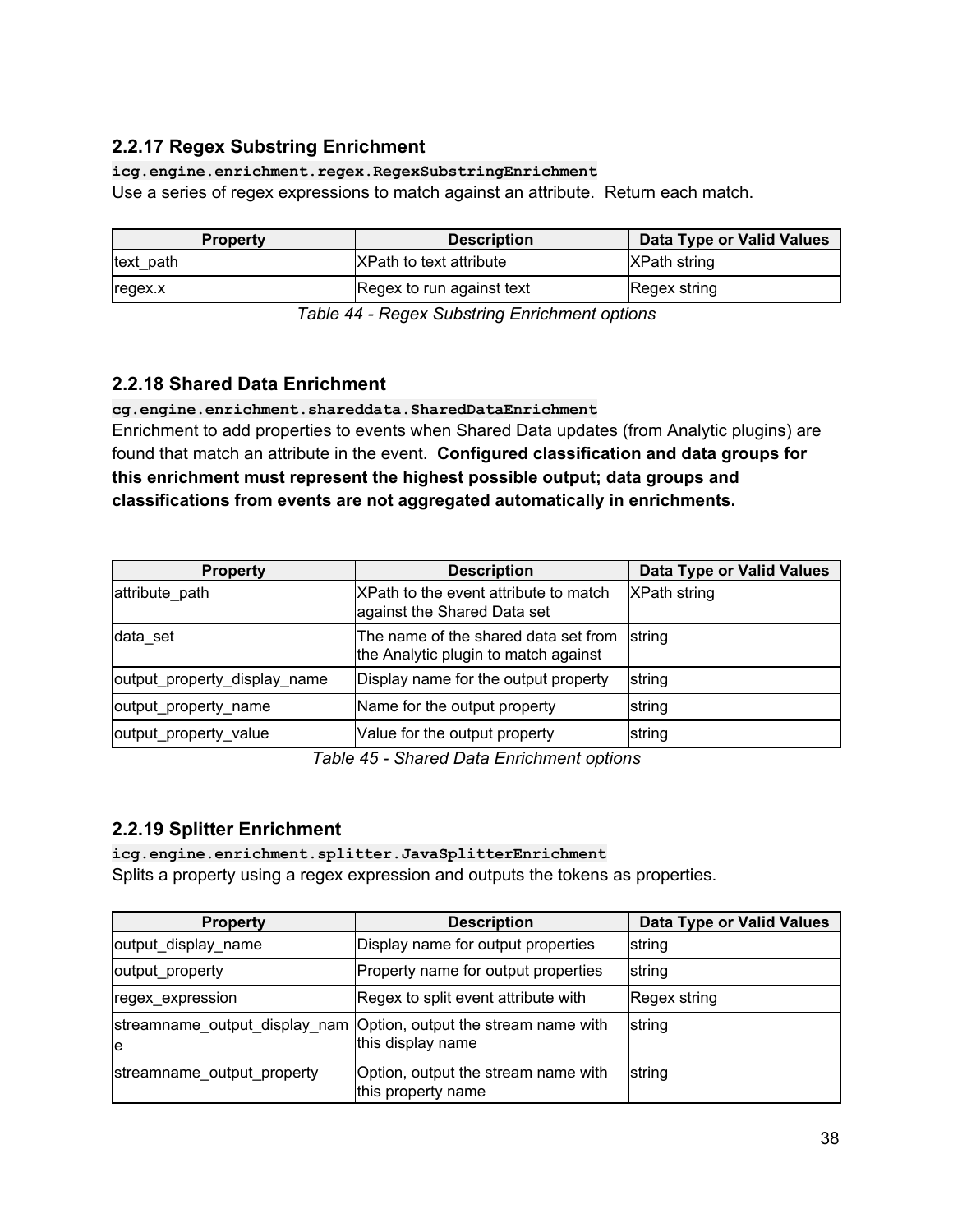| value path                             | XPath to value in event to be split | <b>XPath string</b> |
|----------------------------------------|-------------------------------------|---------------------|
| Table 46 - Splitter Enrichment options |                                     |                     |

## <span id="page-38-0"></span>**2.2.20 Stock Symbol Enrichment**

**icg.engine.enrichment.stocksymbol.StockSymbolEnrichment**

The enrichment first reads a SYNONYM\_FILE\_PATH file containing synonyms for abbreviations like inc. and corp. The enrichment expands these abbreviations, when found in company names or search text, to the full form. Then it constructs a Directed Graph (DG) from the stock symbols and company names on STOCK\_SYMBOL\_FILE\_PATH. Each vertex in the DG contains a word from these symbols and names. In addition, the vertex is terminal if it matches the last word in the symbol or name. (A terminal vertex also contains the stock symbol value.) If the word in the vertex actually is a stock symbol (e.g., not a company name), it is marked exactMatch. So a word in text only matches a stock symbol if it is spelled and capitalized identically. Otherwise, an enrichment wide MAX\_CHARS\_TO\_MATCH value governs how many characters, at most, must match for a word in text to be considered identical to a word in a vertex. If MAX\_CHARS\_TO\_MATCH is 0, all characters (case insensitive) must match. The vertices are connected by directed edges. The vertex containing the first word in a company name is connected to the vertex that contains next word in a company name and so forth. Two vertices that contain the same word compare equal if they have the same number position in the phrase (e.g., if they are the second word in two different company names). A Map of Maps of Sets of Vertices is constructed that maps a word to the map that maps that word to the set of vertices for that word in the n'th position in a phrase. The enrichment works by comparing the input text, one word at a time to all the first rank vertices in the DG. If the DG contains the input word as the first word in a company name or symbol, the enrichment constructs a Searcher for that word and adds it to an existing list of searchers. The enrichment then iterates the searchers. Except for the first time, each searcher contains a list of previous vertices that it has "reached". If one of these vertices can reach the new word, then the searcher is in the MATCHING state. If the vertex that it has reached is terminal, then the searcher is in the MATCH state. If neither condition is true, the searcher is TERMINAL and removed from the searcher list. The first time, the searcher finds the set of vertices that contain the word. If one of these is terminal (e.g., a stock symbol) the state is set to MATCH. Otherwise the state is set to MATCHING. If a searcher reaches MATCHING state, then it has found the word or words it represents in the incoming text, and the symbol associated with the MATCH vertex found is assigned as an event property to the event. If a vertex is marked exact (stock symbols are marked exact) then the symbol and the word found must match exactly in case and length. If the enrichment is running with MAX\_CHARS\_TO\_MATCH > 0, then that number of characters must match, case insensitive, to be a match. If the enrichment is running with SYNONYM\_OPTIONAL then the last word is optional, if it originally was a synonym. (e.g., Coca Cola instead of Coca Cola Inc.).

| Description<br>Pronerty | Data Type or Valid Values |
|-------------------------|---------------------------|
|-------------------------|---------------------------|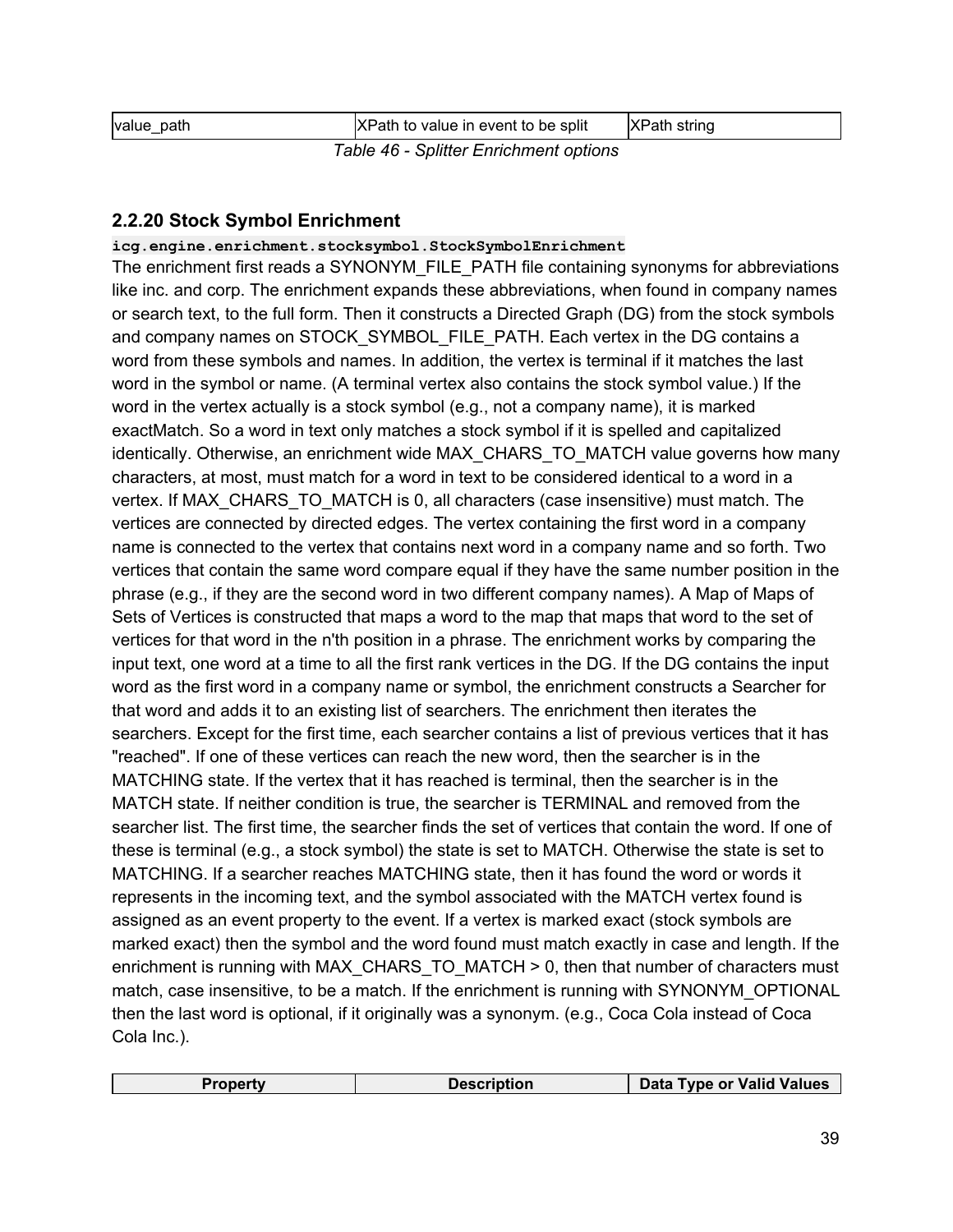| allow duplicates               | Whether to allow multiple of the same<br>stock symbol in output                                                                                                        | boolean             |
|--------------------------------|------------------------------------------------------------------------------------------------------------------------------------------------------------------------|---------------------|
| company_name_column_index      | CSV column containing company<br>name                                                                                                                                  | integer             |
| enable_ticker_symbol_searching | Enable searching by symbol in<br>addition to company name                                                                                                              | boolean             |
| header_row_count               | Number of header rows in the CSV file integer                                                                                                                          |                     |
| max_chars_to_match             | A stock symbol name will match if at<br>least this many characters match                                                                                               | integer             |
| max_row_count                  | Max number of rows to load from file                                                                                                                                   | integer             |
| min_chars_to_match             | If $> 0$ , specifies the maximum number<br>of characters, starting from the<br>beginning of the word, that must match<br>to consider two words equal.                  | integer             |
| output_display_name            | Display name for output property                                                                                                                                       | string              |
| output property                | Name for output property                                                                                                                                               | string              |
| stock symbol file path         | Points to a CSV file that contains stock File path<br>symbols in the first column and<br>company names in the second<br>column.                                        |                     |
| symbol_column_index            | CSV column containing stock symbol                                                                                                                                     | integer             |
| synonym_exclusion_file_path    | File path to CSV file with synonym<br>exclusions                                                                                                                       | File path           |
| synonym_file_path              | Points to a CSV file that contains<br>abbreviations in the first column (e.g.,<br>INC) and fully spelled out synonyms in<br>the second column (e.g.,<br>Incorporated). | File path           |
| synonym_optional               | Makes company name ending (inc or<br>incorporated, etc) optional                                                                                                       | boolean             |
| text_query                     | XPath to text attribute                                                                                                                                                | <b>XPath string</b> |

*Table 47 - Stock Symbol Enrichment options*

## <span id="page-39-0"></span>**2.2.21 Translation Service Enrichment**

**icg.engine.enrichment.translationenrichment.GlpTranslationServiceEnrichment** Translates a text property from events. Either set lang (LANGUAGE\_CODE\_PROP), set langQuery (LANGUAGE\_QUERY\_PROP) or set neither. Setting lang says this IS the language, setting langQuery says here's how to find the language from a field in the input, setting neither says use the local detector to figure out the language and if that fails, use the glp web service detector.

| <b>Property</b>          | <b>Description</b>            | <b>Data Type or Valid Values</b> |
|--------------------------|-------------------------------|----------------------------------|
| common text display name | Display name for default text | string                           |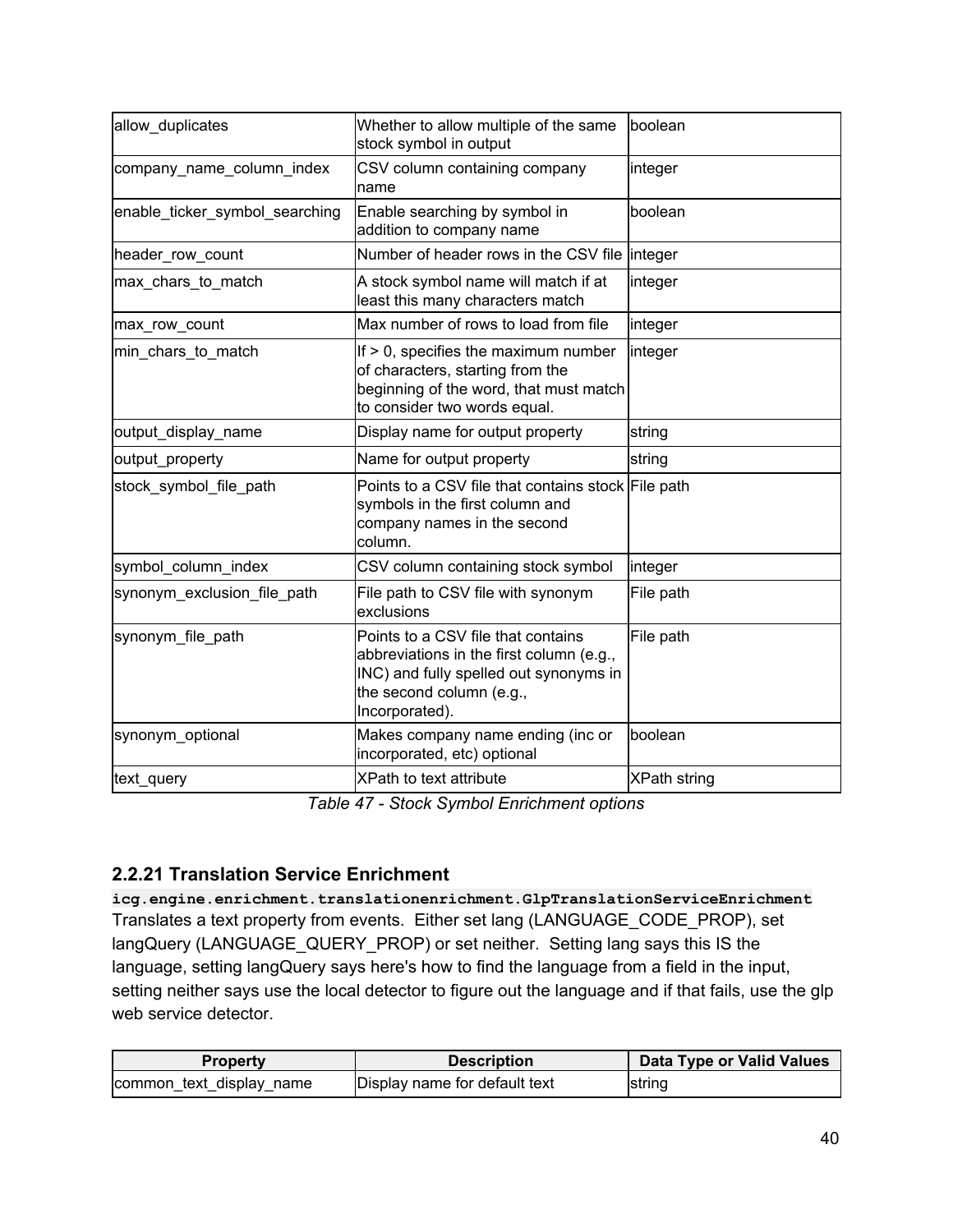| common text                     | Default text to add if there's none in<br>text_query                        | string              |
|---------------------------------|-----------------------------------------------------------------------------|---------------------|
| language_code                   | Optional, says this is the language                                         | string              |
| language_query                  | Optional, says here's how to find the<br>language from a field in the input | <b>XPath string</b> |
| language code translation table | CSV file containing mapping for<br>language codes                           | File path           |
| text_query                      | XPath to text attribute                                                     | <b>XPath string</b> |

*Table 48 - Translation Service Enrichment options*

## <span id="page-40-0"></span>**2.2.22 Tweet Extractor Enrichment**

**icg.engine.enrichment.tweetextractorenrichment.TweetExtractorEnrichment** Uses Twitter Extractor to extract mentions, hashtags, cashtags, reply screennames, and URLs.

| <b>Property</b>               | <b>Description</b>                            | <b>Data Type or Valid Values</b> |
|-------------------------------|-----------------------------------------------|----------------------------------|
| cashtag_display_name          | Display name for cashtag property             | string                           |
| cashtag_property              | Name for cashtag property                     | string                           |
| date_format_string            | Format string to parse created date           | Format string                    |
| followers_path                | XPath to followers attribute                  | XPath string                     |
| following_path                | XPath to following attribute                  | <b>XPath string</b>              |
| hashtag_display_name          | Display name for hashtag property             | string                           |
| hashtag_property              | Name for hashtag property                     | string                           |
| mentioned_display_name        | Display name for mentions property            | string                           |
| mentioned_property            | Name for mentions property                    | string                           |
| profile_created_date_path     | XPath to profile created date attribute       | <b>XPath string</b>              |
| reply_screenname_display_name | Display name for reply screenname<br>property | string                           |
| reply_screenname_property     | Name for reply screenname property            | string                           |
| text_path                     | XPath to text attribute                       | <b>XPath string</b>              |
| url_display_name              | Display name for url property                 | string                           |
| url_property                  | Name for url property                         | string                           |

*Table 49 - Tweet Extractor Enrichment options*

## <span id="page-40-1"></span>**2.2.23 Twitter Influence Enrichment**

**icg.engine.enrichment.twitterinfluence.TwitterInfluenceEnrichment**

Assign scores to Twitter users based on their followers, avg. retweets, and tweet interval. Also categorize authors as Individuals, News Organizations, or Company / Other.

| Description | Data Type or Valid Values |
|-------------|---------------------------|
|             |                           |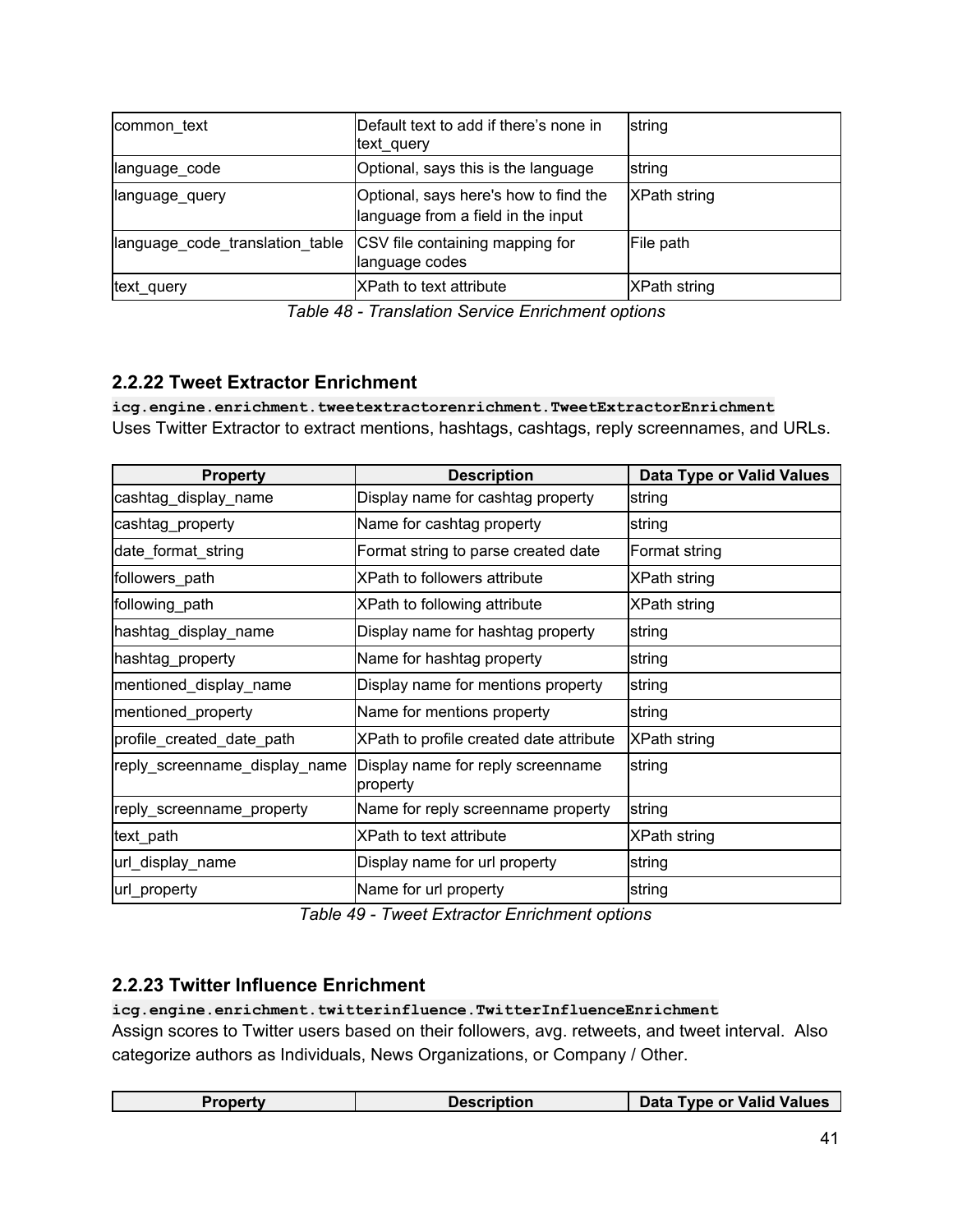| followers_path          | XPath to followers attribute                                                                                  | XPath string        |
|-------------------------|---------------------------------------------------------------------------------------------------------------|---------------------|
| history file name       | Optional file to store user/tweet history                                                                     | File path           |
| min followers           | Minimum number of followers a user<br>can have to rate them                                                   | Positive integer    |
| names file name         | Path to data file containing names                                                                            | File path           |
| num_tweets_per_user     | How many tweets per user to store per Positive integer<br>user for analysis. The latest tweets<br>are stored. |                     |
| orig_retweet_count_path | XPath to original tweet retweet count                                                                         | <b>XPath string</b> |
| orig tweet id path      | XPath to original tweet ID                                                                                    | <b>XPath string</b> |
| text path               | XPath to tweet text                                                                                           | XPath string        |
| user id path            | XPath to user ID                                                                                              | <b>XPath string</b> |
| user_name_path          | XPath to user name                                                                                            | <b>XPath string</b> |

*Table 50 - Twitter Influence Enrichment options*

## <span id="page-41-0"></span>**2.2.24 Twitter Main Subject Enrichment**

**icg.engine.enrichment.twitter.mainsubject.TwitterMainSubjectEnrichment** Extract the main mention of the tweet

| <b>Property</b> | <b>Description</b>           | Data Type or Valid Values |
|-----------------|------------------------------|---------------------------|
| orig_text_xpath | XPath to original tweet text | <b>XPath string</b>       |
| text_xpath      | <b>IXPath to tweet text</b>  | <b>XPath string</b>       |

*Table 51 - Twitter Main Subject Enrichment options*

### <span id="page-41-1"></span>**2.2.25 UofI Ethnicity Enrichment**

#### **icg.engine.enrichment.uoiethnicity.UoIEthnicityEnrichment**

Use University of Illinois Ethnicity Classifier (and the result of a previous gender prediction from the GenderPredictionEnrichment) to predict the ethnicity of a name.

| <b>Property</b>              | <b>Description</b>                                                                                         | Data Type or Valid Values |
|------------------------------|------------------------------------------------------------------------------------------------------------|---------------------------|
| <b>llue</b>                  | attribute_filter_negative_match_va Filter value for attribute_filter_query<br>attribute to ignore if equal | string                    |
| attribute_filter_query       | XPath to filter attribute (does not use<br>EventFilter)                                                    | <b>XPath string</b>       |
| config_file_path             | Path to Uofl config file                                                                                   | File path                 |
| contains_any_negative_filter | Filter value for primary_text attribute to string<br>ignore if it contains this value                      |                           |
| main_ethnicity_display_name  | Display name for ethnicity attribute                                                                       | string                    |
| main_ethnicity               | Name for ethnicity attribute                                                                               | string                    |
| gender prediction query      | XPath to gender property in event                                                                          | XPath string              |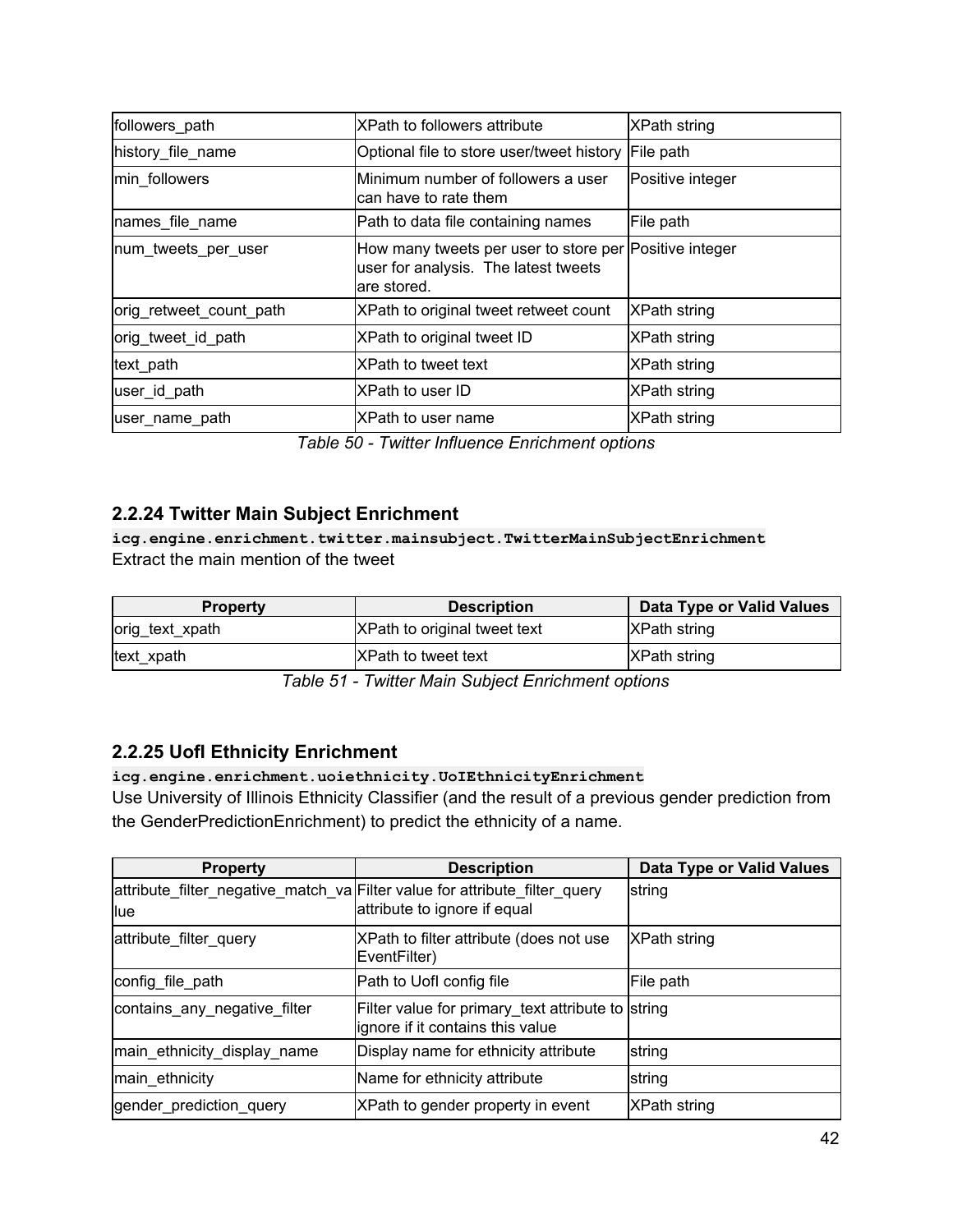| primary_text_query                         | XPath to text attribute in event | XPath string |
|--------------------------------------------|----------------------------------|--------------|
| Table 52 Usfl Ethnicity Enrichment options |                                  |              |

*Table 52 - UofI Ethnicity Enrichment options*

## <span id="page-42-0"></span>**2.2.26 UofI Sentiment Enrichment**

**icg.engine.enrichment.uoisentiment.UoISentimentEnrichment** Uses University of Illinois sentiment classifier to enrich events with a sentiment. VSSentimentEnrichment should be used instead.

| <b>Property</b>             | <b>Description</b>                  | Data Type or Valid Values |
|-----------------------------|-------------------------------------|---------------------------|
| fallback_text_query         | Optional, XPath to fallback text    | <b>XPath string</b>       |
| main sentiment              | Name for sentiment property         | string                    |
| main_sentiment_display_name | Display name for sentiment property | string                    |
| primary_text_query          | XPath to primary text               | <b>XPath string</b>       |

*Table 53 - UofI Sentiment Enrichment options*

### <span id="page-42-1"></span>**2.2.27 URL Enrichment**

**icg.engine.enrichment.url.URLEnrichment**

Resolves shortened URLs and optionally rates them according to bias and validity.

| <b>Property</b>            | <b>Description</b>                                             | Data Type or Valid Values |
|----------------------------|----------------------------------------------------------------|---------------------------|
| expanded_urls_display_name | Display name for expanded URL                                  | string                    |
| expanded urls property     | Property name for expanded URL                                 | string                    |
| url bias file              | Optional, CSV file with domain names<br>mapped to bias ratings | File path                 |
| url_path                   | XPath to URL attribute in event                                | <b>XPath string</b>       |

*Table 54 - URL Enrichment options*

### <span id="page-42-2"></span>**2.2.28 URL Splitter Enrichment**

**icg.engine.enrichment.splitter.URLSplitterEnrichment** Splits a URL into its parts and optionally adds each one as a property.

| <b>Property</b>  | <b>Description</b>                              | <b>Data Type or Valid Values</b> |
|------------------|-------------------------------------------------|----------------------------------|
| include host     | Whether to output the host as a<br>property     | boolean                          |
| include path     | Whether to output the path as a<br>property     | boolean                          |
| include_port     | Whether to output the port as a<br>property     | boolean                          |
| include protocol | Whether to output the protocol as a<br>property | boolean                          |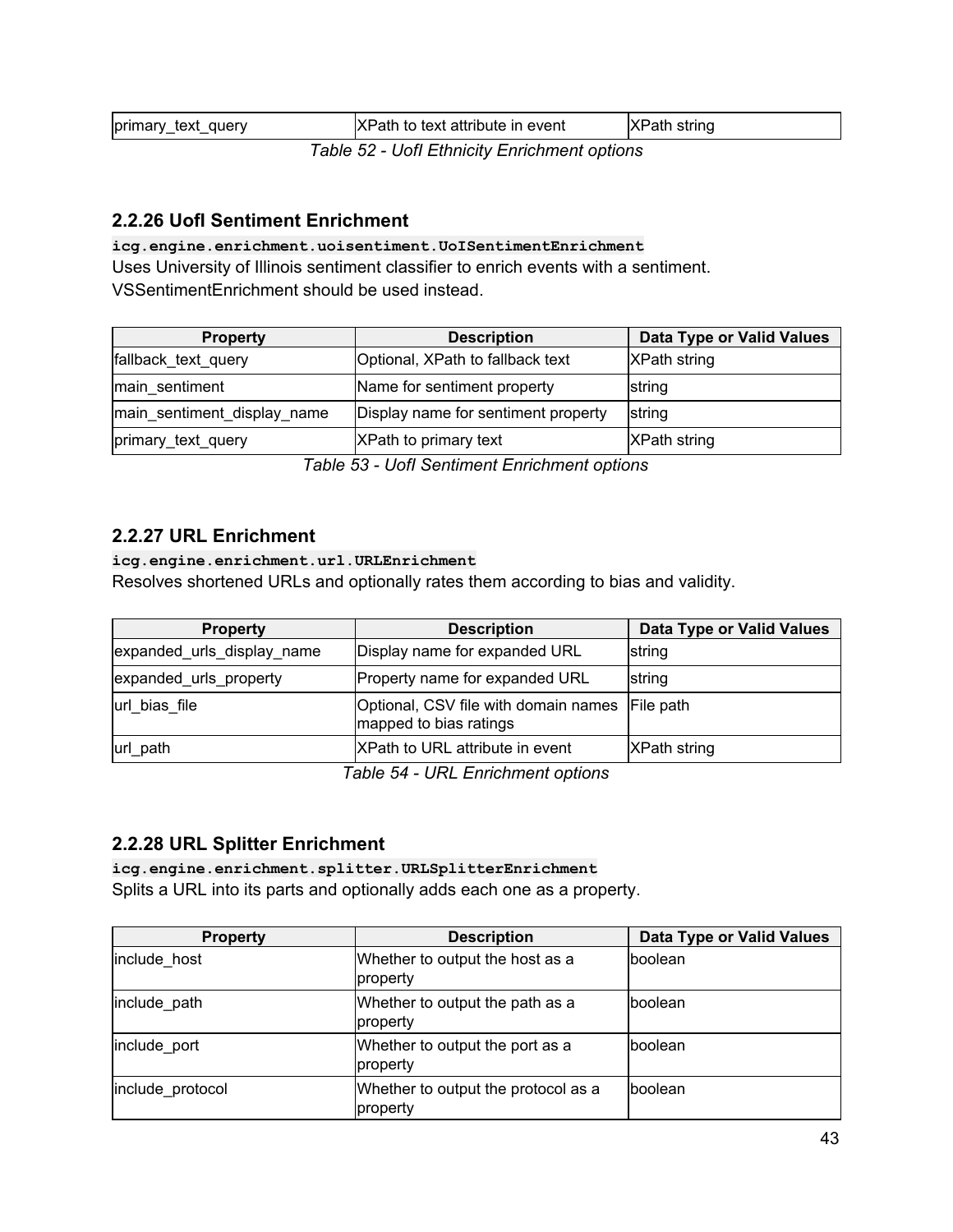| include query | Whether to output the query as a<br><b>Iproperty</b> | Iboolean             |
|---------------|------------------------------------------------------|----------------------|
| lurl path     | XPath to URL attribute in event                      | <b>IXPath string</b> |

*Table 55 - URL Splitter Enrichment options*

### <span id="page-43-0"></span>**2.2.29 Value Map Enrichment**

#### **icg.engine.enrichment.valuemap.ValueMapEnrichment**

Adds a property to an event if an attribute matches one of the configured values, default value also optionally supported. Values can be configured in **ae.xml**, and/or specified in a CSV file.

| <b>Property</b>      | <b>Description</b>                                                         | <b>Data Type or Valid Values</b> |
|----------------------|----------------------------------------------------------------------------|----------------------------------|
| default value        | Value to add if the value in the event<br>isn't found in the match-groups  | string                           |
| match-group.x.key    | Key value for this match group, must<br>match exactly                      | string                           |
| match-group.x.value  | Value to add if this match group is<br>matched with the value in the event | string                           |
| match-group.csv.file | Optional, path to CSV file with<br>mappings                                | File path                        |
| output display name  | Display name for output property                                           | string                           |
| output_property      | Name for output property                                                   | string                           |
| source.poll.interval | How frequently to poll the CSV file for<br>updates, in milliseconds        | Positive long                    |
| value path           | XPath to value attribute in event                                          | XPath string                     |

*Table 56 - Value Map Enrichment options*

## <span id="page-43-1"></span>**2.2.30 Value Range Enrichment**

**icg.engine.enrichment.valuerange.ValueRangeEnrichment** Use a series of numeric ranges (inclusive) to place an attribute into a group

| <b>Property</b>              | <b>Description</b>                 | Data Type or Valid Values |
|------------------------------|------------------------------------|---------------------------|
| output_property              | Name of property to output         | string                    |
| output_property_display_name | Display name of property to output | string                    |
| range.x.max                  | Max value for group x (inclusive)  | Double string             |
| range.x.min                  | Min value for group x (inclusive)  | Double string             |
| range.x.name                 | Group name for group x             | string                    |
| value_path                   | XPath to value attribute in event  | <b>XPath string</b>       |

*Table 57 - Value Range Enrichment options*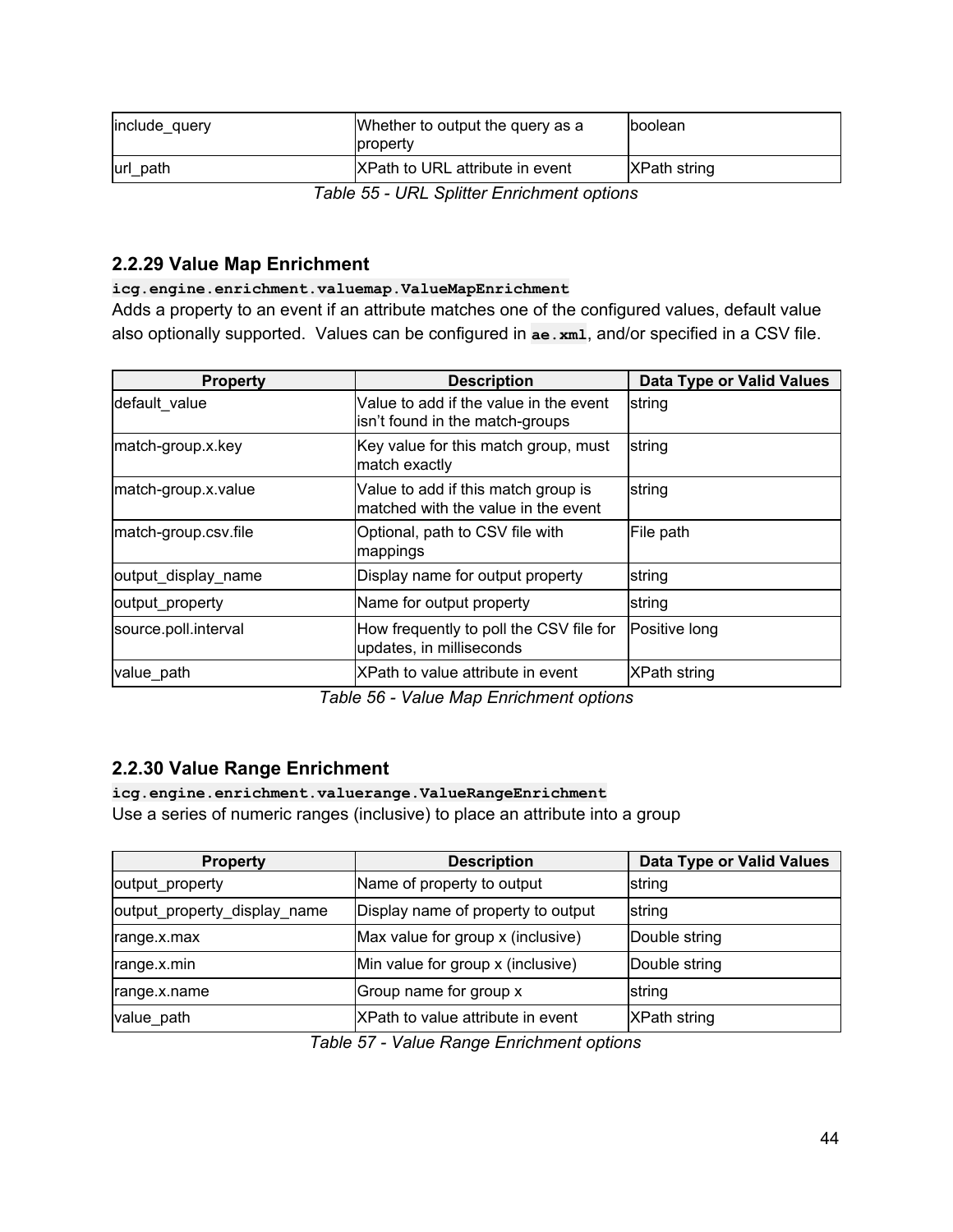## <span id="page-44-0"></span>**2.2.31 VS Sentiment Enrichment**

#### **icg.engine.enrichment.sentiment.VSSentimentEnrichment**

Detect sentiment and emotion in text attributes using a word list of varying +/- scores for each word.

| <b>Property</b>                         | <b>Description</b>                                                                                                               | <b>Data Type or Valid Values</b> |
|-----------------------------------------|----------------------------------------------------------------------------------------------------------------------------------|----------------------------------|
| contains_at_usernames                   | Whether the text attribute contains<br>twitter-style username                                                                    | boolean                          |
| contains hashtags                       | Whether the text attribute contains<br>hashtags                                                                                  | boolean                          |
| emotion_output_property                 | Emotion output property name                                                                                                     | string                           |
| emotion_output_property_display<br>name | Emotion output property display name                                                                                             | string                           |
| emotion words file                      | CSV file that maps words to emotions                                                                                             | File path                        |
| output_emotion                          | Whether or not to evaluate emotion                                                                                               | boolean                          |
| output_property                         | Sentiment output property name                                                                                                   | string                           |
| output_property_display_name            | Sentiment output property display<br>name                                                                                        | string                           |
| text_path                               | XPath to text value in event                                                                                                     | <b>XPath string</b>              |
| words file                              | CSV file that maps words to sentiment File path<br>scores between -5 and 5<br>$\tau$ -ki- FOI 140.0-afar-af $\tau$ ad-ka-af-afar |                                  |

*Table 58 - VS Sentiment Enrichment options*

## <span id="page-44-1"></span>**2.2.32 Word2Vec Enrichment**

#### **icg.engine.enrichment.word2vec.Word2VecEnrichment**

Use Word2Vec neural net to categorize text using similarity to one or more subjects specified in the config.

| <b>Property</b> | <b>Description</b>                 | Data Type or Valid Values |
|-----------------|------------------------------------|---------------------------|
| model file      | Word2Vec model file path           | File path                 |
| subject.x       | Subjects to run similarity against | <b>Istring</b>            |
| text_path       | XPath to text attribute in event   | <b>XPath string</b>       |

*Table 59 - Word2Vec Enrichment options*

## <span id="page-44-2"></span>**2.2.33 OCR Enrichment**

**icg.engine.enrichment.ocr.OCREnrichment** Performs OCR on images and adds text as a property.

| <b>Property</b> | <b>Description</b>                               | Data Type or Valid Values |
|-----------------|--------------------------------------------------|---------------------------|
| limage_url_path | XPath to event property containing<br>limage URL | <b>XPath string</b>       |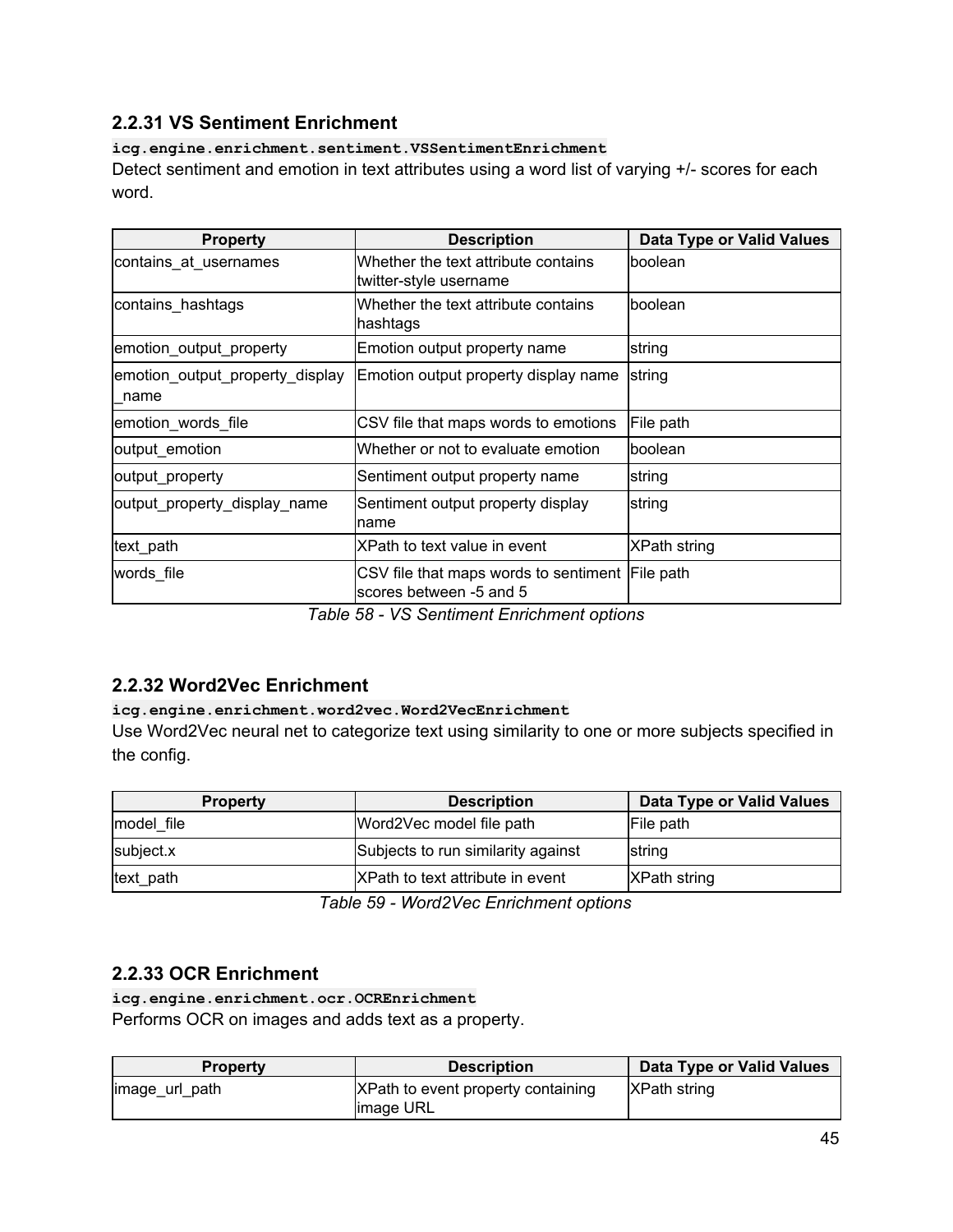| output property name         | Name of property to output, default<br>ocr text              | string |
|------------------------------|--------------------------------------------------------------|--------|
| output property display name | Display name of property to output,<br>default ock Text      | string |
| tesseract data path          | Path to directory containing tessdata File path<br>directory |        |

*Table 60 - OCR Enrichment options*

## <span id="page-45-0"></span>**2.2.34 Course Speed Projection Enrichment**

**icg.engine.enrichment.coursespeed.CourseSpeedProjectionEnrichment** Projects a declared course and speed into the future by a number of configurable intervals, adds geos representing those future points.

| <b>Property</b>            | <b>Description</b>                                      | <b>Data Type or Valid Values</b> |
|----------------------------|---------------------------------------------------------|----------------------------------|
| course degrees xpath       | XPath to event property containing<br>image URL         | XPath string                     |
| speed knots xpath          | Name of property to output, default<br>ocr text         | <b>XPath string</b>              |
| location xpath             | Display name of property to output,<br>default ocr Text | <b>XPath string</b>              |
| prediction seconds x       | Path to directory containing tessdata long<br>directory |                                  |
| prediction geo filter file | IPath to KML/KMZ filter file for<br>predictions         | File path string                 |
| <filter></filter>          | <b>GeoAnalyticFilter</b>                                |                                  |

*Table 61 - Course Speed Projection Enrichment options*

# <span id="page-45-1"></span>**2.3 Alerter Plugins**

### <span id="page-45-2"></span>**2.3.1 Cloudant Alerter**

**icg.engine.alerter.cloudant.CloudantAlerter** Outputs alerts as JSON documents to a Cloudant database.

| <b>Property</b>         | <b>Description</b>                                          | <b>Data Type or Valid Values</b> |
|-------------------------|-------------------------------------------------------------|----------------------------------|
| lux.alert.format.title  | Optional, alert title format string for<br>alerts, default: | Alert title format string        |
|                         | $\frac{1}{2}$ {alert.classification}                        |                                  |
|                         | $\frac{1}{2}$ {alert.title}                                 |                                  |
| cloudant.alert.database | Cloudant database name in which to<br><b>Istore alerts</b>  | string                           |
| cloudant.alert.key      | Key for Cloudant instance                                   | string                           |
| cloudant.alert.password | Password for Cloudant instance                              | string                           |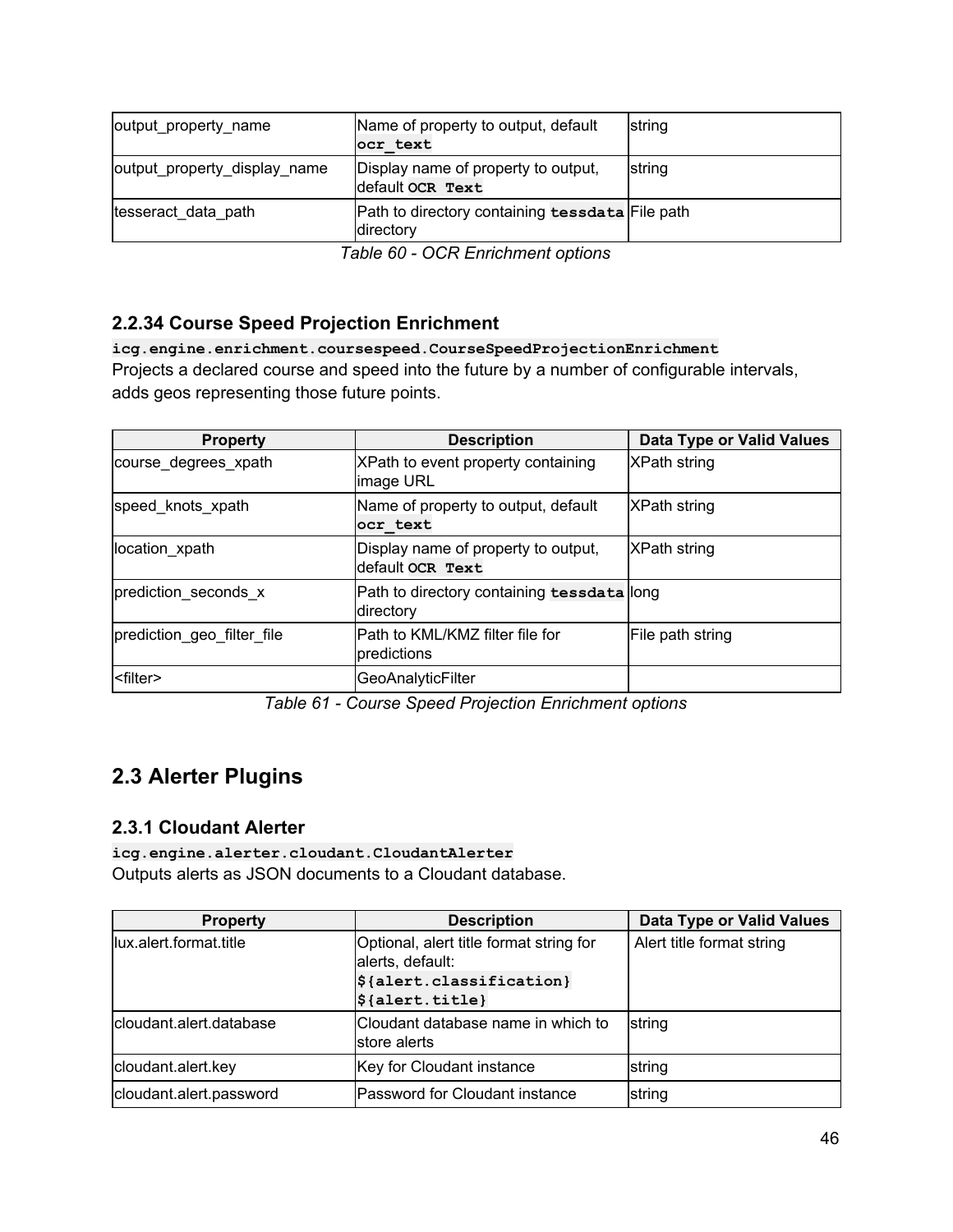| Icloudant.alert.uri                 | <b>IURI to Cloudant instance</b>                                        | URI string |
|-------------------------------------|-------------------------------------------------------------------------|------------|
| alert.priority                      | Optional, alert priority 1-5, default is 1   "1", "2", "3", "4", or "5" |            |
| Table CO, Claudeval Alexter antique |                                                                         |            |

*Table 62 - Cloudant Alerter options*

### <span id="page-46-0"></span>**2.3.2 Console Alerter**

**icg.engine.alerter.ConsoleAlerter** Sends alert to stdout.

### <span id="page-46-1"></span>**2.3.3 DNAI Alerter**

**icg.engine.alerter.dnai.DNAIAlerter** An Alerter for DNAI rules, sends updated NAIs to NAI manager

### <span id="page-46-2"></span>**2.3.4 Email Alerter**

#### **icg.engine.alerter.email.EmailAlerter**

Sends GeoRSS XML alerts via email, optionally transformed by XSLT. KML will be attached if it was specified in the alert (option comes from rule forms).

| <b>Property</b>  | <b>Description</b>                                                 | Data Type or Valid Values |
|------------------|--------------------------------------------------------------------|---------------------------|
| mail.debug.kml   | Optinal, whether to save KML to a file<br>for debug, default false | boolean                   |
| mail.alert.xslt  | Optional, XSLT file to process alert<br><b>XML</b> with            | File path                 |
| mail.subject     | Optional, subject line for email alerts,<br>default "LUX Alert!"   | string                    |
| mail.send.email  | Whether to send emails, default true                               | boolean                   |
| mail.send.logger | Whether to send emails to log file,<br>default false               | <b>Iboolean</b>           |
| mail.threadcount | How many email sender threads to run Positive integer              |                           |
|                  | Tahle 63 - Email Alerter ontions                                   |                           |

*Table 63 - Email Alerter options*

## <span id="page-46-3"></span>**2.3.5 Legacy File Alerter**

**icg.engine.alerter.file.LegacyFileAlerter** Alerter that stores alerts in flat files.

| <b>Property</b>            | <b>Description</b>                                                            | Data Type or Valid Values                 |
|----------------------------|-------------------------------------------------------------------------------|-------------------------------------------|
| file.alert.filename.format | Optional, file name format string for<br>alerts. Default "alerts/alert%d.txt" | Format string, one %d for<br>alert number |
| file.alert.xslt            | Optional, XSLT file to process alert<br><b>XML</b> with                       | File path                                 |
| rule.name.regex            | Regex that the alert's rule name must Regex string                            |                                           |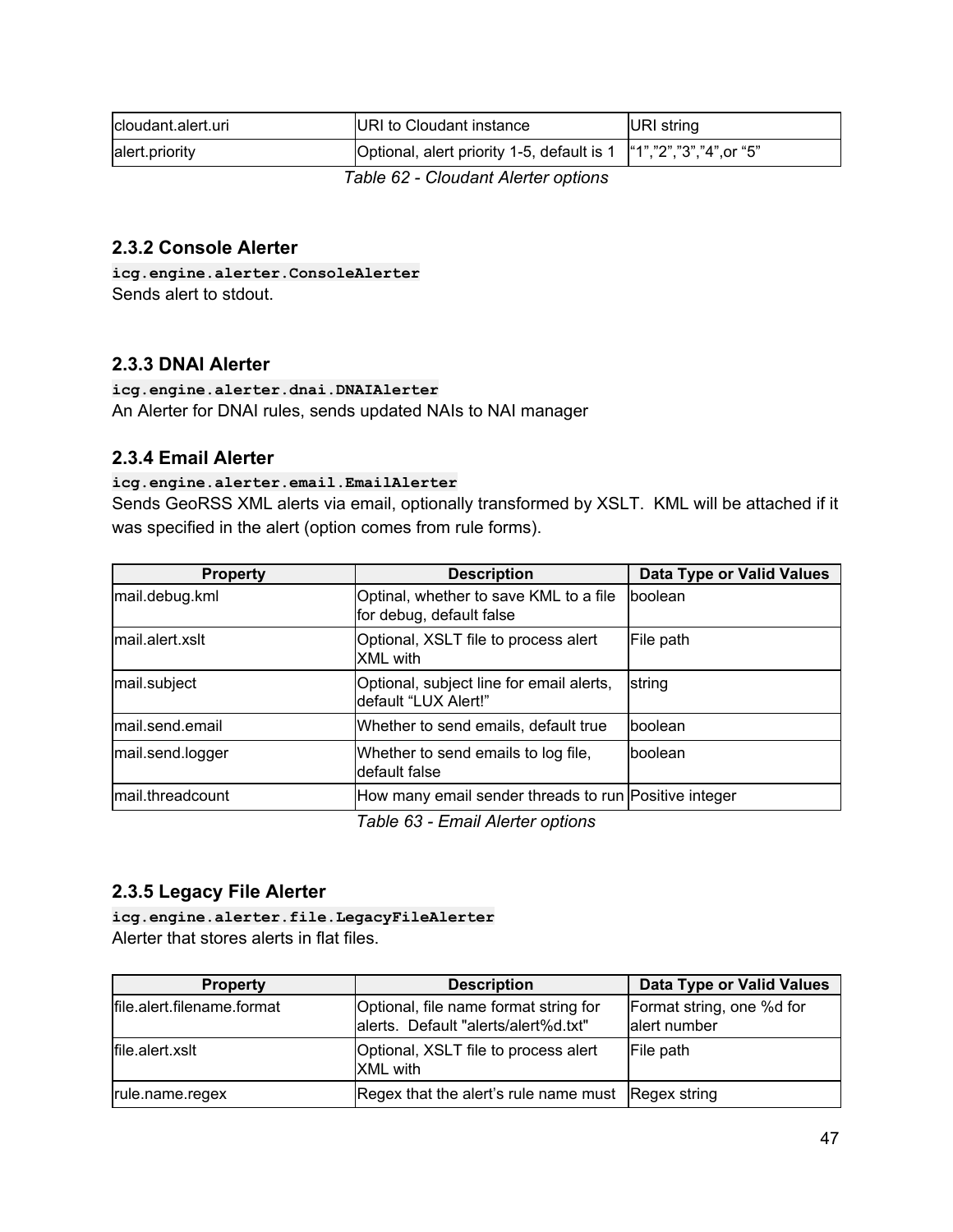|                        | match in order to process |                  |
|------------------------|---------------------------|------------------|
| file.alert.threadcount | How many threads to run   | Positive integer |

*Table 64 - Legacy File Alerter options*

### <span id="page-47-0"></span>**2.3.6 IRC Alerter**

**icg.engine.alerter.irc.IRCAlerter**

Alerter that sends messages to a configurable IRC server.

| XSLT file to transform alerts, default               |                                      |
|------------------------------------------------------|--------------------------------------|
| xslt/irc.xslt                                        | File path                            |
| IRC channel to connect to, default<br>"engineAlerts" | string                               |
| IRC host to connect to                               | URL                                  |
| IRC "real name"                                      | string                               |
| <b>IRC</b> nickname                                  | string                               |
| <b>IRC</b> password                                  | string                               |
| <b>IRC</b> connection port                           | Positive integer                     |
| Whether or not to use SSL                            | boolean                              |
| <b>IRC</b> connection username                       | string                               |
|                                                      | $T_2$ ble $2F$ , IDO Alexter entiano |

*Table 65 - IRC Alerter options*

## <span id="page-47-1"></span>**2.3.7 JMS Alerter**

**icg.engine.alerter.jms.JMSAlerter** Alerts to a JMS queue or topic. Spring loaded.

| <b>Property</b>                  | <b>Description</b>                                                                                     | <b>Data Type or Valid Values</b> |
|----------------------------------|--------------------------------------------------------------------------------------------------------|----------------------------------|
| jms.spring.path                  | Path to spring file to load JMS beans                                                                  | File path                        |
|                                  | Spring bean for                                                                                        | string                           |
| ims.connection.factory.bean.name |                                                                                                        |                                  |
| lims.broker.username             | Username for JMS broker                                                                                | string                           |
| ims.broker.password              | Password for JMS broker                                                                                | string                           |
| jms.alertqueue.name              | lQueue name to send alerts to.<br>Specify either jms.alertqueue.name or<br>ims.alerttopic.name.        | string                           |
| ims.alerttopic.name              | Topic name to send alerts to. Specify<br>either ims.alertqueue.name or<br>ims.alerttopic.name.         | string                           |
| ims.producer.threads             | How many JMS threads to run, if value Positive integer<br>$\leq$ 0, default of 1-per-core will be used |                                  |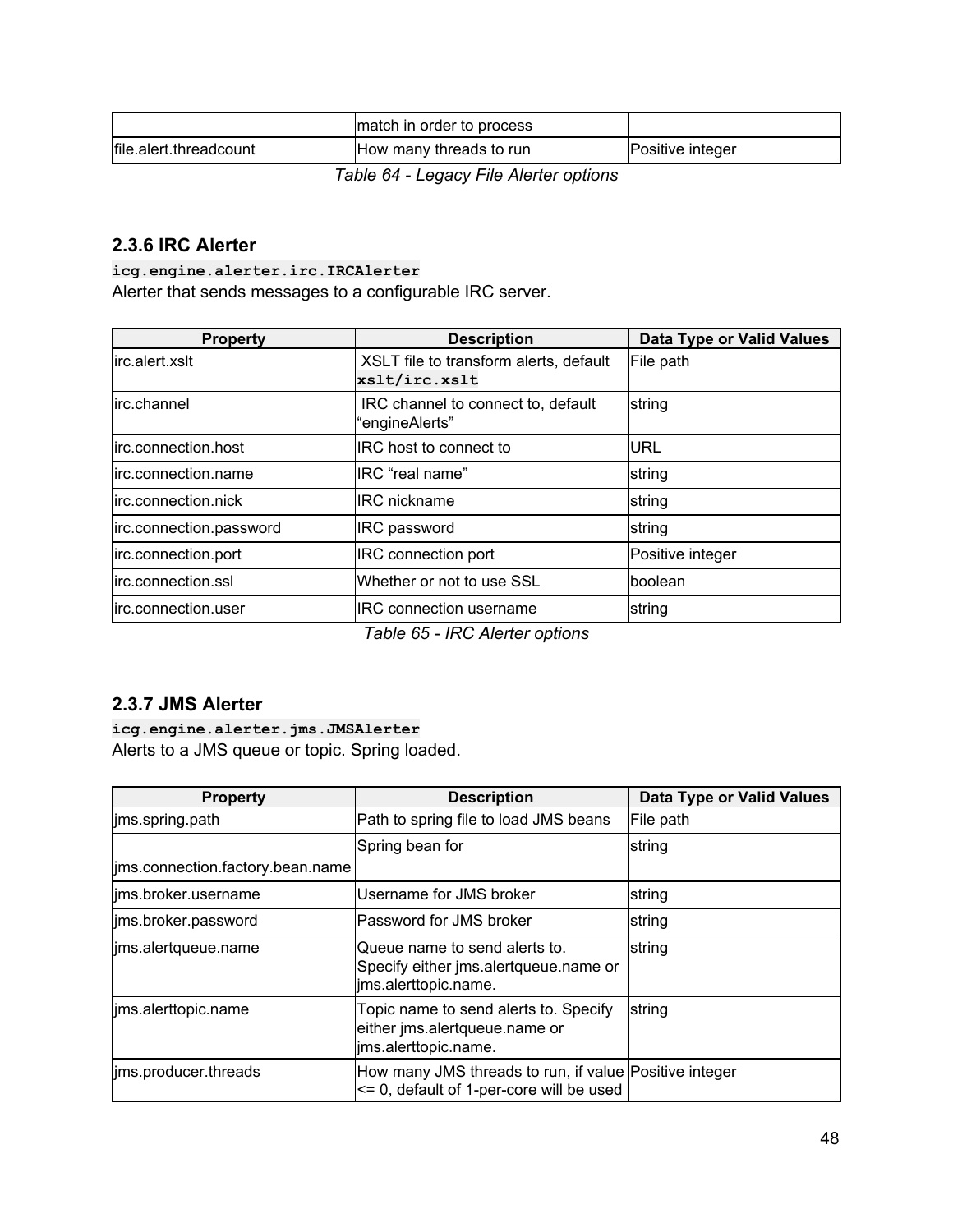| ims.producer.use.message.id                                            | Optional, whether to use the<br>message's ID, default true                                 | lboolean                                             |
|------------------------------------------------------------------------|--------------------------------------------------------------------------------------------|------------------------------------------------------|
| lims.producer.use.message.timest   Optional, whether to use the<br>amp | message's timestamp, default true                                                          | lboolean                                             |
| ims.producer.delivery.mode                                             | Optional, JMS delivery mode, default<br><b>PERSISTENT</b>                                  | PERSISTENT,<br>NON PERSISTENT, OF<br><b>RELIABLE</b> |
|                                                                        | ims.producer.max.transaction.size  Optional, JMS transaction side, default  Integer string |                                                      |
| ims.alert.xslt                                                         | Optional XSLT file to transform alerts<br>$\tau$ is a notative in the set of $\tau$        | File path                                            |

*Table 66 - JMS Alerter options*

### **2.3.8 Kafka Alerter**

# **icg.engine.alerter.kafka.KafkaAlerterV9**

Sends alerts to Kafka topics, works with Kafka v0.9.x.

| <b>Property</b>   | <b>Description</b>           | Data Type or Valid Values |
|-------------------|------------------------------|---------------------------|
| bootstrap.servers | <b>Kafka connection URL</b>  | <b>IURL</b>               |
| Inum.threads      | Number of threads to start   | Positive integer          |
| topic             | Kafka topic to send to       | string                    |
|                   | Toble C7 Vefice Alexandriano |                           |

*Table 67 - Kafka Alerter options*

### <span id="page-48-0"></span>**2.3.9 List Alerter**

#### **icg.engine.alerter.list.ListAlerter**

Alerter that writes an attribute from alert's events to a **.list** file for use in Enrichments and Analytics.

| <b>Property</b>     | <b>Description</b>                                                        | <b>Data Type or Valid Values</b> |
|---------------------|---------------------------------------------------------------------------|----------------------------------|
| list.name           | Name of the list (and list file) to send<br>attributes to                 | string                           |
| <i>Ithreadcount</i> | Number of threads to start                                                | Positive integer                 |
| value.xpath         | XPath to attribute in the alert's events XPath string<br>to write to list |                                  |

*Table 68 - List Alerter options*

### <span id="page-48-1"></span>**2.3.10 LUX Alerter**

**icg.engine.alerter.jms.lux.LUXJsonAlerter** Alerter to send JSON alerts to the LUX UI.

| Property | <b>Description</b> | Data Type or Valid Values |
|----------|--------------------|---------------------------|
|----------|--------------------|---------------------------|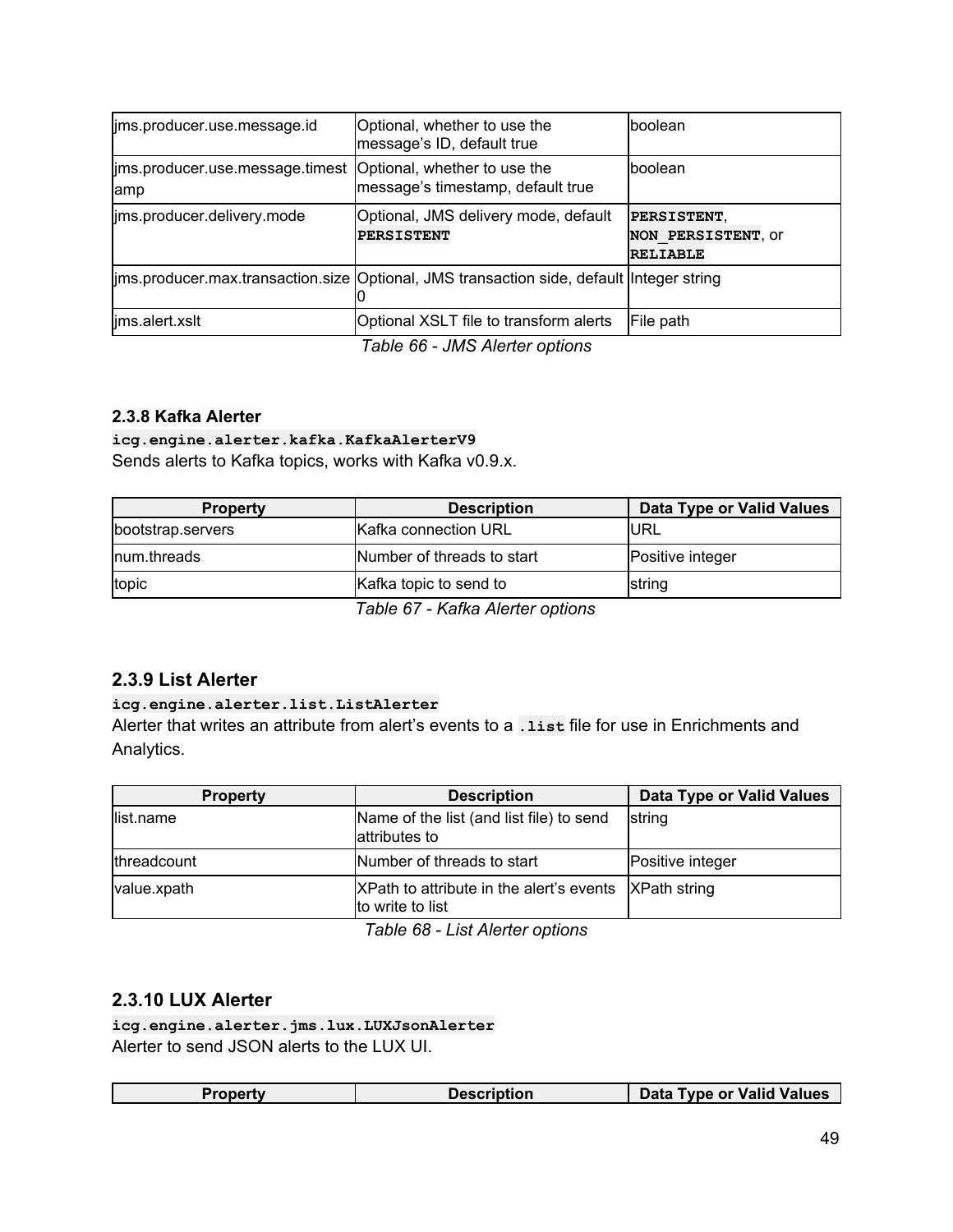| Same properties as JMS Alerter |                                                                                                                      |                           |
|--------------------------------|----------------------------------------------------------------------------------------------------------------------|---------------------------|
| lux.alert.format.title         | Optional, format string for alert title,<br>default \${alert.classification}<br>$\mathcal{S}\{\text{alert.title}\}\$ | Alert title format string |
|                                | Table 69 - LUX Alerter options                                                                                       |                           |

### <span id="page-49-0"></span>**2.3.11 LUX Email Alerter**

**icg.engine.alerter.email.lux.LUXJsonEmailAlerter** Sends email alerts in LUX JSON format

| <b>Property</b>                 | <b>Description</b>                                                                                                                                        | <b>Data Type or Valid Values</b> |
|---------------------------------|-----------------------------------------------------------------------------------------------------------------------------------------------------------|----------------------------------|
| mail.debug.kml                  | Optinal, whether to save KML to a file<br>for debug, default false                                                                                        | boolean                          |
| mail.subject                    | Optional, subject line for email alerts,<br>default "LUX Alert!"                                                                                          | string                           |
| mail.send.email                 | Whether to send emails, default true                                                                                                                      | boolean                          |
| mail.send.logger                | Whether to send emails to log file,<br>default false                                                                                                      | boolean                          |
| mail.threadcount                | How many email sender threads to run Positive integer                                                                                                     |                                  |
| mail.alert.json.template.dir    | Directory path to load Freemarker<br>templates from, default "templates"                                                                                  | Directory path                   |
| mail.alert.json.template        | Freemarker template to use to<br>transform alerts, default "email-default"                                                                                | File name                        |
| mail.alert.kml.content_type     | Content-type for attached KML, default Content type string<br>"text/kml"                                                                                  |                                  |
| mail.alert.format.title         | Title format for alert titles (prop<br>wording is incorrect), default<br>\${alert.classification}<br>\${alert.title}                                      | Alert title format string        |
| mail.alert.kml.default.icon.url | KML icon URL, needs to be specified<br>for KML attachment to work. Example<br>https://dev3.icgsolutions.co<br>m/lux/googleearth/images/red<br>-circle.png | <b>URL</b>                       |
| mail.alert.kml.lux.webapp.url   | URL to LUX UI webapp, required for<br>attached KML. Example<br>https://dev3.icgsolutions.co<br>m/lux                                                      | <b>URL</b>                       |

*Table 70 - LUX Email Alerter options*

## <span id="page-49-1"></span>**2.3.12 Legacy Socket Alerter**

**icg.engine.alerter.socket.LegacySocketAlerter** Send alerts over a socket.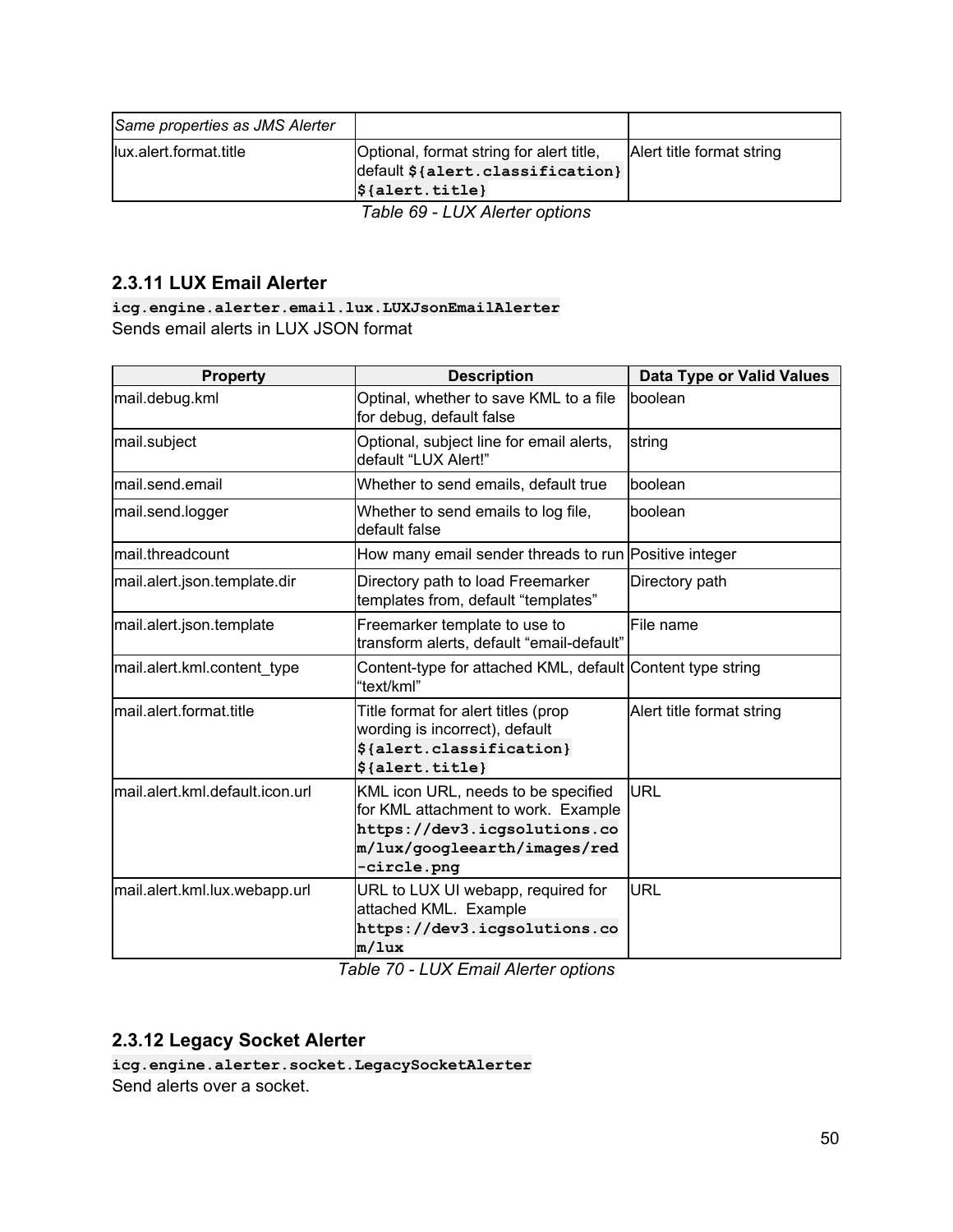| <b>Property</b>         | <b>Description</b>                                                | Data Type or Valid Values |
|-------------------------|-------------------------------------------------------------------|---------------------------|
| socket.alerter.host     | Host to send alerts to, default localhost Host string             |                           |
| socket.alerter.port     | Port to send alerts on                                            | Positive integer          |
| socket.alerter.protocol | Only supports TCP at this time, this<br>parameter can be ignored. | string                    |
| socket.alerter.xslt     | Optional, XSLT file to transform alerts File path                 |                           |

*Table 71 - Socket Alerter options*

## <span id="page-50-0"></span>**2.3.13 SQS Alerter**

**icg.engine.alerter.sqs.SQSAlerter**

SQSAlerter outputs to the AWS SQS service. SQS credentials are read from

**~/.aws/credentials** file.

| <b>Property</b>         | <b>Description</b>                                                                                                                                                 | Data Type or Valid Values |
|-------------------------|--------------------------------------------------------------------------------------------------------------------------------------------------------------------|---------------------------|
| llux.alert.format.title | Title format for alert titles (prop<br>wording is incorrect), default<br>\${alert.classification}<br>$ \boldsymbol{\mathsf{\$}}\{\texttt{alert}.\texttt{title}\} $ | Alert title format string |
| freemarker.template     | Optional, path to Freemarker template<br>lfile                                                                                                                     | File path                 |
| num.threads             | Number of threads to run                                                                                                                                           | Positive integer          |
| queue.url               | SQS queue URL                                                                                                                                                      | iurl                      |
| sqs.region              | Supports: us-east-1, us-west-1,<br>us-west-2, current, and default                                                                                                 | <b>SQS</b> region string  |

*Table 72 - SQS Alerter options*

## <span id="page-50-1"></span>**2.3.14 LUX JSON File Alerter**

**icg.engine.alerter.file.lux.LUXJsonFileAlerter**

Alerter that stores alerts in flat files. Works with LUX JSON alerts and has an option to put them through a freemarker template.

| <b>Property</b>             | <b>Description</b>                                                                                | <b>Data Type or Valid Values</b>           |
|-----------------------------|---------------------------------------------------------------------------------------------------|--------------------------------------------|
| file.alert.filename.format  | Optional, file name format string for<br>lalerts. Default "alerts/alert%d.txt"                    | Format string, one %d for<br>lalert number |
| rule.name.regex             | Regex that the alert's rule name must<br>match in order to process                                | Regex string                               |
| file.alert.threadcount      | How many threads to run                                                                           | Positive integer                           |
| llux.alert.format.title     | Title format for alert titles, default<br>\${alert.classification}<br>$\frac{1}{2}$ {alert.title} | Alert title format string                  |
| lux.alert.json.template.dir | Directory path to load Freemarker<br>templates from, default "templates"                          | Directory path                             |
| lux.alert.json.template     | (optional) Freemarker template to use                                                             | <b>IFile name</b>                          |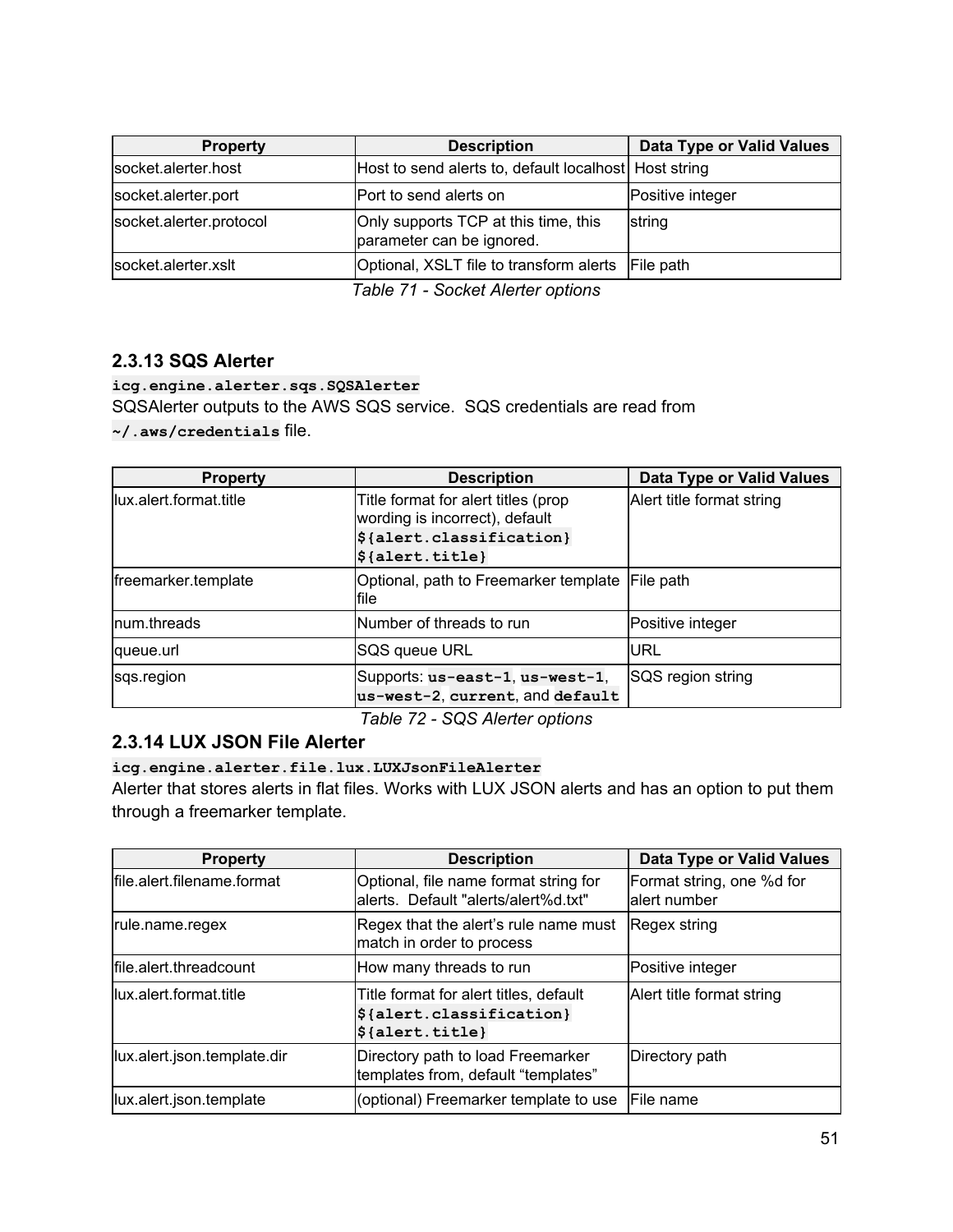| TOITH alerts<br>. .<br>. . |
|----------------------------|
|----------------------------|

### **2.3.15 LUX JSON Socket Alerter**

## **icg.engine.alerter.socket.lux.LUXJsonSocketAlerter**

Send alerts over a socket. Works with LUX JSON alerts and has an option to put them through a freemarker template before passing them to an AlertEncoder.

| <b>Property</b>             | <b>Description</b>                                                                                | <b>Data Type or Valid Values</b> |
|-----------------------------|---------------------------------------------------------------------------------------------------|----------------------------------|
| lsocket.alerter.host        | Host to send alerts to, default localhost Host string                                             |                                  |
| socket.alerter.port         | IPort to send alerts on                                                                           | Positive integer                 |
| socket.alerter.protocol     | Only supports TCP at this time, this<br>parameter can be ignored.                                 | string                           |
| lsocket.alerter.xslt        | Optional, XSLT file to transform alerts                                                           | File path                        |
| llux.alert.format.title     | Title format for alert titles, default<br>\${alert.classification}<br>$\frac{1}{2}$ {alert.title} | Alert title format string        |
| lux.alert.json.template.dir | Directory path to load Freemarker<br>templates from, default "templates"                          | Directory path                   |
| lux.alert.json.template     | (optional) Freemarker template to use<br>lto transform alerts                                     | File name                        |

## <span id="page-51-0"></span>**2.4 Event Ingest Plugins**

### <span id="page-51-1"></span>**2.4.1 Bright Planet Ingest**

**icg.engine.ingest.brightplanet.BrightPlanetIngest** Polls the Bright Planet web service for the latest events.

| <b>Property</b>     | <b>Description</b>                                                                    | <b>Data Type or Valid Values</b> |
|---------------------|---------------------------------------------------------------------------------------|----------------------------------|
| enable translator   | Whether to translate articles with a<br>RESTful translation service, default<br>ltrue | boolean                          |
| lbase.url           | Base URL for BP REST service                                                          | URL                              |
| poll.interval       | How often to poll service, in<br>Imilliseconds                                        | integer                          |
| api.key             | API key for BP service                                                                | string                           |
| initial.poll.offset | Initial polling delay, in milliseconds                                                | integer                          |
| poll.timeout        | Socket/connection timeout for poll call, integer<br>in milliseconds                   |                                  |
| data.feed           | BP data feed to ingest, default "bits"                                                | string                           |

*Table 72 - Bright Planet Ingest options*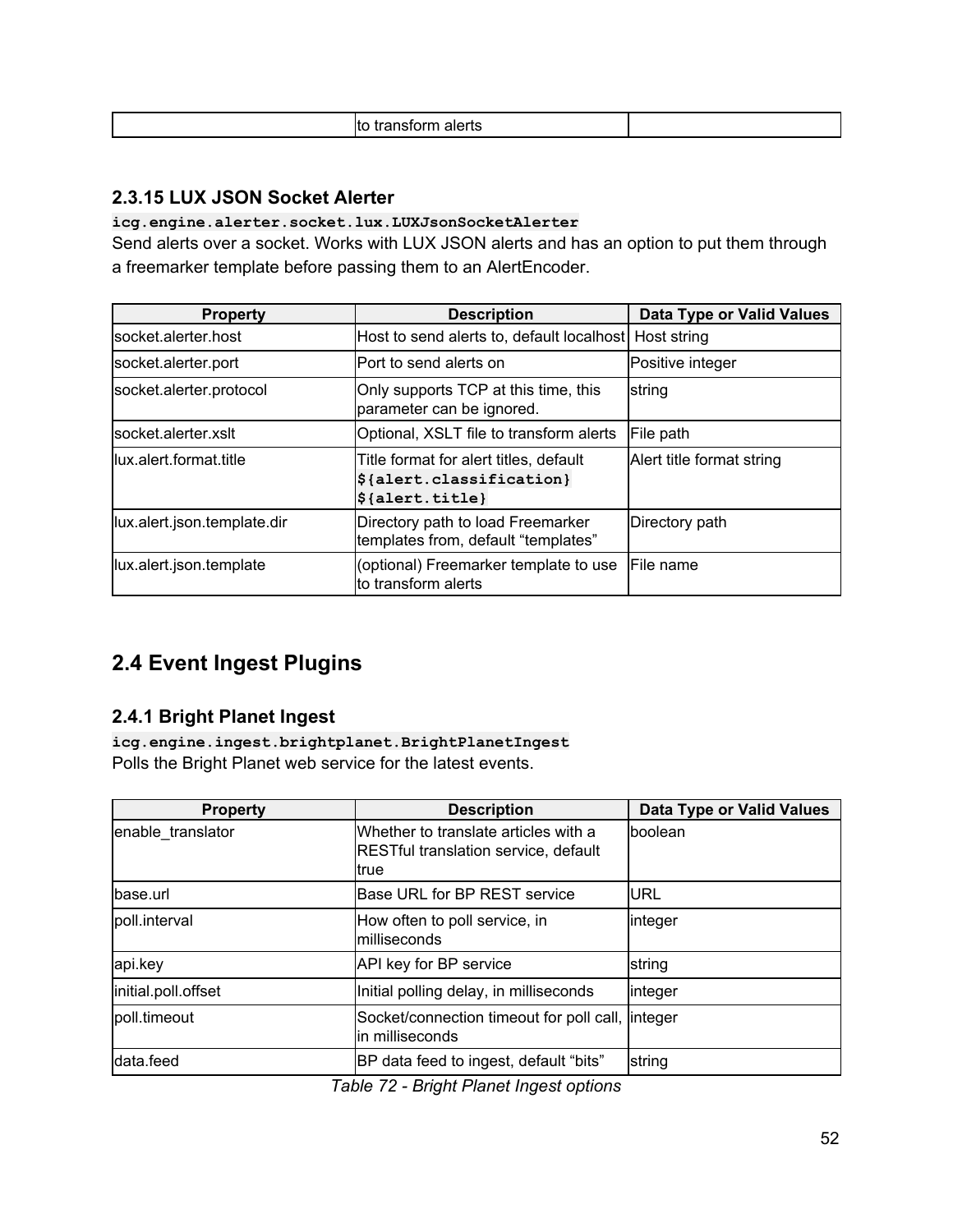## <span id="page-52-0"></span>**2.4.2 Cloudant Ingest**

**icg.engine.ingest.cloudant.CloudantIngest** Ingests events from a Cloudant database.

| <b>Property</b>    | <b>Description</b>                                                                                                         | <b>Data Type or Valid Values</b> |
|--------------------|----------------------------------------------------------------------------------------------------------------------------|----------------------------------|
| batch.size         | How many rows to request per batch,<br>ldefault 20                                                                         | linteger                         |
| cloudant.database  | lCloudant database name                                                                                                    | string                           |
| cloudant.key       | key to use to connect to database                                                                                          | string                           |
| cloudant.password  | password that goes with that key                                                                                           | string                           |
| cloudant.uri       | URI to cloudant database                                                                                                   | <b>URI</b>                       |
| cycle.time.seconds | How long to wait after a batch returns<br>nothing before trying to read from<br>Cloudant again, in seconds. Default<br>I60 | long                             |
| encoding           | Data encoding, default "UTF-8"                                                                                             | string                           |

*Table 73 - Cloudant Ingest options*

### <span id="page-52-1"></span>**2.4.3 Email Ingest**

#### **icg.engine.ingest.email.EmailIngest**

Ingests email from a mail account. After the email is read, the email can be marked unread so that it is read again, or left marked read, so that only newly received email is read.

| <b>Property</b>   | <b>Description</b>                                                                                                                                                                                                                                                                                          | <b>Data Type or Valid Values</b> |
|-------------------|-------------------------------------------------------------------------------------------------------------------------------------------------------------------------------------------------------------------------------------------------------------------------------------------------------------|----------------------------------|
| email_poll_secs   | The number of seconds after reading<br>email to wait before again trying to<br>read email. If, when a new cycle is<br>started, the queue has a size that is<br>greater than QUEUE_REFILL_SIZE,<br>then the producer skips that cycle and<br>waits EMAIL_POOL_SECS before<br>trying again to fill the queue. | Positive integer                 |
| queue max size    | The max number of email messages<br>that can be in the queue, default 600                                                                                                                                                                                                                                   | Positive integer                 |
| queue refill size | The point the queue is allowed to drain Integer $>= 0$<br>to before refilling, default 60                                                                                                                                                                                                                   |                                  |
| encoding          | Data encoding, default "UTF-8"                                                                                                                                                                                                                                                                              | string                           |
| event.parser      | Name of Java class containing<br>EventParser implementation to use on<br>event contents                                                                                                                                                                                                                     | Fully qualified class name       |
| email host        | lEmail server host URL                                                                                                                                                                                                                                                                                      | URL                              |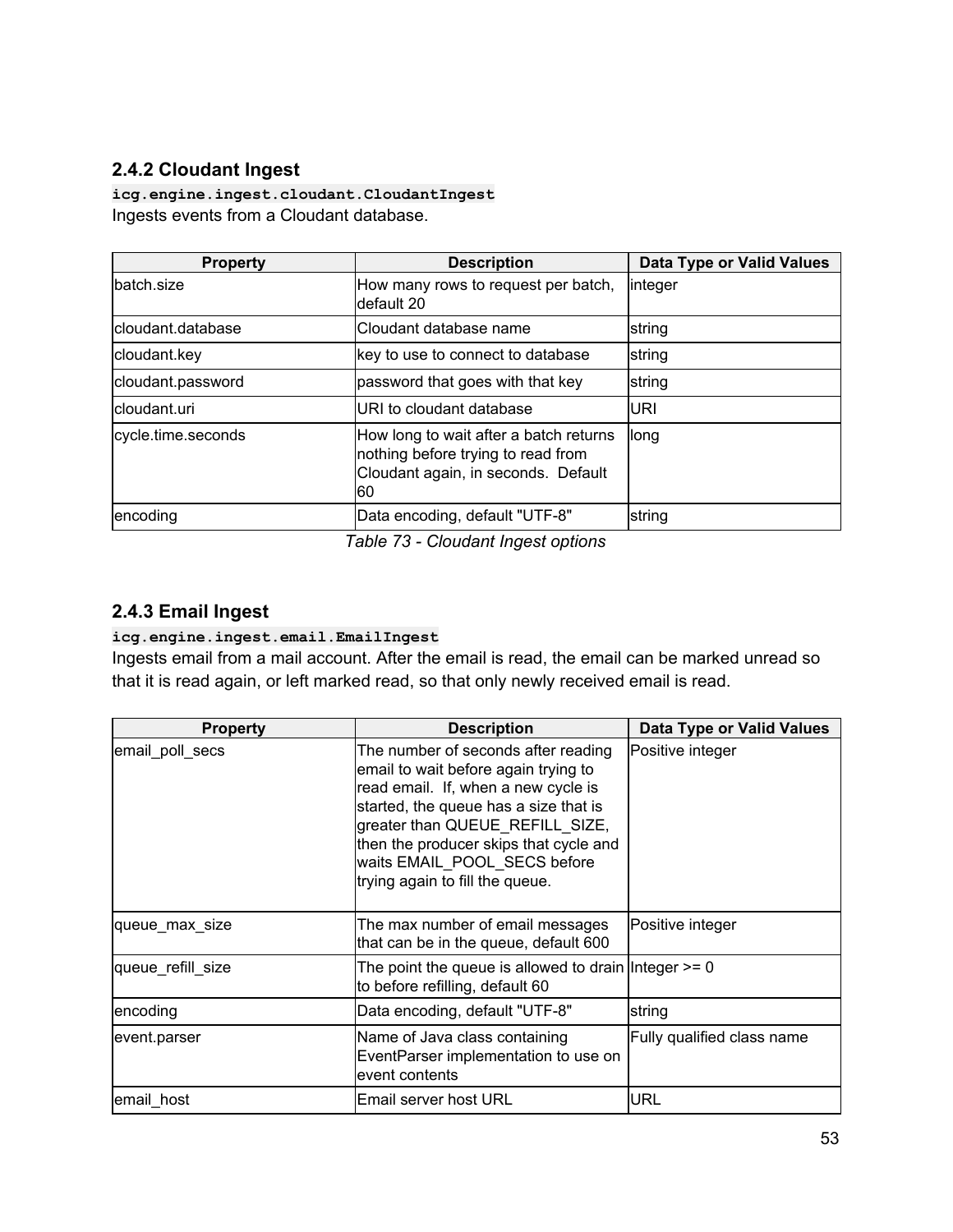| lusername            | Username to log into email server                         | string          |
|----------------------|-----------------------------------------------------------|-----------------|
| password             | Password for email server                                 | string          |
| retrieve unread only | Whether to only retrieve unread<br>emails, default true   | boolean         |
| mark as read         | Whether to mark retrieved emails as<br>read, default true | <b>Iboolean</b> |
| subject filter       | Optional, Search term for subject line                    | string          |
| body filter          | Optional, Search term for email body                      | string          |

*Table 74 - Email Ingest options*

## <span id="page-53-0"></span>**2.4.4 Facebook Ingest**

### **icg.engine.ingest.facebook.FacebookIngest**

Follows selected accounts and reads public posts and comments from their walls.

| <b>Property</b>    | <b>Description</b>                                                                                                                                                                                                                                                                                                                                 | <b>Data Type or Valid Values</b> |
|--------------------|----------------------------------------------------------------------------------------------------------------------------------------------------------------------------------------------------------------------------------------------------------------------------------------------------------------------------------------------------|----------------------------------|
| cycle.time.seconds | How often to poll facebook for user<br>feed, in seconds                                                                                                                                                                                                                                                                                            | Positive integer                 |
| history.file       | Holds the state, written after every<br>cycle, read on startup                                                                                                                                                                                                                                                                                     | File path                        |
| dot.encode         | Replace control characters with dots in boolean<br>the message, necessary because they<br>don't encode in xml. Default: false                                                                                                                                                                                                                      |                                  |
| rescan.old.posts   | If true, run in exhaustive mode,<br>searching entire graph for changes. if<br>false, use since to look only at<br>changes and go deep if updatedTime<br>indicates something changed. This<br>doesn't work since updateTime isn't<br>updated on graph nodes that literally<br>don't change when graph nodes 2+<br>deep below them do. Default: true | boolean                          |
| oauth.access.token | Access token in the form<br><application-id> <application-secret><br/>see<br/>http://developers.facebook.com/apps</application-secret></application-id>                                                                                                                                                                                            | Access token string              |
| lusers             | A comma separated list of user<br>"NODE" names. A node name is a<br>name you can enter as a URL to<br>facebook and get a username and<br>user id. e.g.,<br>http://developers.facebook.com/tools/e<br>xplorer and enter JebBush in the<br>Graph API "GET" field and click<br>"Submit"                                                               | CSV string                       |
| since.age.seconds  | The number of seconds of data to<br>retain. The ingester will maintain a list                                                                                                                                                                                                                                                                      | Positive long                    |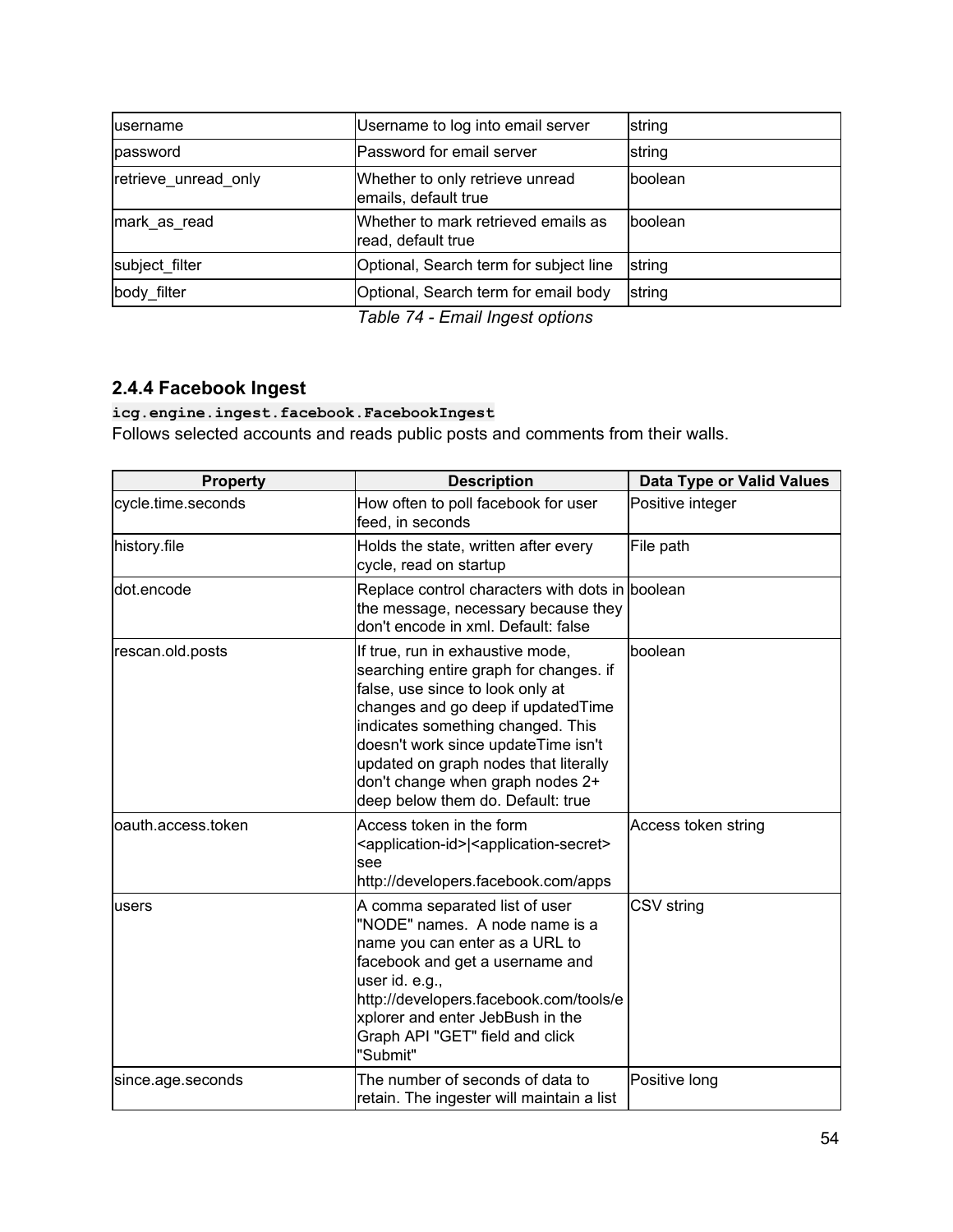|                  | of a users posts and salient<br>information about those posts covering<br>from "now minus since.age.seconds"<br>until "now". Default: 1 week('s worth of<br>seconds) |                  |
|------------------|----------------------------------------------------------------------------------------------------------------------------------------------------------------------|------------------|
| include.likes    | Include likes in the event stream.<br>Default: true                                                                                                                  | boolean          |
| include.comments | Include comments in the event stream. boolean<br>Default: true                                                                                                       |                  |
| include.profiles | Include profiles in the event stream<br>Default: true                                                                                                                | boolean          |
| thread.count     | How many worker threads to spin up.<br>Deafult: 5                                                                                                                    | Positive integer |

*Table 75 - Facebook Ingest options*

## <span id="page-54-0"></span>**2.4.5 File Ingest**

### **icg.engine.ingest.file.FileIngest**

Ingest plugin for ingesting files from a directory. After the files are read, optionally recursively, they can be kept, deleted, or moved.

| <b>Property</b> | <b>Description</b>                                                                                                                                                                                                                                     | Data Type or Valid Values |
|-----------------|--------------------------------------------------------------------------------------------------------------------------------------------------------------------------------------------------------------------------------------------------------|---------------------------|
| dest folder     | Optional, destination folder for files<br>after they are processed, goes with<br>process mode MOVE                                                                                                                                                     | Folder path               |
| exclude.pattern | Optional, regex pattern to use to filter<br>files                                                                                                                                                                                                      | Regex string              |
| event.folder    | Folder containing events to monitor                                                                                                                                                                                                                    | Folder path               |
| process.mode    | What to do with files after they are<br>processed DELETE, MOVE, OF KEEP<br>DELETE: delete files after processing<br>MOVE: move files to dest folder after<br>processing<br>KEEP: keep files in folder (will be<br>re-processed with scan.mode of POLL) | DELETE, MOVE, OF KEEP     |
| recurse         | Whether or not to recursively process<br>directories under event.folder. Deafult<br>false                                                                                                                                                              | <b>Iboolean</b>           |
| scan interval   | How often to scan event folder for new Integer<br>files, in milliseconds. Values less than<br>1 mean to only scan once.                                                                                                                                |                           |
| scan.mode       | POLL OF MONITOR.<br>POLL: process all files in directory<br>every n milliseconds.<br>MONITOR: process new files as they<br>are added                                                                                                                   | POLL OF MONITOR           |
| thread.count    | How many threads to run, default 1                                                                                                                                                                                                                     | Positive integer          |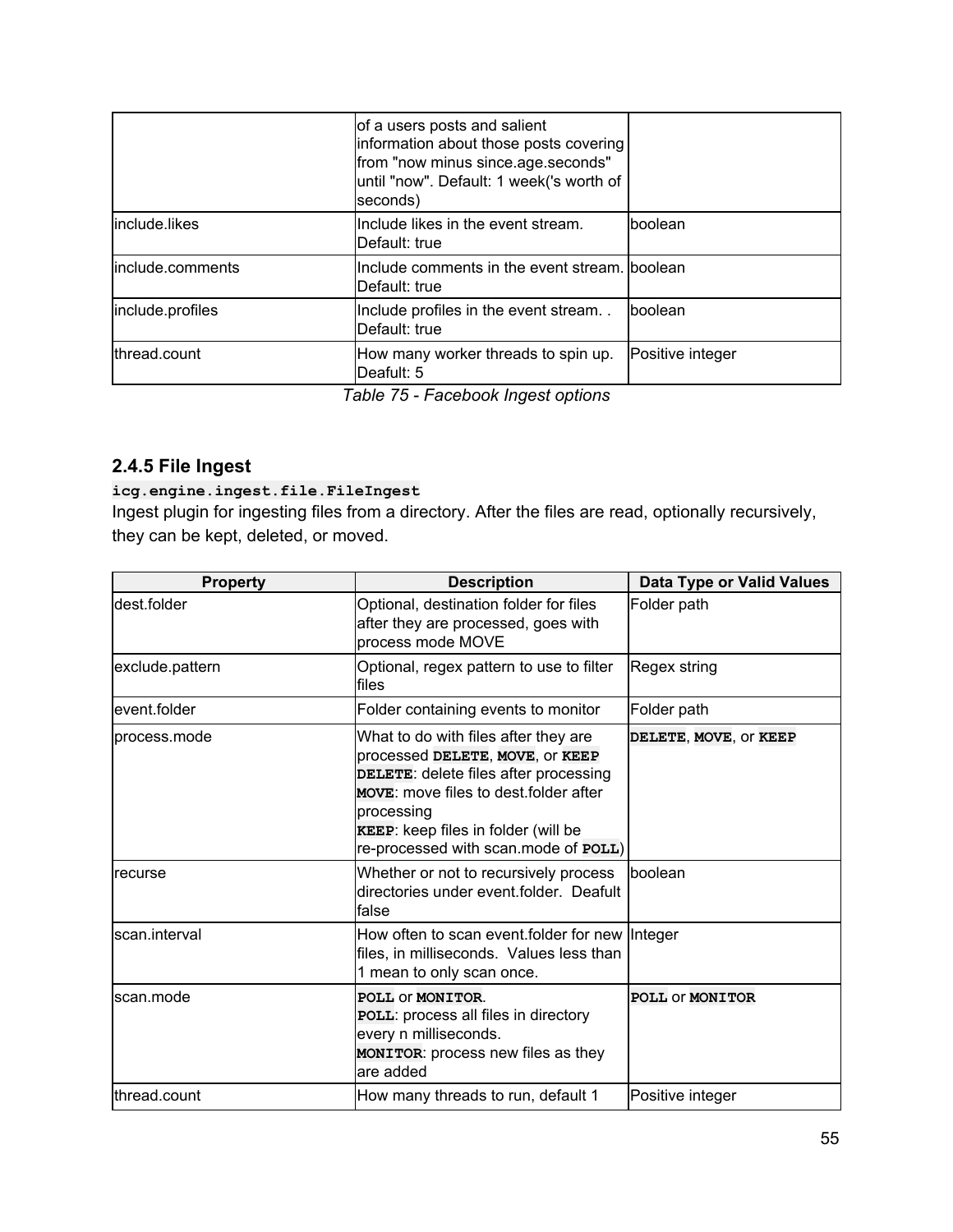## <span id="page-55-0"></span>**2.4.6 FTP File Ingest**

### **icg.engine.ingest.ftp.FTPFileIngest**

Ingest plugin for ingesting files from a remote directory via FTP. After the files are read, optionally recursively, they can be kept or deleted.

| <b>Property</b>                | <b>Description</b>                                                                                                                      | <b>Data Type or Valid Values</b>       |
|--------------------------------|-----------------------------------------------------------------------------------------------------------------------------------------|----------------------------------------|
| ftp.event.directory            | Remote event directory to process                                                                                                       | File path                              |
| ftp.event.local.copy.directory | Optional, local directory to copy<br>remote files to                                                                                    | File path                              |
| exclude.pattern                | Optional, files matching this pattern<br>will not be processed                                                                          | Regex string                           |
| ftp.host                       | Hostname for FTP connection                                                                                                             | <b>URL</b>                             |
| ftp.password                   | Password for FTP connection                                                                                                             | string                                 |
| ftp.port                       | Port number for FTP connection                                                                                                          | Positive integer                       |
| ftp.user                       | Username for FTP connection                                                                                                             | string                                 |
| include.pattern                | Optional, files matching this pattern<br>will be processed                                                                              | Regex string                           |
| ftp.poll.time.seconds          | How often to poll FTP directory for<br>new files, in seconds. Default: 300                                                              | Positive integer                       |
| process.mode                   | What to do with files after they are<br>processed DELETE OF KEEP<br>DELETE: delete files after processing<br>KEEP: keep files in folder | DELETE OF KEEP                         |
| ftp.reconnect.attempts         | How many times to attempt to connect Positive integer<br>to FTP server, default 3                                                       |                                        |
| ftp.reconnect.time.seconds     | How many seconds between<br>connection attempts, default 60                                                                             | Positive integer                       |
| ftp.client.class               | FTP or SFTP class                                                                                                                       | icg.engine.ingest.ftp.<br>FtpClient Of |
|                                |                                                                                                                                         | icg.engine.ingest.ftp.<br>SFtpClient   |

*Table 77 - FTP File Ingest options*

### <span id="page-55-1"></span>**2.4.7 JMS Ingest**

**icg.engine.jms** Ingest events from a JMS queue or topic.

| <b>Property</b> | <b>Description</b>                                     | Data Type or Valid Values |
|-----------------|--------------------------------------------------------|---------------------------|
| encoding        | Data encoding, default UTF-8                           | string                    |
| jms.spring.path | <b>Path to spring file to load JMS beans</b> File path |                           |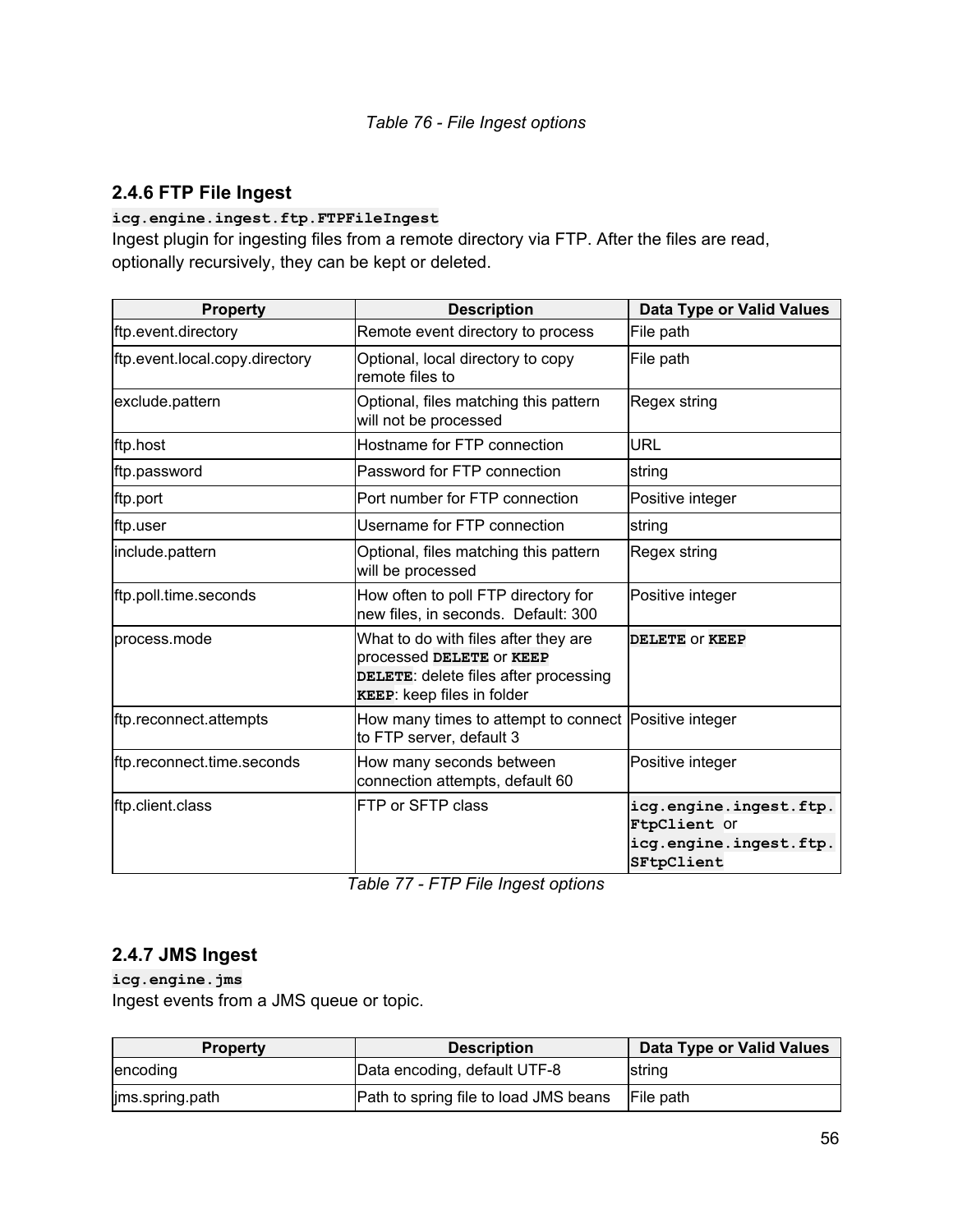|                                  | Spring bean for                                                                                                                      | string           |
|----------------------------------|--------------------------------------------------------------------------------------------------------------------------------------|------------------|
| jms.connection.factory.bean.name |                                                                                                                                      |                  |
| ims.broker.username              | Username for JMS broker                                                                                                              | string           |
| jms.broker.password              | lPassword for JMS broker                                                                                                             | string           |
| lims.queue.name                  | Queue name to read events from.<br>Specify either jms.queue.name or<br>jms.topic.name.                                               | string           |
| jms.topic.name                   | Topic name to read events from.<br>Specify either jms.queue.name or<br>jms.topic.name.                                               | string           |
| lims.consumer.threads            | How many JMS threads to run, if value Positive integer<br><= 0, default of 1-per-core will be used                                   |                  |
| e                                | jms.consumer.max.transaction.siz Max JMS transaction size, default 0                                                                 | Positive integer |
| lims.client.id                   | <b>JMS client ID</b>                                                                                                                 | string           |
| ims.topic.subscriber.name        | Durable subscriber ID. If this is<br>specified, must also specify<br>jms.client.id and jms.topic.name<br>— <i>11</i> — 20 11101 1111 | string           |

*Table 78 - JMS Ingest options*

### <span id="page-56-0"></span>**2.4.8 Kafka Ingest V8**

#### **icg.engine.ingest.kafka.KafkaIngestV8**

Use with Kafka v0.8.2.x, Ingest plugin for reading from a Kafka topic.

| <b>Property</b>     | <b>Description</b>                                         | <b>Data Type or Valid Values</b> |
|---------------------|------------------------------------------------------------|----------------------------------|
| lavro.mode          | Whether or not to use Avro<br>serialization, default false | boolean                          |
| avro.schema.url     | Optional is Avro is being used, URL to URL<br>schema       |                                  |
| Inum.threads        | Number of threads to run                                   | Positive integer                 |
| topic               | Kafka topic to read from                                   | string                           |
| zookeeper.node.port | Kafka connection URL                                       | <b>URL</b>                       |

*Table 79 - Kafka Ingest V8 options*

### <span id="page-56-1"></span>**2.4.9 Kafka Ingest V9**

### **icg.engine.ingest.kafka.KafkaIngestV9**

Use with Kafka v0.9.x, Ingest plugin for reading from a Kafka topic

| <b>Property</b>   | <b>Description</b>                           | Data Type or Valid Values |
|-------------------|----------------------------------------------|---------------------------|
| bootstrap.servers | Kafka connection URL                         | <b>IURL</b>               |
| Iclient.id        | Client ID for Kafka Consumer, default string |                           |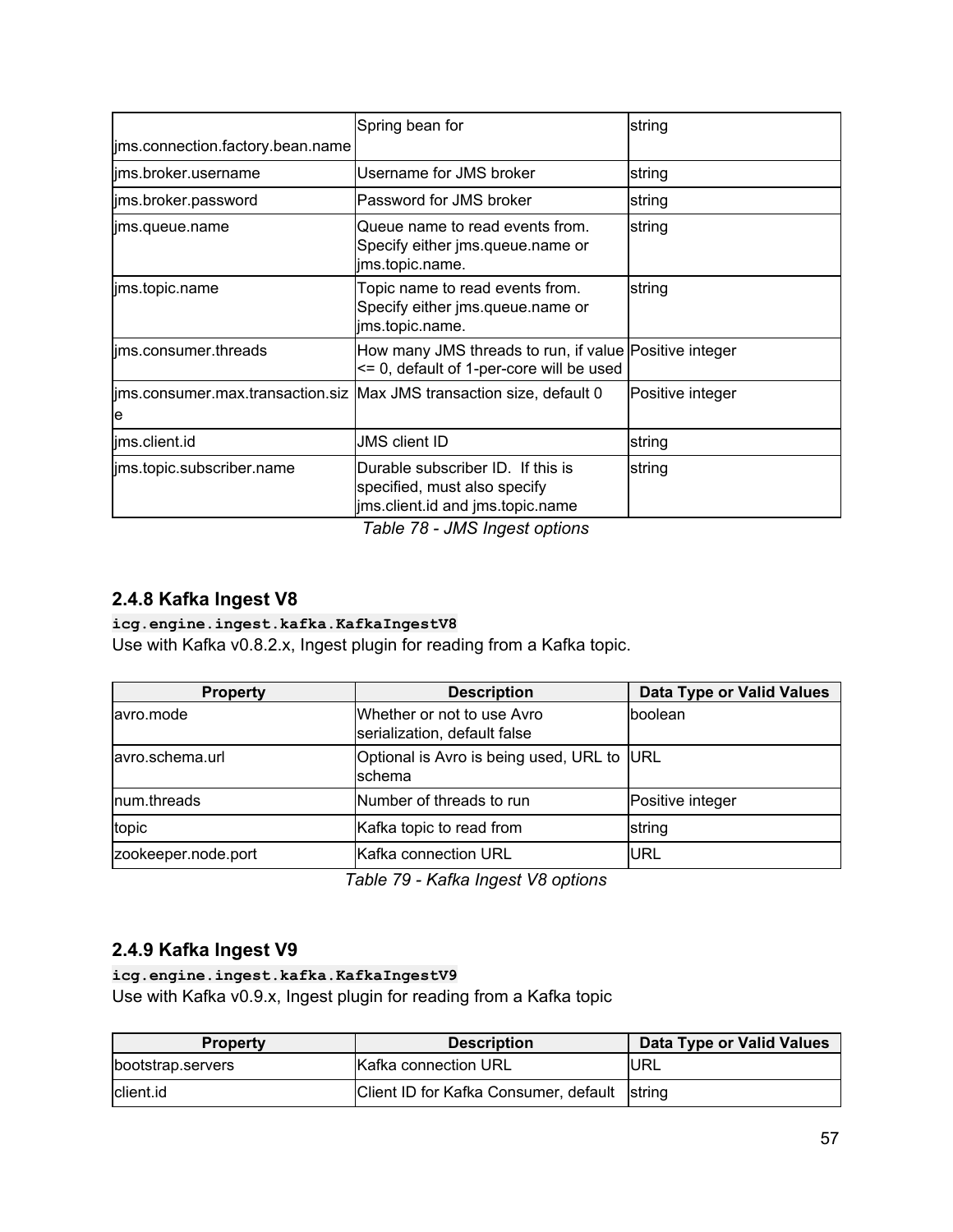|                      | "client-01"                                                                                            |             |
|----------------------|--------------------------------------------------------------------------------------------------------|-------------|
| group.id             | Group ID for Kafka Consumer, default string<br>"lux-group"                                             |             |
| start.from.beginning | Whether to start ingesting from the<br>beginning of the topic, or only read<br>new data. Default false | boolean     |
| topic                | Kafka topic to read from                                                                               | string      |
| zookeeper.connect    | Zookeeper connect URL, only needed<br>if start.from.beginning is true                                  | <b>IURL</b> |

*Table 80 - Kafka Ingest V9 options*

### <span id="page-57-0"></span>**2.4.10 Pastebin Ingest**

#### **icg.engine.ingest.pastebin.PastebinIngest**

Scrapes pastebin API for all new pastes. Machine that this runs from will need to be in the Pastebin Scraping API whitelist. No configuration options.

### <span id="page-57-1"></span>**2.4.11 Postgres Ingest**

#### **icg.engine.ingest.postgres.PostgresIngest**

Ingests events from a Postgresql database. This ingester maintains a small amount of state the sequence of the row of the last batch of rows read so that if the ingester is restarted, it restarts from more or less where it left off.

| <b>Property</b>    | <b>Description</b>                                                                                           | Data Type or Valid Values |
|--------------------|--------------------------------------------------------------------------------------------------------------|---------------------------|
| cycle.time.seconds | How long to wait, in seconds, after a<br>batch returns nothing before trying to<br>read from Postgres again. | Positive integer          |
| max.batch.size     | How many rows to request per batch                                                                           | Positive integer          |
| postgres.password  | Password for database connection                                                                             | string                    |
| postgres.uri       | URI of the Postgres database in form<br>jdbc:postgresql://host:port/database                                 | <b>IURL</b>               |
| postgres.user      | User for database connection                                                                                 | string                    |
| lstate.file.name   | Filename of the file that contains<br>persistent state for the ingester                                      | File path                 |

*Table 81 - Postgres Ingest options*

### <span id="page-57-2"></span>**2.4.12 RSS Ingest**

#### **icg.engine.ingest.rss.RSSIngest**

Polls an RSS feed for updates. For each item in the feed that's new, it creates a copy of the feed as if it contained only that item and sends it as an event. Previously seen items are only stored in memory, so restarting the ingest will cause the old items to be repeated if they're still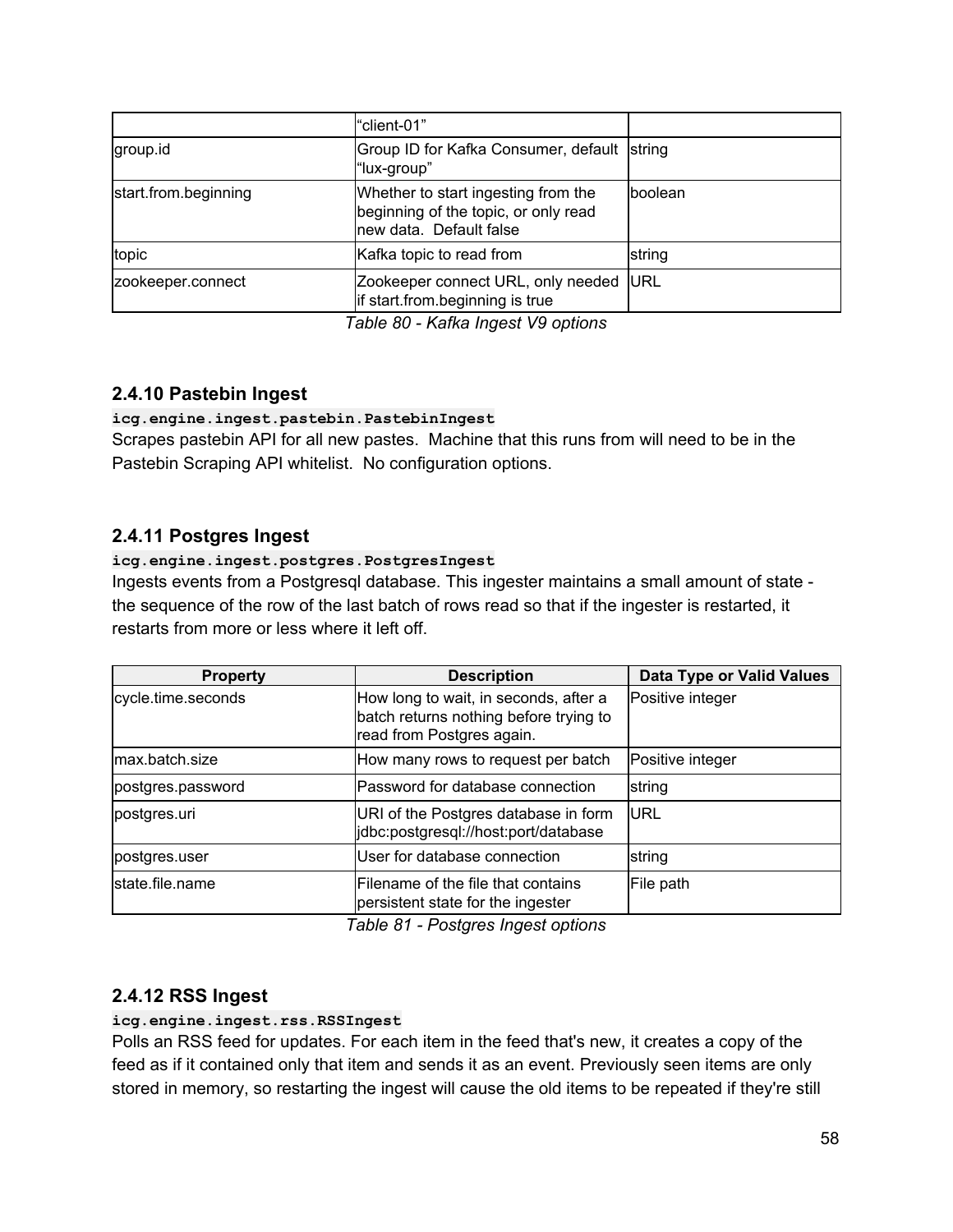listed in the feed. Uses very loose parsing, so it can handle different versions of RSS as well as Atom.

| <b>Property</b>                | <b>Description</b>                                      | <b>Data Type or Valid Values</b> |
|--------------------------------|---------------------------------------------------------|----------------------------------|
| rss.event.xslt                 | Optional, XSLT file to transform RSS<br>levents         | File path                        |
| rss.feed.poll.interval.seconds | How often to poll RSS feeds, in<br>seconds. Default 600 | Positive long                    |
| rss.feed.url                   | URL to RSS feed                                         | IURL                             |

*Table 82 - RSS Ingest options*

### <span id="page-58-0"></span>**2.4.13 RSS Link Fetcher**

**icg.engine.ingest.rss.linkfetcher.RssLinkFetcher** Extends RSSIngest to fetch articles linked to in RSS feed.

| <b>Property</b>                | <b>Description</b>                                                      | <b>Data Type or Valid Values</b> |
|--------------------------------|-------------------------------------------------------------------------|----------------------------------|
| rss.event.xslt                 | Optional, XSLT file to transform RSS<br>levents                         | File path                        |
| rss.feed.poll.interval.seconds | How often to poll RSS feeds, in<br>seconds. Default 600                 | Positive long                    |
| rss.feed.url                   | IURL to RSS feed                                                        | URL                              |
| larticle.max.chars             | lMaximum number of characters to<br>fetch for an article, default 16384 | lPositive integer                |
| poll.timeout                   | Timeout for HTTP connection to fetch<br>larticles                       | Positive integer                 |
| queue.size                     | Size of queue for HTTP requests,<br>ldefault 16                         | Positive integer                 |
| rss.language                   | Optional, adds rss.language property<br>lto events                      | string                           |
| poll.host.interval             | How long to sleep between polling<br>hosts, in milliseconds. Default 1  | Positive long                    |

*Table 83 - RSS Link Fetcher Ingest options*

### <span id="page-58-1"></span>**2.4.14 Socket Ingest**

**icg.engine.ingest.socket.SocketIngest** Ingest plugin for reading from a socket

| <b>Property</b>         | <b>Description</b>                                 | Data Type or Valid Values |
|-------------------------|----------------------------------------------------|---------------------------|
| socket.ingest.port.base | Base port to try opening, default 6456             | Positive integer          |
| socket.ingest.port.max  | Max port to try opening, default 6466              | Positive interger         |
| socket.ingest.protocol  | Socket protocol. TCP or UDP, default<br><b>UDP</b> | TCP OF UDP                |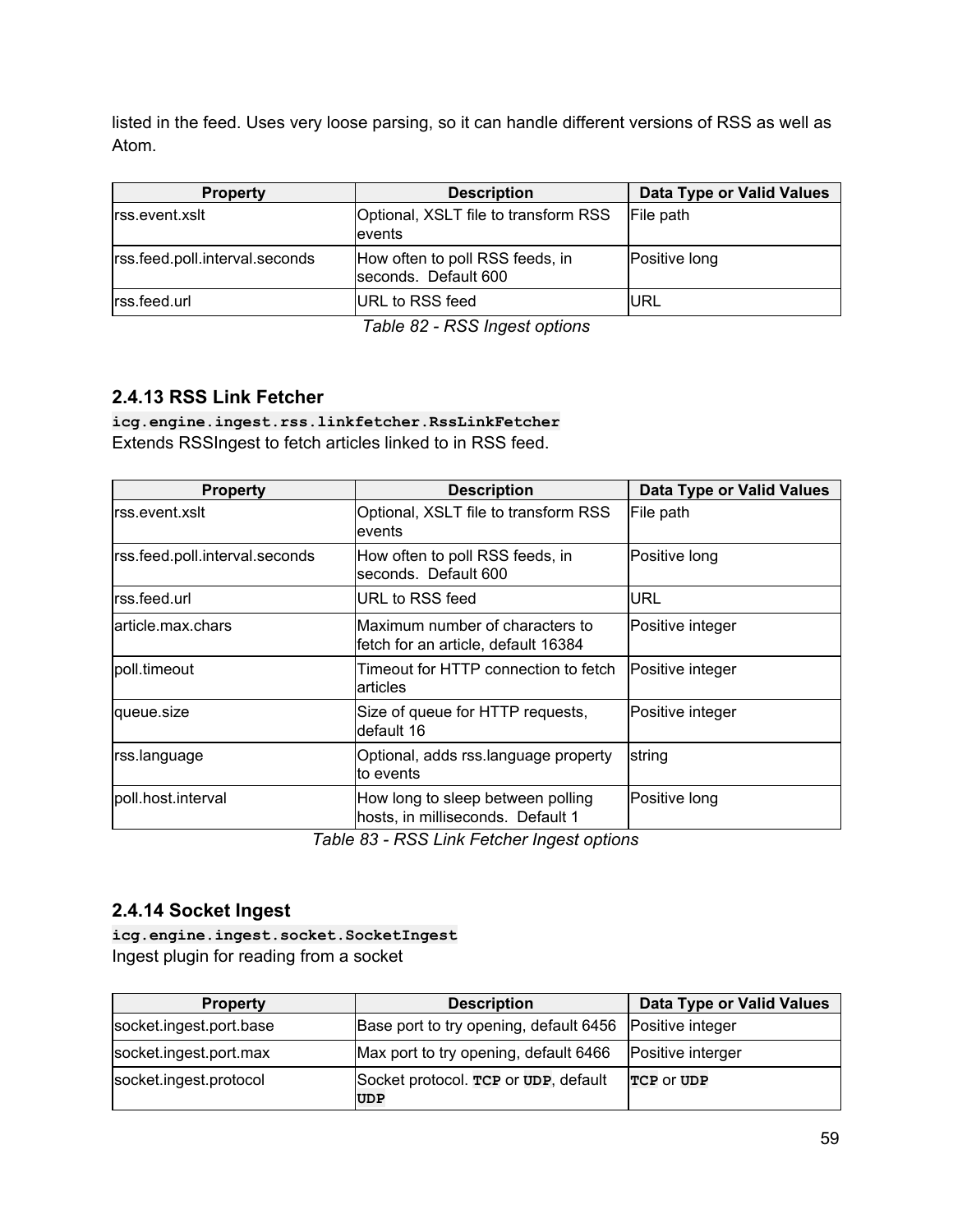## <span id="page-59-0"></span>**2.4.15 Twitter Ingest**

### **icg.engine.ingest.twitter.TwitterIngest**

Uses Twitter API to ingest samples from specified topics and/or users.

| <b>Property</b>    | <b>Description</b>                                                                                                                                                                                                                                                                                                                                                                                                                                                                                                                                                                                                                              | <b>Data Type or Valid Values</b> |
|--------------------|-------------------------------------------------------------------------------------------------------------------------------------------------------------------------------------------------------------------------------------------------------------------------------------------------------------------------------------------------------------------------------------------------------------------------------------------------------------------------------------------------------------------------------------------------------------------------------------------------------------------------------------------------|----------------------------------|
| capture.end.hhmm   | Optional, end time to write data to<br>capture.folder, format HH:mm                                                                                                                                                                                                                                                                                                                                                                                                                                                                                                                                                                             | HH:mm string                     |
| capture.folder     | Optional, the name of a folder in which File path<br>to put 1 file for every message<br>received                                                                                                                                                                                                                                                                                                                                                                                                                                                                                                                                                |                                  |
| capture.start.hhmm | Optional, start time to write data to<br>capture.folder, format HH:mm                                                                                                                                                                                                                                                                                                                                                                                                                                                                                                                                                                           | HH:mm string                     |
| cKey               | OAuth key for Twitter API<br>authentication                                                                                                                                                                                                                                                                                                                                                                                                                                                                                                                                                                                                     | string                           |
| cSec               | OAuth secret key for Twitter API<br>authentication                                                                                                                                                                                                                                                                                                                                                                                                                                                                                                                                                                                              | string                           |
| followings         | Comma separated list of users to<br>follow                                                                                                                                                                                                                                                                                                                                                                                                                                                                                                                                                                                                      | CSV string                       |
| languages          | Optional, comma separated list of<br>2-character language codes to filter on                                                                                                                                                                                                                                                                                                                                                                                                                                                                                                                                                                    | CSV string                       |
| locations          | A JSON string of up to 25 locations.<br>Each location is a lat-lon rectangle,<br>expressed as either an array of four<br>numbers (swLon, swLat, neLon,<br>neLat) or an array of two arrays of two<br>numbers [[swLon, swLat], [neLon,<br>neLat]]. Multiple locations can be<br>wrapped in an array, or as values in a<br>JSON object node (e.g. { "location1":<br>$[0,0,1,1]$ , "location2": $[1,2,3,4]$ , }) (the<br>field names don't matter; the names<br>only serve to make the list more<br>readable by humans.)). These<br>wrapping methods can be nested; the<br>parser will drill down recursively until it<br>finds arrays of numbers. | <b>JSON string</b>               |
| tok                | OAuth token for Twitter API<br>authentication                                                                                                                                                                                                                                                                                                                                                                                                                                                                                                                                                                                                   | string                           |
| tokSec             | OAuth token secret for Twitter API<br>authentication                                                                                                                                                                                                                                                                                                                                                                                                                                                                                                                                                                                            | string                           |
| track              | Comma separated list of subjects to<br>follow                                                                                                                                                                                                                                                                                                                                                                                                                                                                                                                                                                                                   | <b>CSV</b> string                |
| ocr.enabled        | Whether to run the tesseract-ocr<br>library to attempt OCR against any<br>images in the incoming tweets.                                                                                                                                                                                                                                                                                                                                                                                                                                                                                                                                        | boolean                          |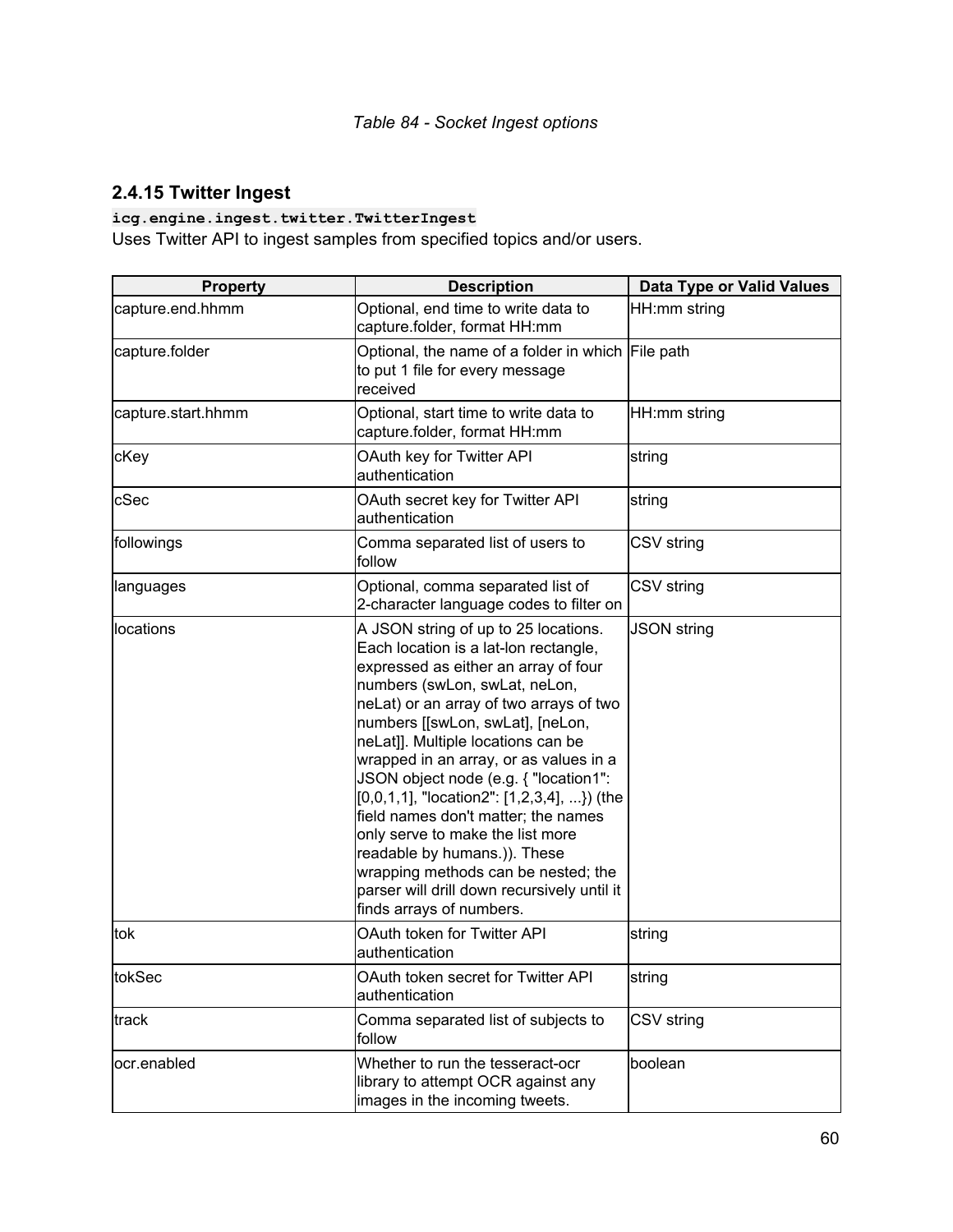|                     | Requires tesseract-orc and deps to be<br>installed on the machine.                       |  |
|---------------------|------------------------------------------------------------------------------------------|--|
| tesseract.data.path | Required if ocr. enabled is true, path to File path<br>folder containing tessdata folder |  |
|                     | Table 85 - Twitter Ingest options                                                        |  |

### <span id="page-60-0"></span>**2.4.16 Blockchain Ingest**

**icg.engine.ingest.websocket.blockchain.BlockchainIngest** Ingests bitcoin transactions from blockchain.info. No configuration options.

### <span id="page-60-1"></span>**2.4.17 YouTube Ingest**

#### **icg.engine.ingest.youtube.YouTubeIngest**

Uses YouTube API to ingest video metadata from specified search parameters

| <b>Property</b> | <b>Description</b>                                                                                                                                                                                           | <b>Data Type or Valid Values</b> |
|-----------------|--------------------------------------------------------------------------------------------------------------------------------------------------------------------------------------------------------------|----------------------------------|
| api_key         | YouTube API Key                                                                                                                                                                                              | <b>String</b>                    |
| search_query    | Search query string, you can use   for<br>OR, - for NOT<br>example: foolbar -baz                                                                                                                             | String                           |
| llocation       | Optional, lat/lon coordinates for geo<br>search. Must be specified with<br>location radius<br>example: 37.42307,-122.08427                                                                                   | String                           |
| location radius | Optional, circular search radius from<br>location point. Must be a float followed<br>by unit designation [m, km, ft, mi] max<br>1000km. Must be specified with<br>llocation.<br>examples: 100m, 500km, 3.6mi | String                           |

*Table 86 - YouTube Ingest options*

### <span id="page-60-2"></span>**2.4.18 Reddit Ingest**

#### **icg.engine.ingest.reddit.RedditIngest**

Uses Reddit API to scrape the main page periodically and ingest new submissions and comments.

| <b>Property</b>         | <b>Description</b>                                                         | <b>Data Type or Valid Values</b> |
|-------------------------|----------------------------------------------------------------------------|----------------------------------|
| api_id                  | Reddit API application ID                                                  | String                           |
| api secret              | Reddit API application secret                                              | String                           |
| lusername               | <b>IReddit username</b>                                                    | String                           |
| password                | Reddit password                                                            | String                           |
| submissions_stream_name | Stream to send sumissions on, default: String<br>reddit submissions stream |                                  |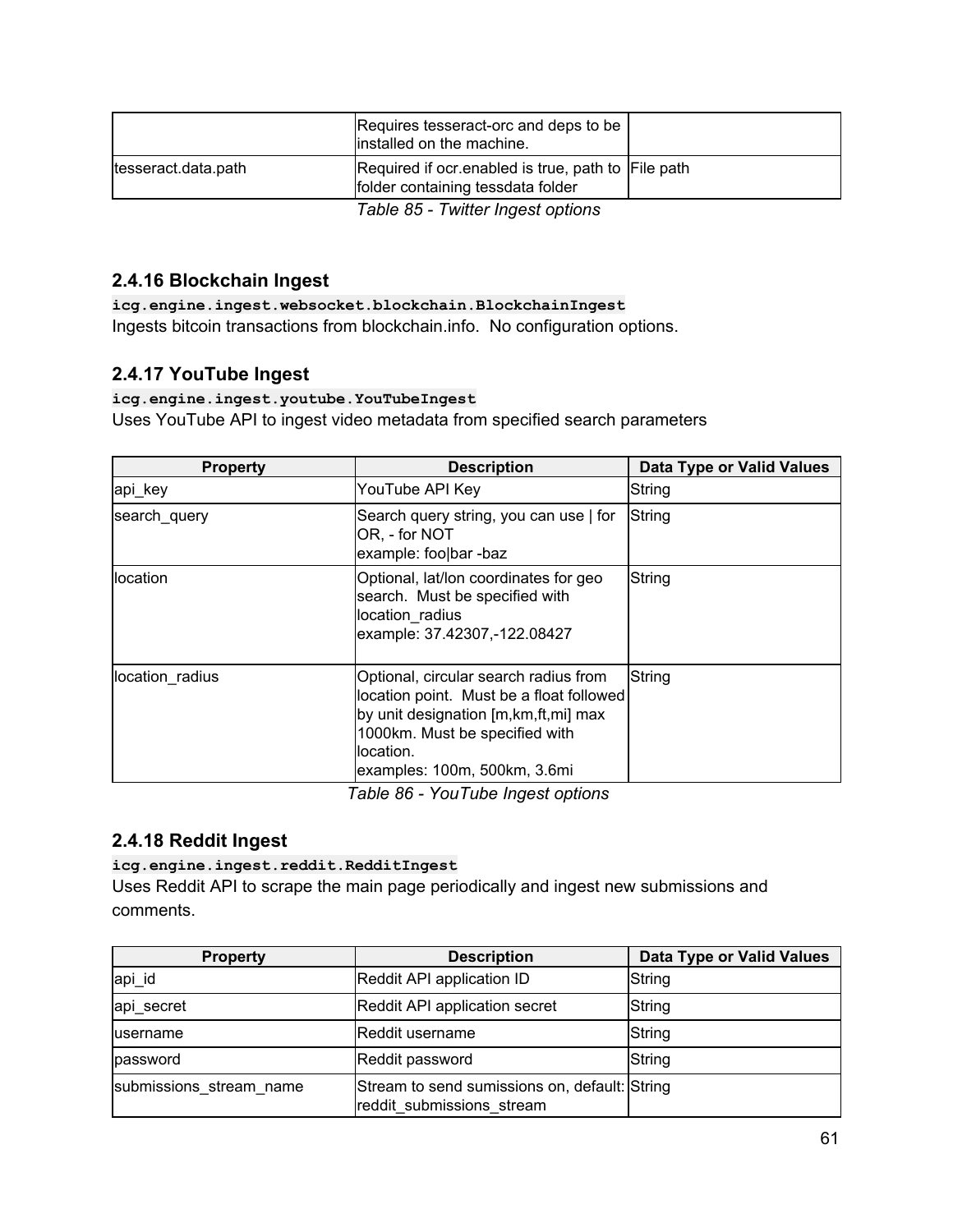| comments stream name | Stream to send comments on, default: String<br>reddit comments stream |                   |
|----------------------|-----------------------------------------------------------------------|-------------------|
| <b>Isubreddits</b>   | CSV string of subreddits to monitor,<br>e.g. news, worldnews, all     | <b>CSV</b> string |
|                      | Table 87 - RedditIngest options                                       |                   |

### <span id="page-61-0"></span>**2.4.19 WMATA Ingest**

#### **icg.engine.ingest.wmata.WMATAIngest**

Washington Metropolitan Area Transit Authority bus position ingest.

| <b>Property</b> | Description                   | Data Type or Valid Values |
|-----------------|-------------------------------|---------------------------|
| api key         | <b>WMATA API key</b>          | String                    |
|                 | Table 88 Badditlerent entiene |                           |

*Table 88 - RedditIngest options*

### <span id="page-61-1"></span>**2.4.20 Postgres Custom SQL Ingest**

#### **icg.engine.ingest.postgres.PostgresCustomSQLIngest**

Ingests data from a Postgresql database using a dynamic file on disk to load SQL commands. Each time the file is changed, the SQL is executed to fetch data. Designed for forensic (non-realtime) mode.

| <b>Property</b>   | <b>Description</b>                                                           | Data Type or Valid Values |
|-------------------|------------------------------------------------------------------------------|---------------------------|
| postgres.password | Password for database connection                                             | string                    |
| postgres.uri      | URI of the Postgres database in form<br>jdbc:postgresql://host:port/database | <b>IURL</b>               |
| postgres.user     | User for database connection                                                 | string                    |
| sql.file          | Path to file that will contain sql                                           | File path                 |

*Table 89 - Postgres Custom SQL Ingest options*

## <span id="page-61-2"></span>**2.5 Event Parsers**

Many ingest plugins have the ability to load EventParsers to parse events into LUX format after they are retrieved from a data source. Below are some of the generically-applicable EventParser implementations.

### <span id="page-61-3"></span>**2.5.1 Simple Byte Array Event Parser**

#### **icg.engine.util.event.parsers.SimpleByteArrayEventParser**

Sample implementation of the abstract ByteArrayEventParser, reads byte array input streams into Strings and sends them as events. No configuration options.

### <span id="page-61-4"></span>**2.5.2 CSV File Parser**

**icg.engine.event.ingest.data.parsers.csv.CsvFileParser**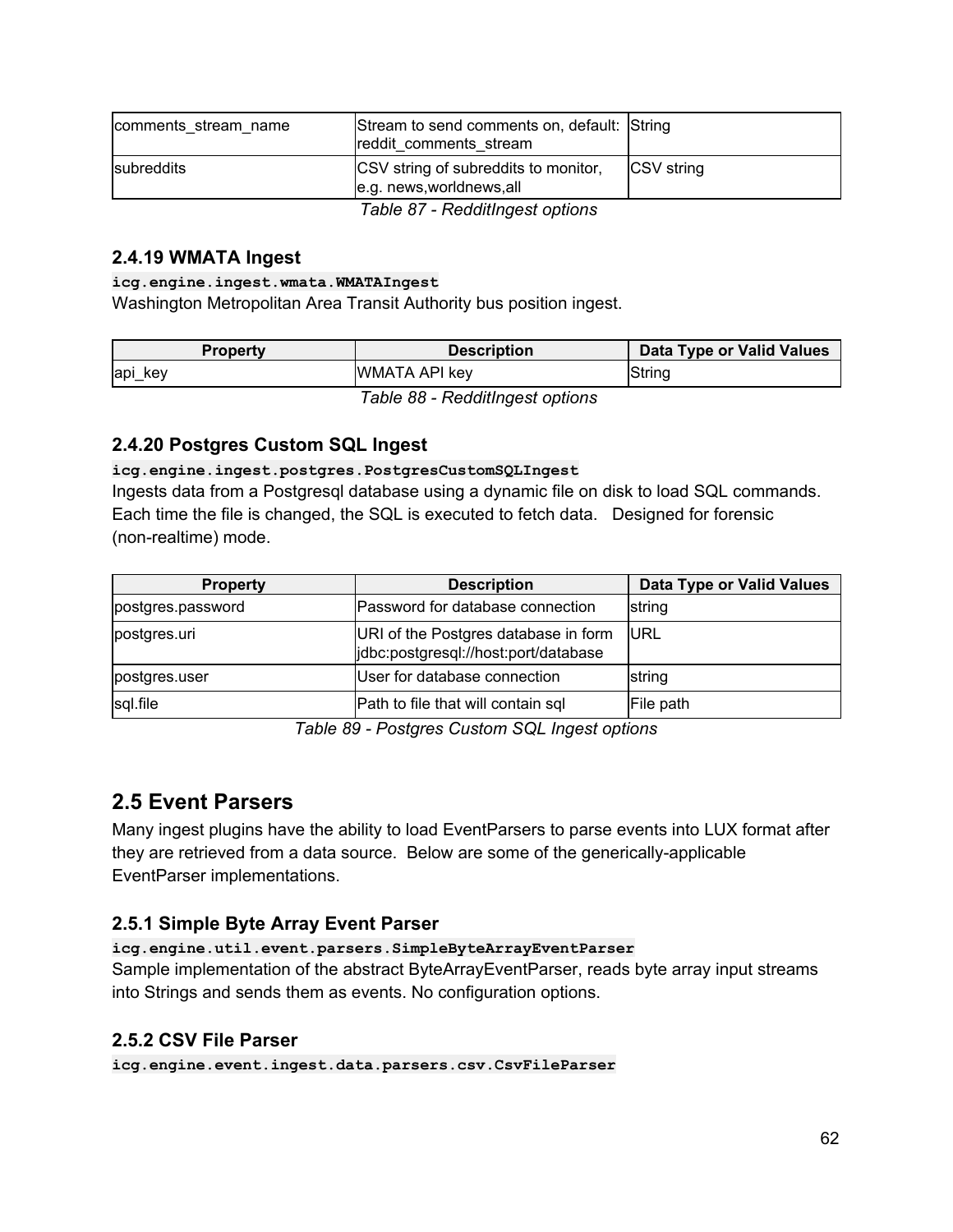Parses CSV rows from an InputStream. Supports custom parsing through the IFileEvent interface specified in the event.handler property, below are the configuration options using GenericFileEvent as the event handler.

| <b>Property</b> | <b>Description</b>                                                                                                                 | Data Type or Valid Values                       |
|-----------------|------------------------------------------------------------------------------------------------------------------------------------|-------------------------------------------------|
| event.handler   | IFileEvent class to load to parse rows,<br>default GenericFileEvent                                                                | <b>Fully qualified IFileEvent</b><br>class name |
| lax.parsing     | Whether or not to strictly parse the file, boolean<br>throwing errors on things like<br>unterminated quotations. Default<br>false. |                                                 |
| Ino.headers     | Whether the file contains headers,<br>default false                                                                                | boolean                                         |
| lfield.names    | Comma separated list of field names,<br>must be equal to number of rows                                                            | CSV string                                      |
| id.field        | Field containing event ID, must be in<br>field.names                                                                               | string                                          |
| geo.lat.field   | Field containing latitude, must be in<br>field.names                                                                               | string                                          |
| geo.lon.field   | Field containing longitude, must be in<br>field.names                                                                              | string                                          |
| publisher       | Publisher for event                                                                                                                | string                                          |
| type            | Type for event<br>$-11.22.2217 - 2$                                                                                                | string                                          |

*Table 86 - CSV File Parser options*

### <span id="page-62-0"></span>**2.5.3 Generic JSON Parser**

**cg.engine.event.ingest.data.parsers.genericJson.GenericJsonEventParser** Makes an event from arbitrary JSON.

| <b>Property</b>         | <b>Description</b>                                                                                                                                                                                             | <b>Data Type or Valid Values</b> |
|-------------------------|----------------------------------------------------------------------------------------------------------------------------------------------------------------------------------------------------------------|----------------------------------|
| ldate.found.name        | Dotted notation path to the name of<br>the event date found.                                                                                                                                                   | Dot notation path                |
| enable.indexing.mode    | If true, adds . to array element keys.                                                                                                                                                                         | boolean                          |
| levent.attribute.x.name | event.attribute.#.path, .name, .type<br>specify the path to an attribute that, if<br>found, will be decoded into the event<br>with the given type. It is not an error<br>for an event attribute to be missing. | string                           |
| event.attribute.x.path  | Dot notation path to attribute                                                                                                                                                                                 | Dot notation path                |
| event.attribute.x.type  | Type of attribute x, TEXT or NUMBER                                                                                                                                                                            | <b>TEXT OF NUMBER</b>            |
| geom.name               | geom.name or alternately<br>lat.name, lon.name are used to define<br>a geo-location for the event. If both<br>geom and lat/lon are present,                                                                    | Dot notation path                |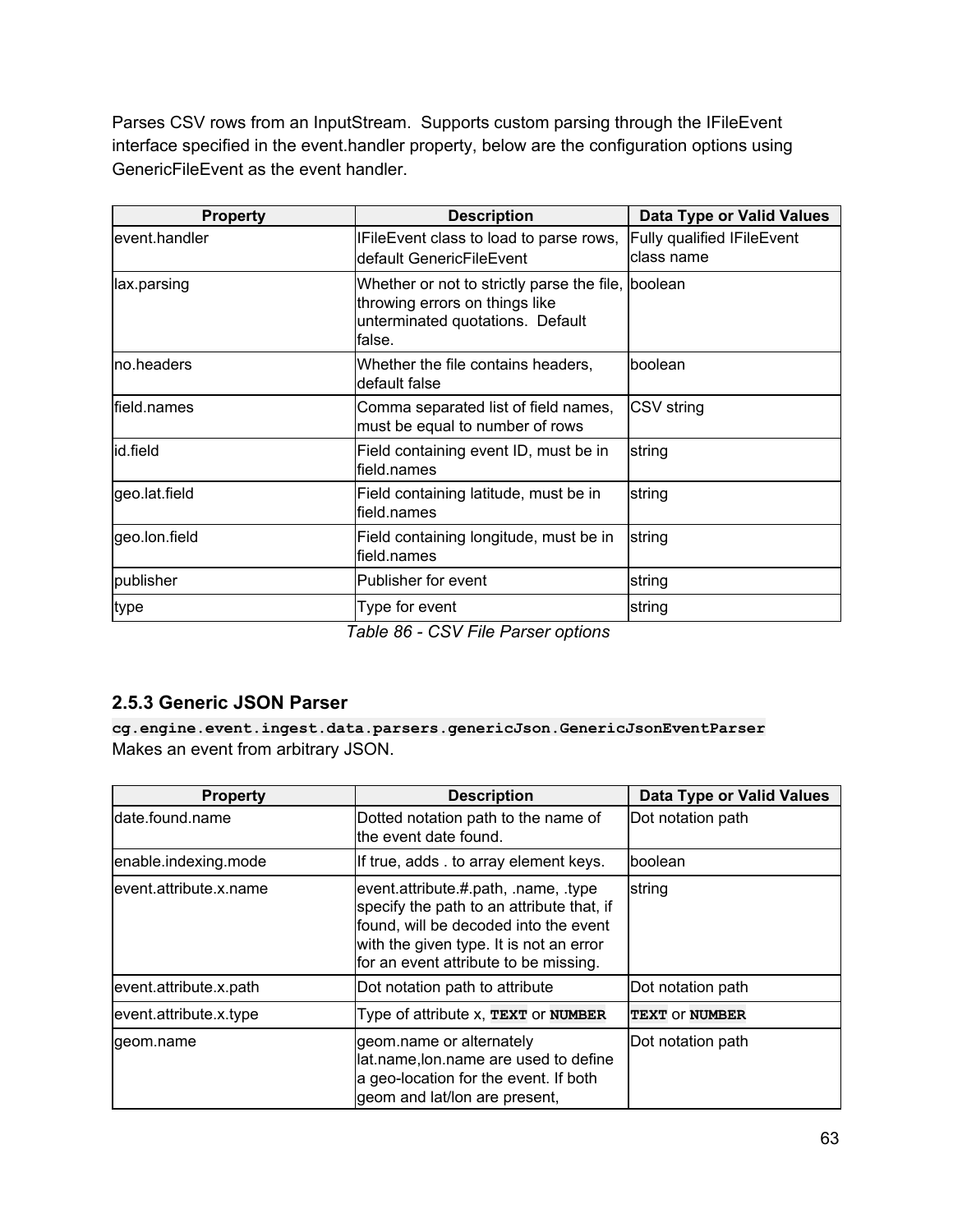|                           | geom.name is used. It is not an error if<br>these are specified but not found in the<br>message. If not specified (or specified<br>but not found), event geo-location is<br>null. |                   |
|---------------------------|-----------------------------------------------------------------------------------------------------------------------------------------------------------------------------------|-------------------|
| lat.name                  | Dot notation path to latitude                                                                                                                                                     | Dot notation path |
| lon.name                  | Dot notation path to longitude                                                                                                                                                    | Dot notation path |
| hit.x.json path           | Points to the dotted notation path of a<br>repetitive structure in the message.                                                                                                   | Dot notation path |
| hit.x.type                | Specifies what to name it, so that it<br>doesn't wind up with a deeply nested<br>name.                                                                                            | string            |
| id.name                   | Dotted notation path to the name of<br>the event id.                                                                                                                              | Dot notation path |
| payload.name              | The dotted notation path to the<br>payload in the message.                                                                                                                        | Dot notation path |
| publisher.name            | Dotted notation path to the name of<br>the event publisher. Specify<br>publisher.name or publisher.value.                                                                         | Dot notation path |
| publisher.value           | Constant value for the publisher.<br>Specify publisher.name or<br>publisher.value.                                                                                                | string            |
| required.attribute.x.path | Specifies the path of an attribute that<br>must be present for the message to be<br>parsed. All required attributes must be<br>present.                                           | Dot notation path |
| rights.name               | Dotted notation path to the name of<br>the rights. Specify rights.name or<br>rights.value.                                                                                        | Dot notation path |
| rights.value              | Constant value of the rights. Specify<br>rights.name or rights.value.                                                                                                             | string            |
| source.name               | Dotted notation path to the name of<br>the event source. Specify<br>source.name or source.value.                                                                                  | Dot notation path |
| source.value              | Constant value of the source. Specify<br>source.name or source.value.                                                                                                             | string            |
| title.name                | Dotted notation path to the name of<br>the event title if not specified, title is<br>null.                                                                                        | Dot notation path |
| type.name                 | Dotted notation path to the name of<br>the event type. Specify type name or<br>type.value.                                                                                        | Dot notation path |
| type.value                | Constant value of the type. Specify<br>type.name or type.value.                                                                                                                   | string            |
| data.groups               | Comma separated string of data<br>groups to add                                                                                                                                   | CSV string        |

*Table 87 - Generic JSON Parser options*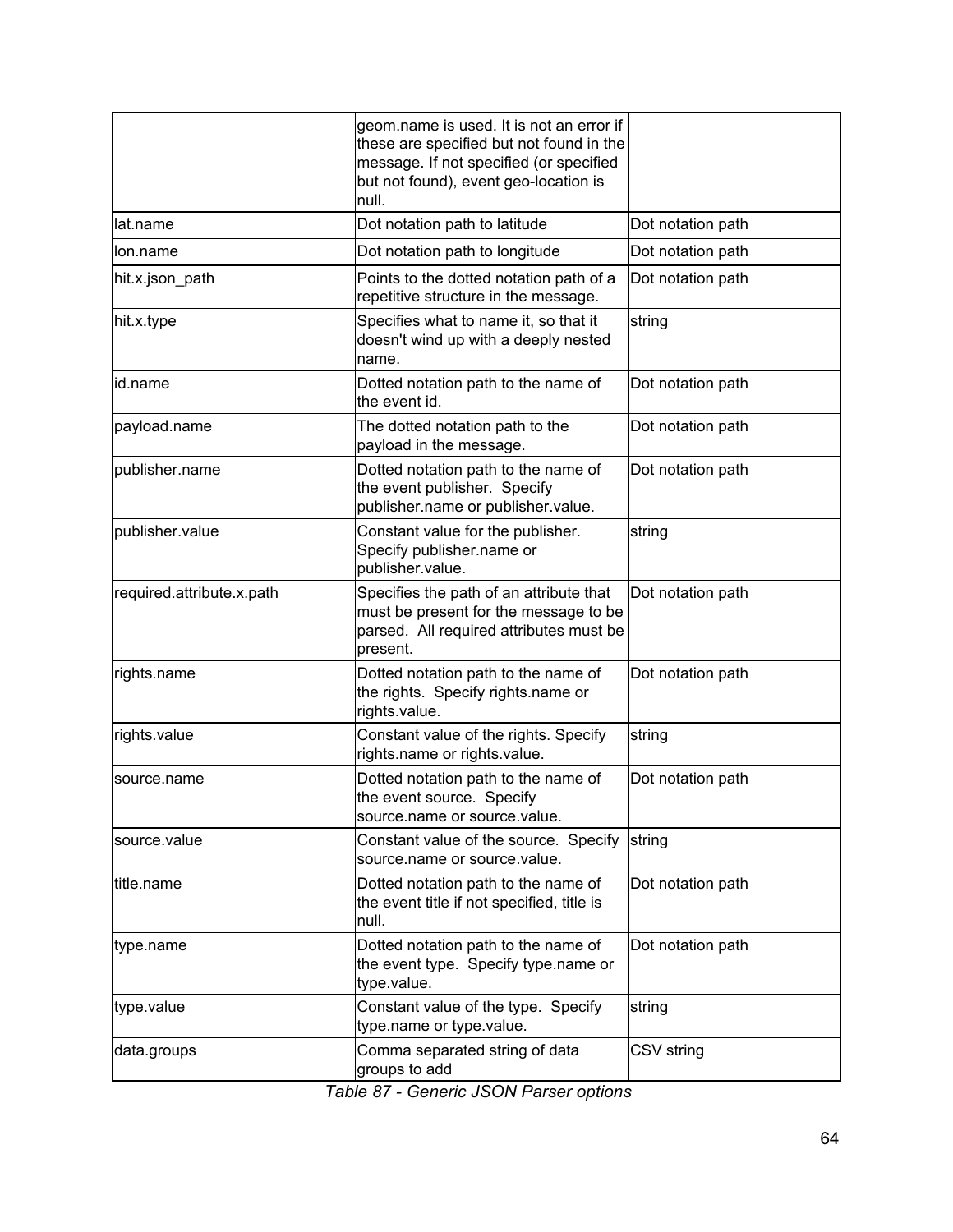### <span id="page-64-0"></span>**2.5.4 Simple Event Parser**

**icg.engine.util.event.parsers.SimpleEventParser** Return the input stream as a String. No configuration options.

### <span id="page-64-1"></span>**2.5.5 Streaming HTML Parser**

**icg.engine.event.ingest.data.parsers.html.StreamingHtmlParser** Parses an HTML stream into a title and an article.

| <b>Property</b> | <b>Description</b>           | Data Type or Valid Values |
|-----------------|------------------------------|---------------------------|
| publisher       | Constant value for publisher | <b>Istring</b>            |
| type            | Constant value for type      | string                    |

*Table 88 - Streaming HTML Parser options*

## <span id="page-64-2"></span>**2.6 Event Output Plugins**

All Event Output Plugins have a GeoAnalyticFilter that can be used for filtering events, so in addition to the below properties you can use GeoAnalyticFilter properties found in Table 4.

### <span id="page-64-3"></span>**2.6.1 JMS Event Output**

**icg.engine.event.output.jms.JMSEventOutput** Sends events to JMS.

| <b>Property</b>                                                      | <b>Description</b>                                                                                 | Data Type or Valid Values |
|----------------------------------------------------------------------|----------------------------------------------------------------------------------------------------|---------------------------|
| jms.spring.path                                                      | Path to spring file to load JMS beans                                                              | File path                 |
|                                                                      | Spring bean for                                                                                    | string                    |
| jms.connection.factory.bean.name                                     |                                                                                                    |                           |
| lims.broker.username                                                 | Username for JMS broker                                                                            | string                    |
| lims.broker.password                                                 | Password for JMS broker                                                                            | string                    |
| lims.queue.name                                                      | Queue name to send alerts to.<br>Specify either jms.queue.name or<br>jms.topic.name.               | string                    |
| jms.topic.name                                                       | Topic name to send alerts to. Specify<br>either jms.queue.name or<br>jms.topic.name.               | string                    |
| ims.producer.threads                                                 | How many JMS threads to run, if value Positive integer<br><= 0, default of 1-per-core will be used |                           |
| lims.producer.use.message.id                                         | Optional, whether to use the<br>message's ID, default true                                         | lboolean                  |
| ims.producer.use.message.timest  Optional, whether to use the<br>amp | message's timestamp, default true                                                                  | Iboolean                  |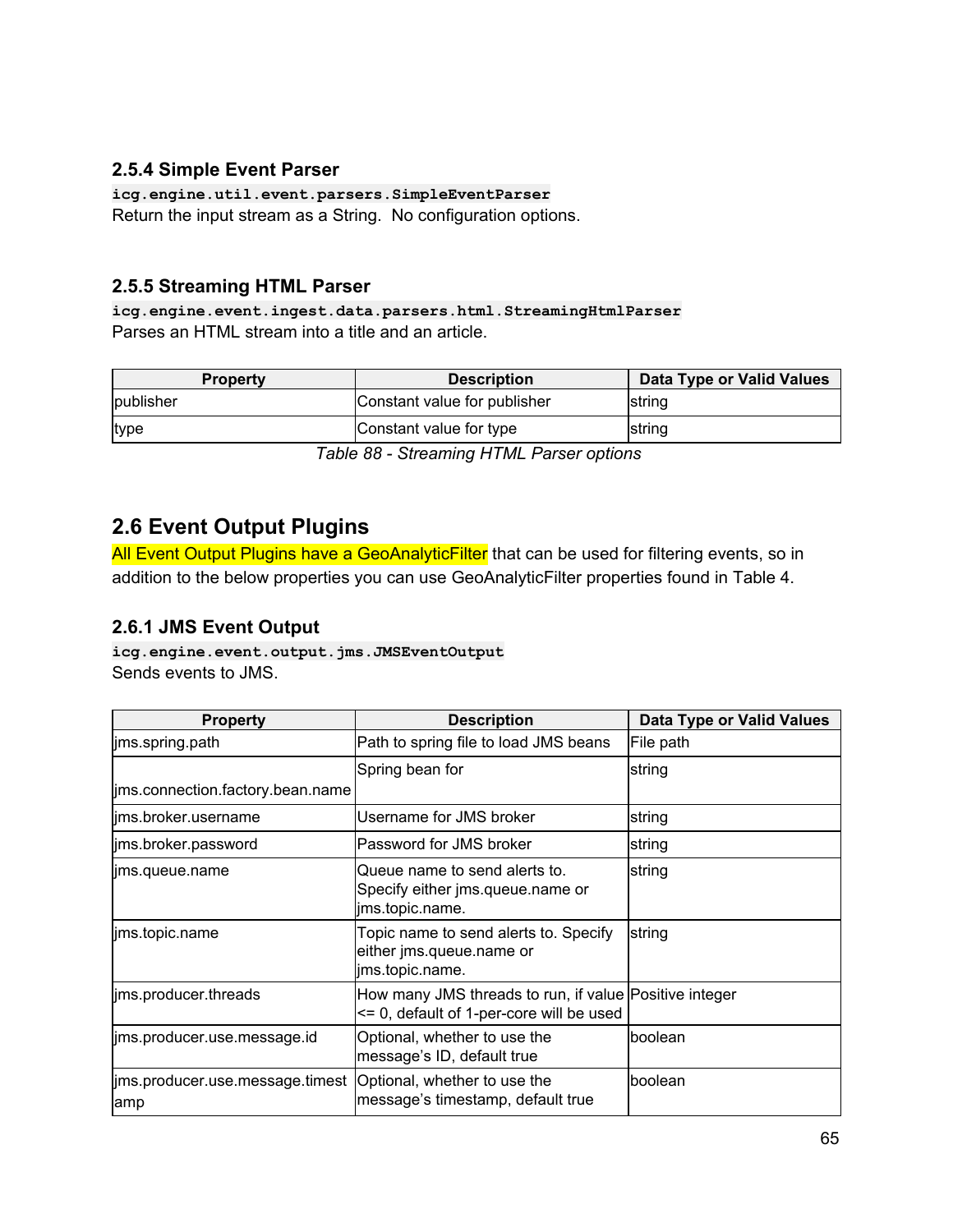| lims.producer.delivery.mode          | Optional, JMS delivery mode, default                                                      | PERSISTENT,        |
|--------------------------------------|-------------------------------------------------------------------------------------------|--------------------|
|                                      | <b>PERSISTENT</b>                                                                         | NON PERSISTENT, OF |
|                                      |                                                                                           | <b>RELIABLE</b>    |
|                                      | lims.producer.max.transaction.size Optional, JMS transaction side, default Integer string |                    |
| $Table 90 - 1110$ $Time 10:40:40:40$ |                                                                                           |                    |

*Table 89 - JMS Event Output options*

### <span id="page-65-0"></span>**2.6.2 Kafka Event Output Avro**

**icg.engine.event.output.kafka.KafkaEventOutputAvro** EventOutput to send events to Kafka using Avro serialization.

| <b>Property</b>      | <b>Description</b>                                                                                                                                                                  | <b>Data Type or Valid Values</b> |
|----------------------|-------------------------------------------------------------------------------------------------------------------------------------------------------------------------------------|----------------------------------|
| bootstrap.servers    | Connection URL for Kafka<br>hostname1:port1,hostname2:port2,hos<br>tname3:port3[/chroot/path]                                                                                       | URL                              |
| lclient.id           | Client ID for Kafka connection, default<br>"lux-client"                                                                                                                             | <b>Istring</b>                   |
| lenriched.attributes | Optional CSV string of property<br>names. To accommodate AVRO,<br>glom all properties with the same<br>name into an object node that has that<br>name and an array of those values. | CSV string                       |
| group.id             | Group ID for Kafka connection, default string<br>"lux"                                                                                                                              |                                  |
| num.threads          | Number of threads to run                                                                                                                                                            | Positive integer                 |
| schema.registry.url  | URL of Avro registry                                                                                                                                                                | URL                              |
| topic                | Kafka topic to send to                                                                                                                                                              | string                           |

*Table 90 - Kafka Event Output Avro options*

## <span id="page-65-1"></span>**2.6.3 Kafka Event Output V8**

**icg.engine.event.output.kafka.KafkaEventOutputV8** EventOutput to send events to Kafka, use with Kafka 0.8.2.x

| <b>Property</b> | <b>Description</b>          | Data Type or Valid Values |
|-----------------|-----------------------------|---------------------------|
| kafka.node.port | Kafka URL connection string | <b>IURL</b>               |
| Inum.threads    | Number of threads to run    | Positive integer          |
| topic           | Kafka topic to send to      | string                    |

*Table 91 - Kafka Event Output V8 options*